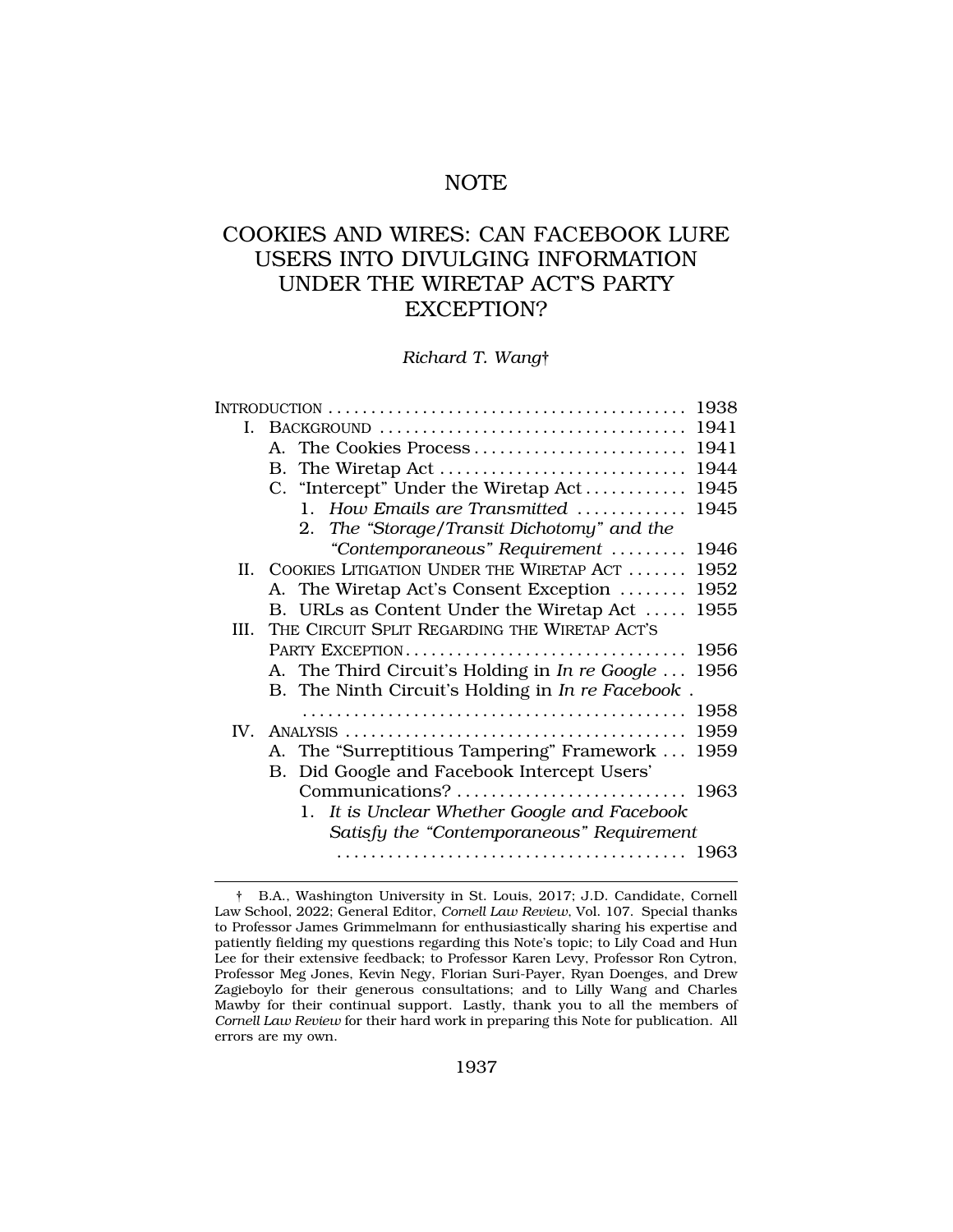<span id="page-1-0"></span>

| 2. Google and Facebook Satisfy the                                                              |  |
|-------------------------------------------------------------------------------------------------|--|
| "Surreptitious Tampering" Requirement 1966                                                      |  |
| C. Google and Facebook Should Not Be Exempt                                                     |  |
| Under the Wiretap Act's Party Exception  1967                                                   |  |
| V. LIMITATIONS OF THE "SURREPTITIOUS TAMPERING"                                                 |  |
| FRAMEWORK AND THE NEED FOR CONGRESSIONAL                                                        |  |
| LEGISLATION $\ldots \ldots \ldots \ldots \ldots \ldots \ldots \ldots \ldots \ldots \ldots$ 1970 |  |
|                                                                                                 |  |

#### **INTRODUCTION**

The advent of the Internet brought immeasurable benefits<sup>1</sup> to society in various ways—providing convenient access to information,2 facilitating the purchase and sale of goods (from Amazon<sup>3</sup> to Fintech<sup>4</sup>), and offering an invaluable method of social and political communication.5 Cookies, invented in

<sup>1</sup> *See* Lisa Eadicicco, *Obama Wants to Reclassify the Internet by Turning It Into a Utility*, BUSINESS INSIDER (Nov. 10, 2014, 9:36 AM), https:// <www.businessinsider.com/president-obama-thinks-the-internet-should-be-a>utility-2014-11 [<https://perma.cc/FZD2-C9TS>] (noting that former-President Barack Obama argued that the FCC should recognize the Internet as a vital service); *Internet Access Is 'a Fundamental Right'*, BBC NEWS, [http://news.bbc.co.uk/2/](http://news.bbc.co.uk/2) hi/8548190.stm [\[https://perma.cc/YR82-K5QS](https://perma.cc/YR82-K5QS)] (last updated Mar. 8, 2010) ("Almost four in five people around the world believe that access to the Internet is a fundamental right . . . .").

<sup>2</sup> Kotagiri Ramamohanarao, Kapil Kumar Gupta, Tao Peng & Christopher Leckie, *The Curse of Ease of Access to the Internet*, *in* Information Systems Security 234 (Patrick Drew McDaniel & Shyam K. Gupta, eds., Lecture Notes in Computer Science Series No. 4812, 2007) ("The Internet has emerged as one of the most convenient and widely used media for exchanging information. The amount of information that it contains is unprecedented . . . [and] the main factor that led to its success is the ease with which anyone can access this information.").

<sup>3</sup> Clare Duffy, *How Jeff Bezos Changed the World*, CNN, https:// <www.cnn.com/2019/08/16/tech/jeff-bezos-amazon/index.html> [https:// perma.cc/LMB5-XVWF] (last updated Aug. 16, 2019) (noting that Amazon "disrupted the retail industry" with its implementation of online shopping). 4 *See* Lenny Sanicola, *What is FinTech?*, HUFFPOST (Feb. 13, 2017, 2:50 PM),

<https://www.huffpost.com/entry/what-is>-

fintech\_b\_58a20d80e4b0cd37efcfebaa [[https://perma.cc/KD4A-8WVA\]](https://perma.cc/KD4A-8WVA) (noting how FinTech companies have used Internet-based applications to provide financial services to consumers).

<sup>5</sup> *See* Matt Richtel, *E-Mail Gets an Instant Makeover*, N.Y. TIMES (Dec. 20, 2010), <https://www.nytimes.com/2010/12/21/technology/21email.html> [[https://perma.cc/V7J4-ZN67\]](https://perma.cc/V7J4-ZN67) (noting the rise in preference among young people for online chats and text messages due to their ability to facilitate real time communication); Richard T. Wang & Patrick D. Tucker, *How Partisanship Influences What Congress Says Online and How They Say It*, 49 AM. POL. RES. 76, 76 (2021) (citing GARY LEE MALECHA & DANIEL J. REAGAN, THE PUBLIC CONGRESS: CON-GRESSIONAL DELIBERATION IN A NEW MEDIA AGE 18 (2012); Scott E. Adler, Chariti E. Gent & Cary B. Overmeyer, *The Home Style Homepage: Legislator Use of the World Wide Web for Constituency Contact*, 23 LEGIS. STUD. Q. 585, 585) (noting that members of Congress believe the Internet provides an important and low-cost means of communicating with their constituents).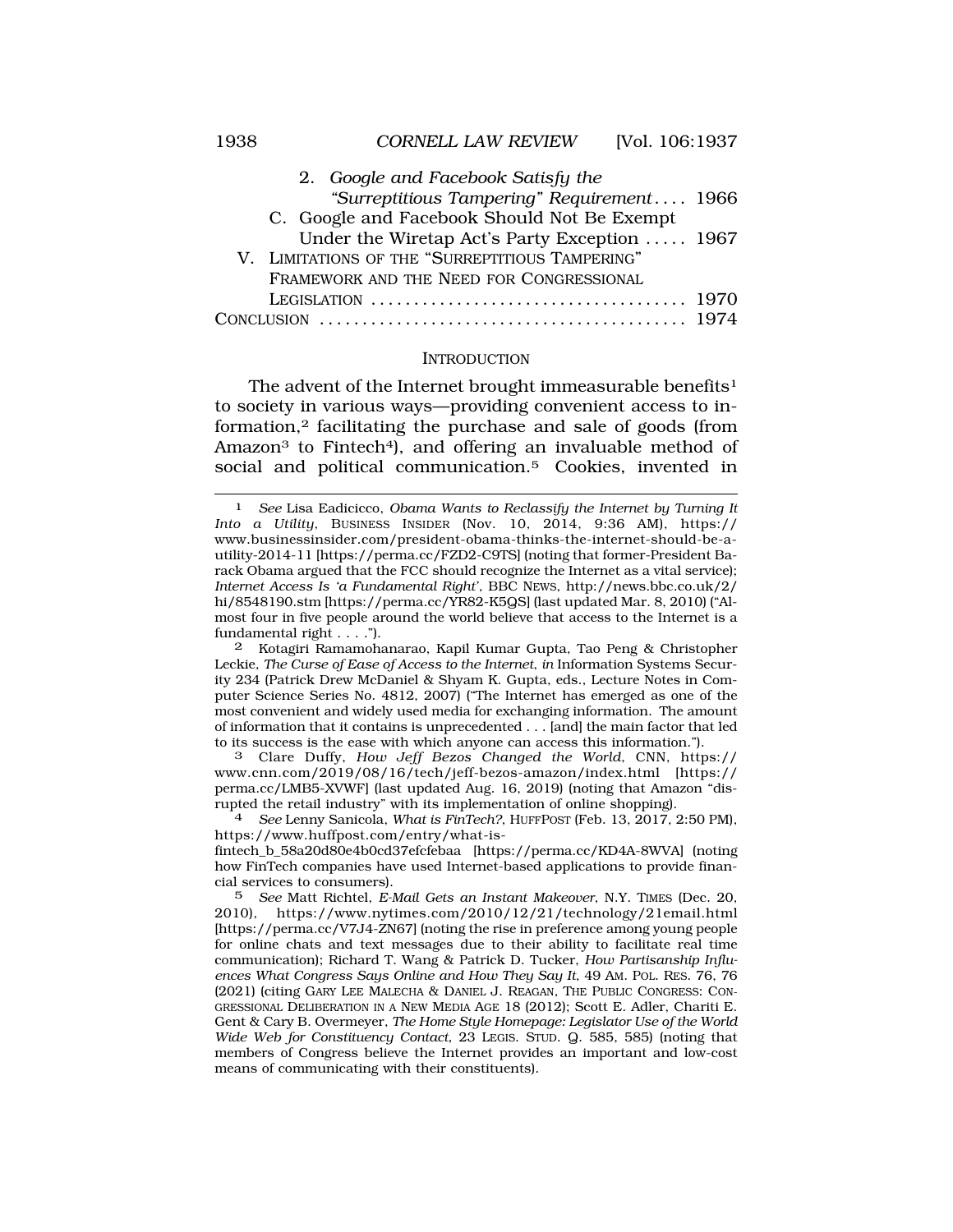1994, further enhanced the Internet's utility by offering a means for Internet applications to possess memory.6 For example, cookies allow websites to "remember" a user's login information so that users do not have to repeatedly fill out their usernames and passwords upon subsequent visits.7 Prior to cookies, websites treated each user's visit as if it were their first.8 However, while websites use cookies to enhance the user's Internet experience, they also use cookies in a manner that poses a difficult challenge with regards to data privacy.9 For example, when a user visits a first-party website, their information (such as their browser history) is often collected by third-party websites through cookies (usually without the user's [knowledge\).10](https://knowledge).10) Third-party websites then determine a user's interests based on their browsing history in order to generate personalized advertisements tailored to those interests.11 But the information collected by third-party websites provides more than simply a summary of a user's interests—a user's web browsing history is inextricably linked to their personal information, including their "location, interests, purchases, employment status, sexual orientation, financial challenges, medical conditions," and other information that the user likely did not consent to [collection.12](https://collection.12)

Internet users have consistently voiced concerns over data privacy throughout the past two [decades.13](https://decades.13) A majority of

10 *See id.*; Ariel Dobkin, *Information Fiduciaries in Practice: Data Privacy and User Expectations*, 33 BERKELEY TECH. L.J. 1, 4 (2018). 11 *See* Jefferson Graham, *Privacy and Who's Tracking You: Where's the Vil-*

*lain?*, USA TODAY (June 28, 2019), <https://www.usatoday.com/story/tech/talk>ingtech/2019/06/28/apple-google-facebook-amazon-which-gets-blame-fortracking-you/1529075001/ [<https://perma.cc/VQ3T-DKEA>] (last updated July 2, 2019).

12 Jonathan R. Mayer & John C. Mitchell, *Third-Party Web Tracking: Policy and Technology*, *in* PROCEEDINGS OF THE 2012 IEEE SYMPOSIUM ON SECURITY AND PRIVACY 413, 415 (2012).

13 *See Opinion Surveys: What Consumers Have to Say About Information Privacy: Hearing Before the H. Subcomm. On Commerce, Trade, and Consumer Protection*, 107th Cong. 10 (2001) [hereinafter *Hearing*], ("86% of Internet users think

<sup>6</sup> John Schwartz, *Giving Web a Memory Cost Its Users Privacy*, N.Y. TIMES (Sept. 4, 2001), <https://www.nytimes.com/2001/09/04/business/giving-web-a>memory-cost-its-users-privacy.html [\[https://perma.cc/RLM9-UJMM\]](https://perma.cc/RLM9-UJMM). 7 Michael R. Siebecker, *Cookies and the Common Law: Are Internet Advertis-*

*ers Trespassing on Our Computers?*, 76 S. CAL. L. REV. 893, 898 (2003).

<sup>8</sup> Schwartz, *supra* note 6.

<sup>9</sup> *See* Geoffrey A. Fowler, *87 Percent of Websites are Tracking You. This New Tool will let You run a Creepiness Check*, WASH. POST (Sept. 25, 2020, 3:08 PM), <https://www.washingtonpost.com/technology/2020/09/25/privacy-check>blacklight/ [\[https://perma.cc/5HPX-4RQN\]](https://perma.cc/5HPX-4RQN) ("At least 87 percent of the world's most-popular Web domains engage in some form of digital tracking without you ever signing in  $\dots$ .").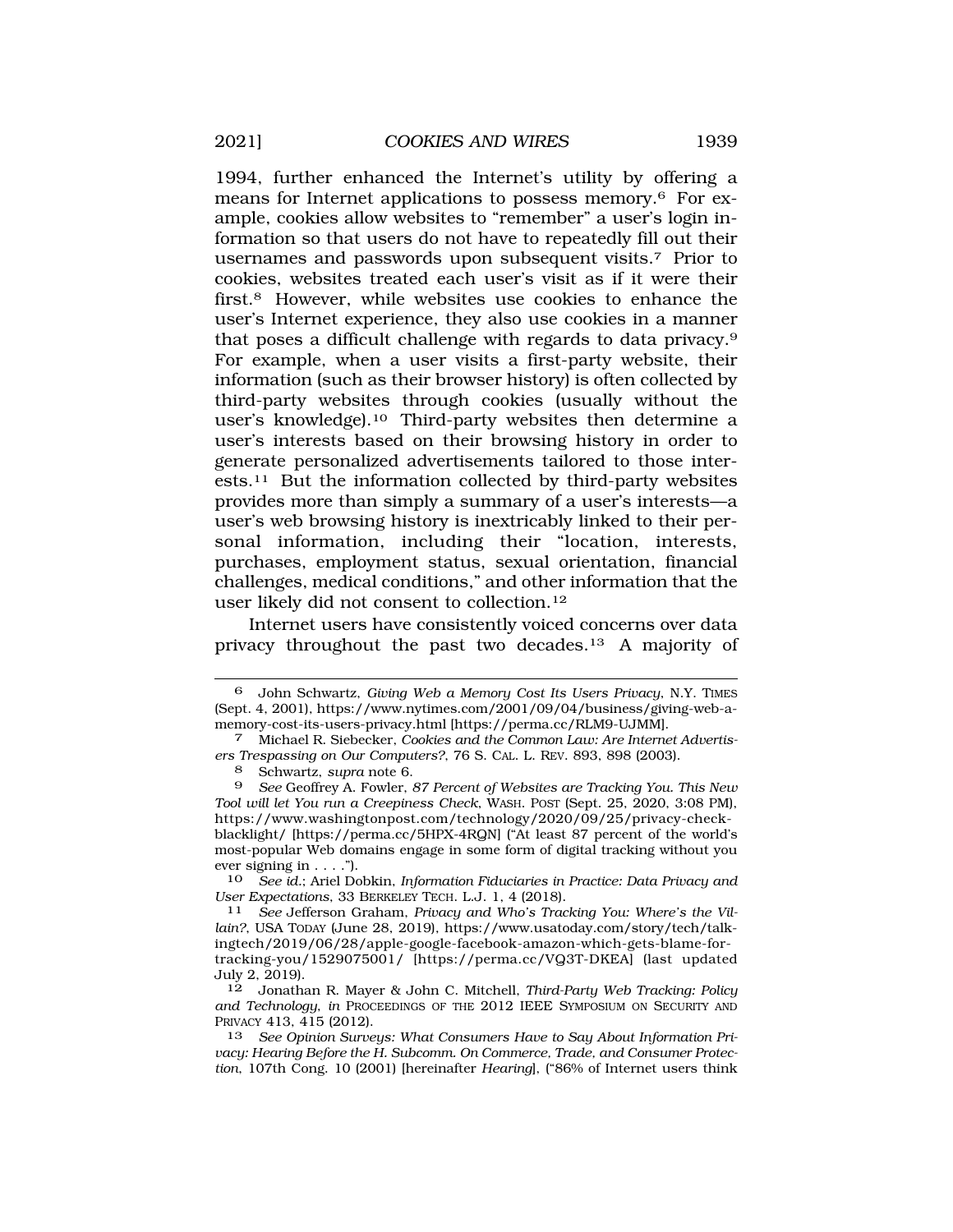Americans believe that Internet companies should seek consent before acquiring user information and that website tracking practices (e.g., cookies) are a harmful invasion of [privacy.14](https://privacy.14)  Furthermore, a majority of Americans believe they have little control over the data collected about them by companies and about half of that majority believe they have no control over who has access to their online searches.<sup>15</sup> Despite these concerns, the United States has largely left the ways in which companies collect and utilize user data [unregulated.16](https://unregulated.16) Because Congress has failed to establish a general data privacy regime, Internet users frequently turn to the Wiretap Act to seek redress in cases involving user data and [privacy.17](https://privacy.17) However, the Wiretap Act's statutory language has largely failed to keep up with the development of Internet communications<sup>18</sup> and courts have struggled to apply the Act in such contexts.<sup>19</sup> As part of the courts' struggle to interpret and apply the Wiretap Act to Internet communications, the Ninth Circuit recently issued a holding in *In re Facebook, Inc. Internet Tracking Litigation*<sup>20</sup> (hereby referred to as "*In re Facebook*") deviating from the Third

14 *Hearing*, *supra* note 13.

15 Madden & Rainie, *supra* note 13.

16 *See* Dobkin, *supra* note 10, at 8 ("[T]here is no sweeping standard for how private firms treat data . . . ."); Yonatan Lupu, *The Wiretap Act and Web Monitoring: A Breakthrough for Privacy Rights?*, 9 VA. J.L. & TECH. 1, 5 (2004) ("Despite continuous calls for a definitive legislative stance on the protection of online privacy rights, Congress has not enacted a comprehensive statute.").

17 Lupu, *supra* note 16, at 5.

18 *See* Deirdre K. Mulligan, *Reasonable Expectations in Electronic Communications: A Critical Perspective on the Electronic Communications Privacy Act*, 72 GEO. WASH. L. REV. 1557, 1557, 1559 (2004) (noting that Congress last amended the Wiretap Act in 1986, before the creation of the World Wide Web, and that the Wiretap Act has "failed to keep pace with changes in and on the Internet").

19 The Fifth Circuit has characterized the Wiretap Act as "famous (if not infamous) for its lack of clarity." Steve Jackson Games, Inc. v. U.S. Secret Serv., 36 F.3d 457, 462 (5th Cir. 1994); *see also In re* Pharmatrak, Inc., 329 F.3d 9, 21 (1st Cir. 2003) ("We share the concern . . . about the judicial interpretation of a statute written prior to the widespread usage of the internet and the World Wide Web in a case involving purported interceptions of online communications."); United States v. Smith, 155 F.3d 1051, 1055 (9th Cir. 1998) ("When the Fifth Circuit observed that the Wiretap Act 'is famous (if not infamous) for its lack of clarity', it might have put the matter too mildly.").

20 956 F.3d 589 (9th Cir. 2020).

Internet companies should ask people for permission to use personal information when people give it to them."); Mary Madden & Lee Rainie, *Americans' Attitudes About Privacy, Security and Surveillance*, PEW RES. CTR. (May 20, 2015), https:// <www.pewresearch.org/internet/2015/05/20/americans-attitudes-about-pri>vacy-security-and-surveillance/ [<https://perma.cc/6APE-5Z2N>] ("[F]indings show Americans . . . have exceedingly low levels of confidence in the privacy and security of the records that are maintained by a variety of institutions in the digital age.").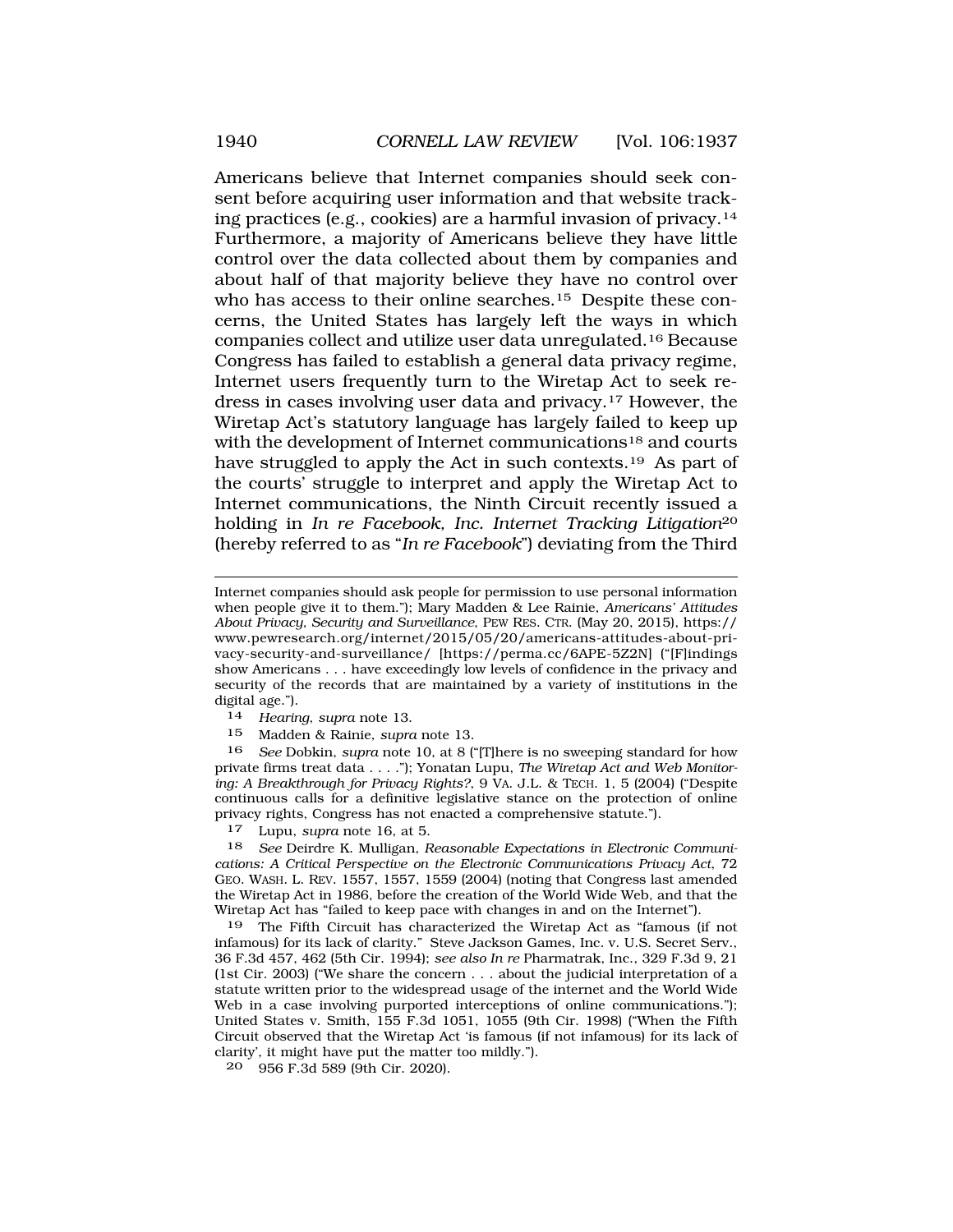<span id="page-4-0"></span>Circuit's holding in *In re Google Inc. Cookie Placement Consumer Privacy Litigation*21 (hereby referred to as "*In re Google*") regarding the applicability of the Wiretap Act's party exception to third-party websites' cookies [practices.22](https://practices.22)

This Note analyzes the circuit split regarding the Wiretap Act's party exception and cookies, and recommends a framework to aid in the application of the Wiretap Act to Internet communications. Part I of this Note provides background information on how cookies operate, the history of the Wiretap Act, and previous litigation concerning the meaning of "intercept" under the Wiretap Act. Part II discusses several important cases involving the Wiretap Act and cookies. Part III describes the split between the Third and Ninth Circuits' interpretations of the Wiretap Act's party exception in *In re Google*  and *In re Facebook*, respectively. Part IV argues that courts should establish an additional "surreptitious tampering" framework to provide guidance on the meaning of "intercept" under the Wiretap Act and that it is ultimately unclear as to whether third-party websites can use cookies to perform an interception. Part IV continues to argue that Google and Facebook should not qualify for the Wiretap Act's party exception (assuming they are able to intercept, and have intercepted, users' communications through the use of cookies). Part V discusses the limitations of the "surreptitious tampering" framework and the need for congressional legislation.

#### I

### **BACKGROUND**

### A. The Cookies Process

Cookies provide websites with a means of "remembering" user [information.23](https://information.23) When an Internet user visits a web page, their browser sends a message—a "GET request"—to the web page's server telling the server what information is being requested and instructing the server to send the information back to the user.<sup>24</sup> The server responds by sending the requested information to the user's browser and the web page

<sup>21 806</sup> F.3d 125 (3d Cir. 2015).

<sup>22</sup> The U.S. Supreme Court has denied certiorari to hear Facebook's appeal of the decision in *In re Facebook*, leaving the disagreement in interpretation between the Ninth and Third Circuits unresolved. Facebook, Inc. v. Davis, 141 S. Ct. 1684 (2021).

<sup>23</sup> *See* Schwartz, *supra* note 6.

<sup>24</sup> *In re* Facebook, Inc., 956 F.3d at 607.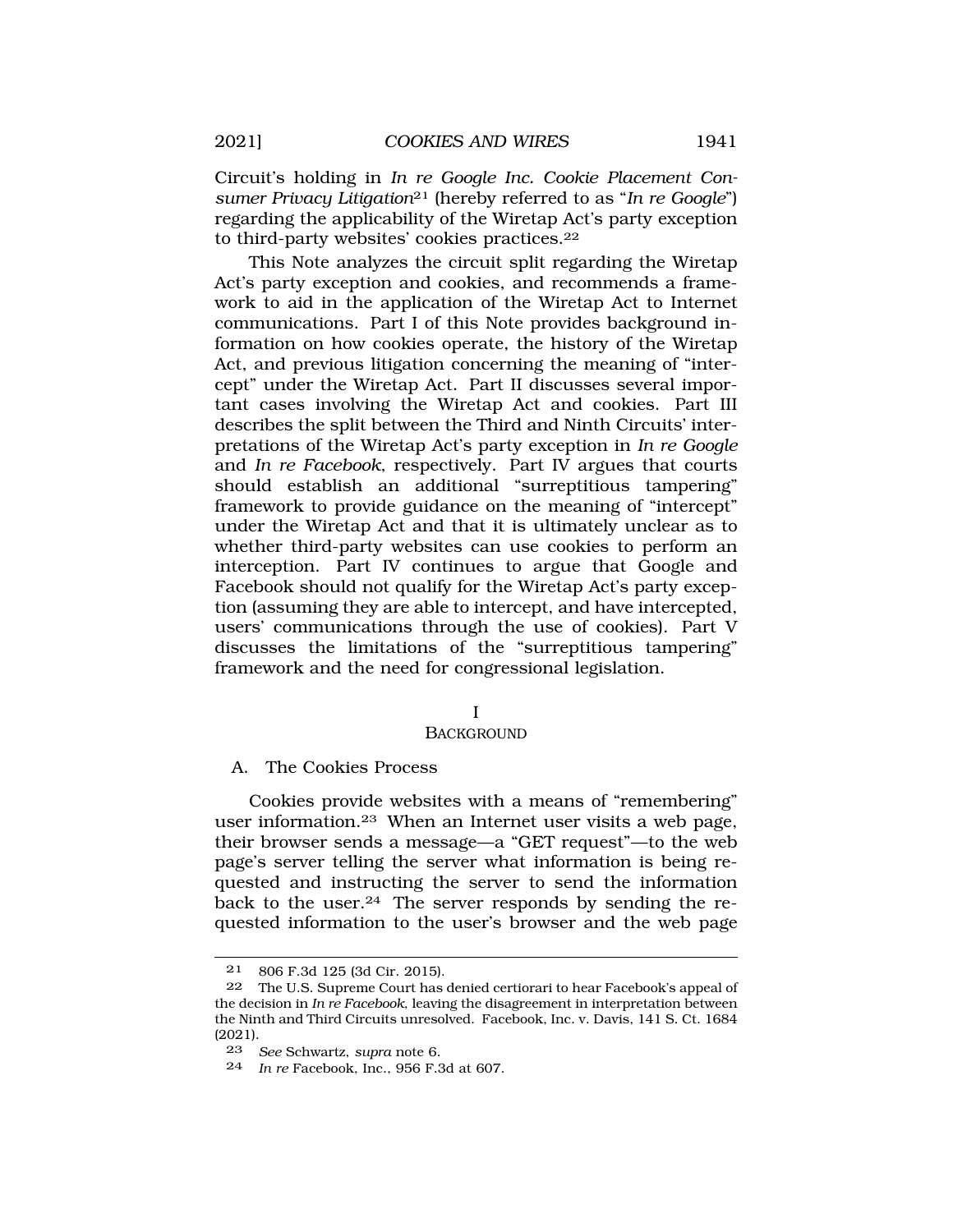contents are displayed on the user's computer [screen.25](https://screen.25) If the user is visiting a web page for the first time, the server might also send a "first-party cookie" along with the requested infor[mation.26](https://mation.26) The user's browser receives the cookie, a small text file, and saves it locally onto the user's computer hard [drive.27](https://drive.27)  The cookie contains a unique identifier and collects data about the user, including "the date and time of the visit, the specific pages within a site the user accessed, and . . . the information the user gave when filling out online forms."28 If the user visits the web page again in the future, the user's browser will send the information stored in the cookie (in addition to the usual GET request) to the web page's server.<sup>29</sup> The web page's server will then send the web page contents and other information based on the information stored in the user's cookie (e.g., autopopulating the login information or placing previous items in the user's shopping cart) back to the user.30 First-party cookies rarely present an issue with regards to user consent—the information collected by the cookie is information that the user intentionally communicates to the web page's server by visiting the web page and entering the [information.31](https://information.31)

Third-party cookies, on the other hand, are more problematic with regards to user [consent.32](https://consent.32) As explained above, when a user visits a web page, their browser will send a GET request to the web page's server, and the server will send back information; however, in the context of third-party cookies, first-party websites will host third-party code that instructs the user's browser to send an *additional* GET request to a third-party

- 27 Siebecker, *supra* note 7, at 896.
- 28 Lupu, *supra* note 16, at 2.<br>29 See id
- See *id.*

<sup>25</sup> *See id.* 

<sup>26</sup> *See* Michal Wlosik & Michael Sweeney, *What's the Difference Between First-Party and Third-Party Cookies?*, CLEARCODE (Nov. 2, 2018), https:// clearcode.cc/blog/difference-between-first-party-third-party-cookies/ [https:// perma.cc/KN4G-83KL] (last updated Mar. 16, 2021).<br>27 Siebecker sung note 7 at 896

<sup>30</sup> Siebecker, *supra* note 7, at 897.

<sup>31</sup> *See* Matthew S. Kirsch, *Do-Not-Track: Revising the EU's Data Protection Framework to Require Meaningful Consent for Behavioral Advertising*, 18 RICH. J.L. & TECH. 1, 21 (2011) ("[T]he use of first-party cookies is widely accepted  $\dots$ "); Damian Clifford, *EU Data Protection Law and Targeted Advertising: Consent and the Cookie Monster-Tracking the Crumbs of Online User Behavior*, 5 J. INTELL. PROP. INFO. TECH. & ELEC. COM. L. 194, 195 (2014) (noting that first-party cookies are generally exempt from the European Union's Data Protection Framework "unless they are also used for tracking or profiling purposes").

<sup>32</sup> Christie Dougherty, *Every Breath You Take, Every Move You Make, Facebook's Watching You: A Behavioral Economic Analysis of the US California Consumer Privacy Act and EU ePrivacy Regulation*, 12 NE. U. L. REV. 629, 646 (2020).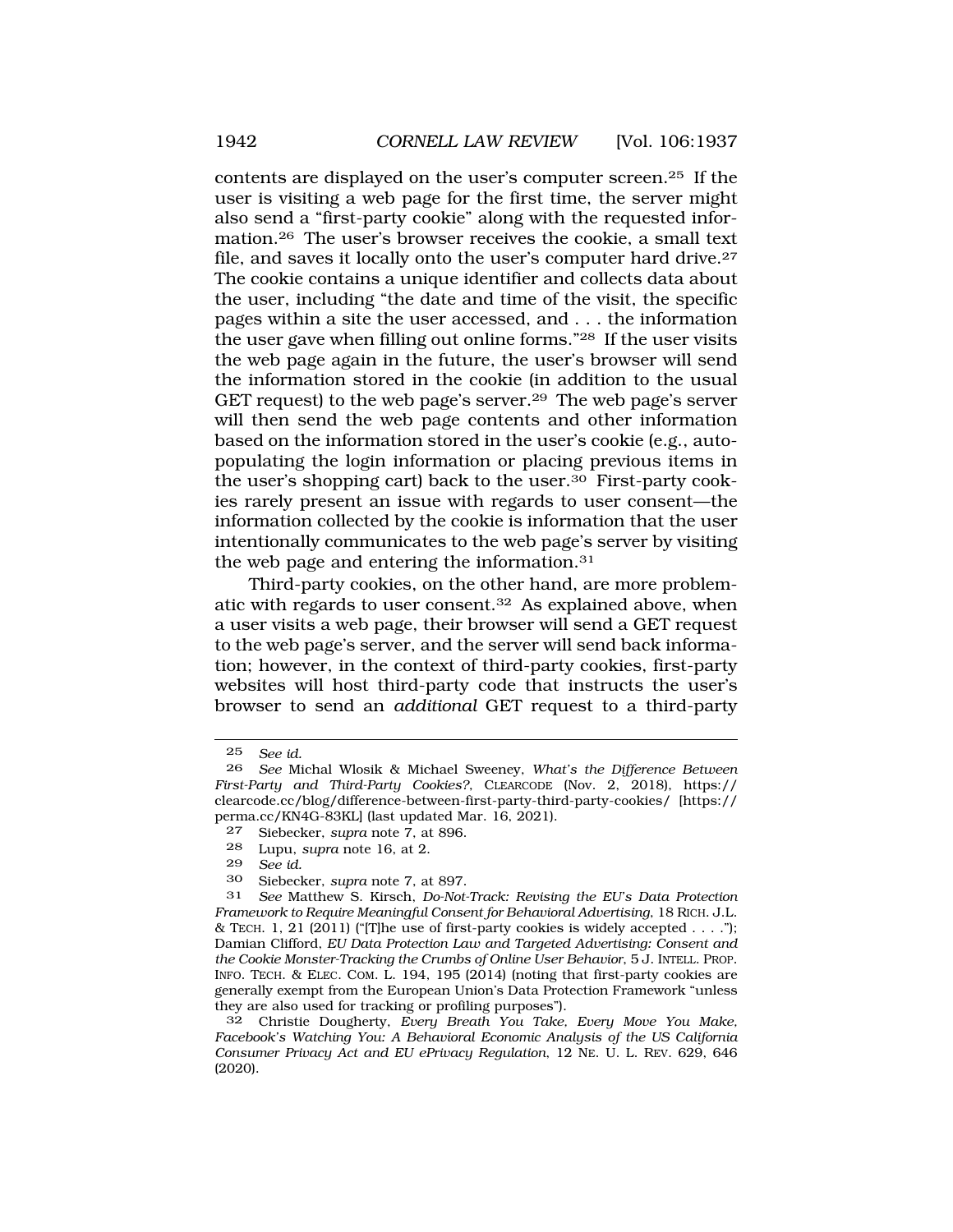[website.33](https://website.33) This additional GET request contains a copy of the user's request to the first-party website (including the URL of the web page that the user initially requested to see).34 If the user's browser is sending a GET request to the third-party website for the first time, the third-party website will place a cookie onto the user's computer and create a corresponding "advertisement profile."35 On the other hand, if the user already has a cookie, the user sends the information stored in the cookie (with the GET request) to the third-party [website.36](https://website.36)  The third-party website matches the cookie's unique identifier with the user's advertisement profile.<sup>37</sup> In either case, the third-party website records the URL information (obtained from the GET request) in the user's advertisement profile and returns personalized advertisements based on the information contained in the profile (thus completing the web page that the user sees on their screen).<sup>38</sup> The third-party website will continually update the user's advertisement profile whenever the user visits a first-party website containing the third-party's code, thereby monitoring users' browsing history across different [websites.39](https://websites.39) The third-party cookies process is broadly outlined below (hereby referred to as the "Cookies Process"):40

- 1. The user's browser sends a request to the website asking it to send a page back to it.
- 2. The website sends some information back to the requesting browser. It also sends back a message to the browser telling it where it can get additional pieces of data (e.g., third-party advertisements) that will be collected and displayed in the rendered web page presented to the user.
- 3. In response to the website's message regarding additional data, the user's browser automatically sends additional requests to the different computers (third parties) that host the additional data to complete the web page.

- 37 De Zayas, *supra* note 35, at 2217.
- 38 Newman, *supra* note 35, at 519.
- 39 De Zayas, *supra* note 35, at 2216; Newman, *supra* note 35, at 519–20.

<sup>33</sup> *See In re* Facebook, Inc. Internet Tracking Litig., 956 F.3d 589, 607 (9th Cir. 2020).

<sup>34</sup> *See id.* 

<sup>35</sup> *See* Joseph Newman, Note, *Cookie Monsters: Locally Stored Objects, User Privacy, and Section 1201 of the DMCA*, 41 AIPLA Q.J. 511, 519 (2013); Daniel de Zayas, Comment, Carpenter v. United States *and the Emerging Expectation of Privacy in Data Comprehensiveness Applied to Browsing History*, 68 AM. U. L. REV. 2209, 2217 (2019).

<sup>36</sup> *See* Newman, *supra* note 35, at 519.

<sup>40</sup> Orin Kerr, *Websurfing and the Wiretap Act*, WASH. POST (June 4, 2015, 1:29 AM), [https://www.washingtonpost.com/news/volokh-conspiracy/wp/2015/06/](https://www.washingtonpost.com/news/volokh-conspiracy/wp/2015/06)

<sup>04/</sup>websurfing-and-the-wiretap-act/ [[https://perma.cc/WHN3-WPEJ\]](https://perma.cc/WHN3-WPEJ).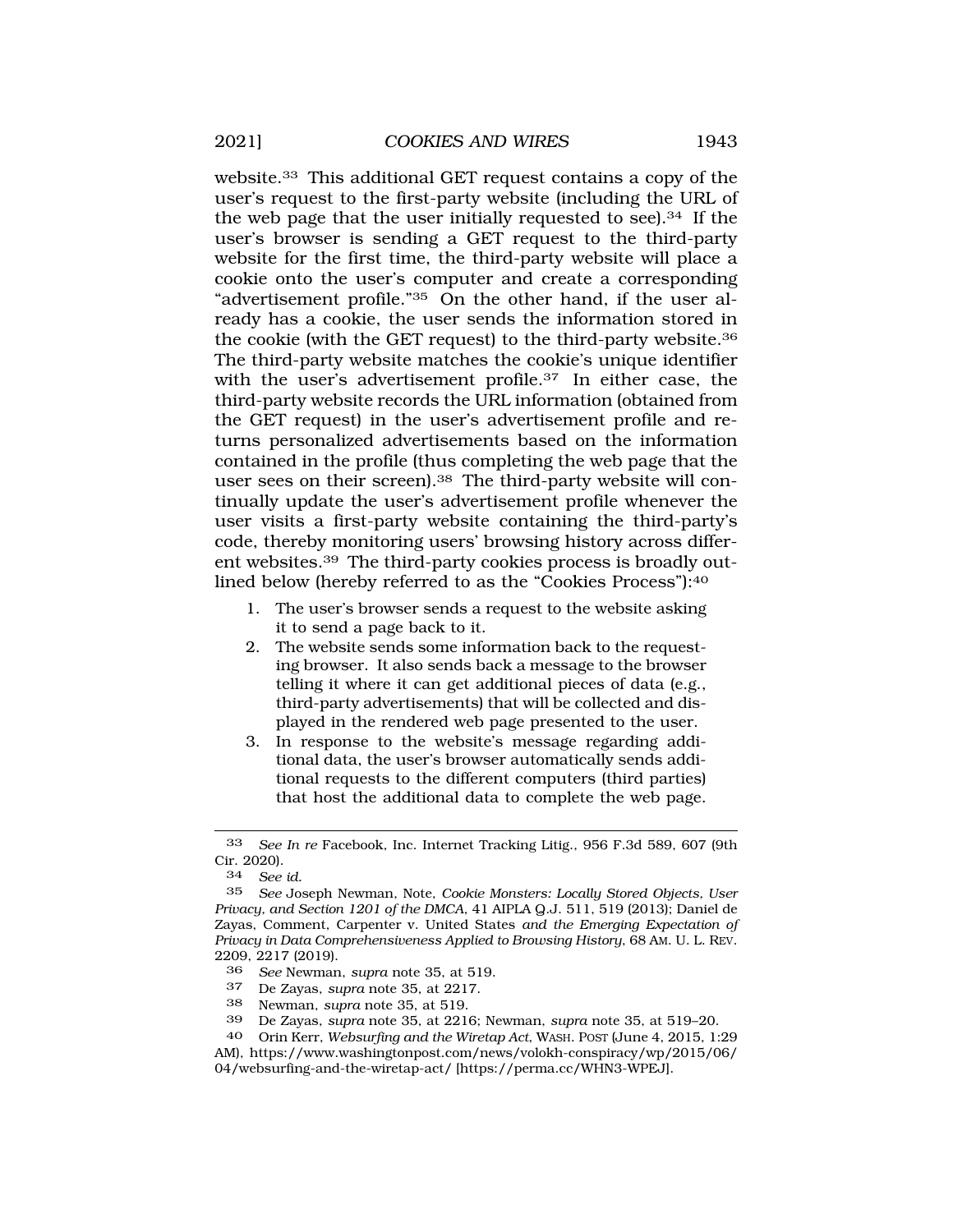The additional requests include the URL of the web page that the browser is trying to see.

- <span id="page-7-0"></span>4. The different computers at the third parties send their pieces of information back to the browser to complete the web page. The computers also update the user's profile with the URL information from the request.
- B. The Wiretap Act

Congress passed the Wiretap Act in 1968, prohibiting the interception41 of all wire communications and those oral communications conducted where the participants were justified in their expectation of [privacy.42](https://privacy.42) In 1986, Congress passed the Electronic Communications Privacy Act (ECPA) in response to the technological developments in modes of communications, such as cellular phones and emails.<sup>43</sup> Title I of the ECPA amended the Wiretap Act to prohibit the interception of electronic communications while Title II (the Stored Communications Act, or SCA) "added protections for wire and electronic communications retained in computer storage facilities."44 In essence, the Wiretap Act is thought to prohibit interception of communications during *transmission* while the SCA prohibits unauthorized access of communications *in storage* and, as such, the distinction between "in transit" and "in storage" is crucial to determining how much privacy a particular communication is afforded at any given [moment.45](https://moment.45) Although the SCA is outside the scope of this Note, the SCA generally affords fewer procedural protections to the privacy of a communication in comparison to the Wiretap Act.46

Lastly, the Wiretap Act contains several exceptions that allow defendants to avoid liability under the Act even if they have intercepted a communication. Two of these exceptions—

<sup>41</sup> The Wiretap Act defines "intercept" as "the aural or other acquisition of the contents of any wire, electronic, or oral communication through the use of any electronic, mechanical, or other device." 18 U.S.C. § 2510(4). Subpart I.C of this Note will discuss the definition of "intercept" in greater detail; subpart IV.A will recommend a framework to further clarify the meaning of "intercept."

<sup>42</sup> Shana K. Rahavy, *The Federal Wiretap Act: The Permissible Scope of Eavesdropping in the Family Home*, 2 J. HIGH TECH. L. 87, 88 (2003); *see also* 18 U.S.C.  $\frac{2511(1)}{43}$ 

<sup>43</sup> Rahavy, *supra* note 42, at 88. 44 Michael D. Roundy, *The Wiretap Act—Reconcilable Differences: A Framework for Determining the "Interception" of Electronic Communications following* United States v. Councilman*'s Rejection of the Storage/Transit Dichotomy*, 28 W. NEW ENG. L. REV. 403, 413 (2006).

<sup>45</sup> Samantha L. Martin, Note, *Interpreting the Wiretap Act: Applying Ordinary Rules of "Transit" to the Internet Context*, 28 CARDOZO L. REV. 441, 443–44 (2006). 46 *See id.* at 444.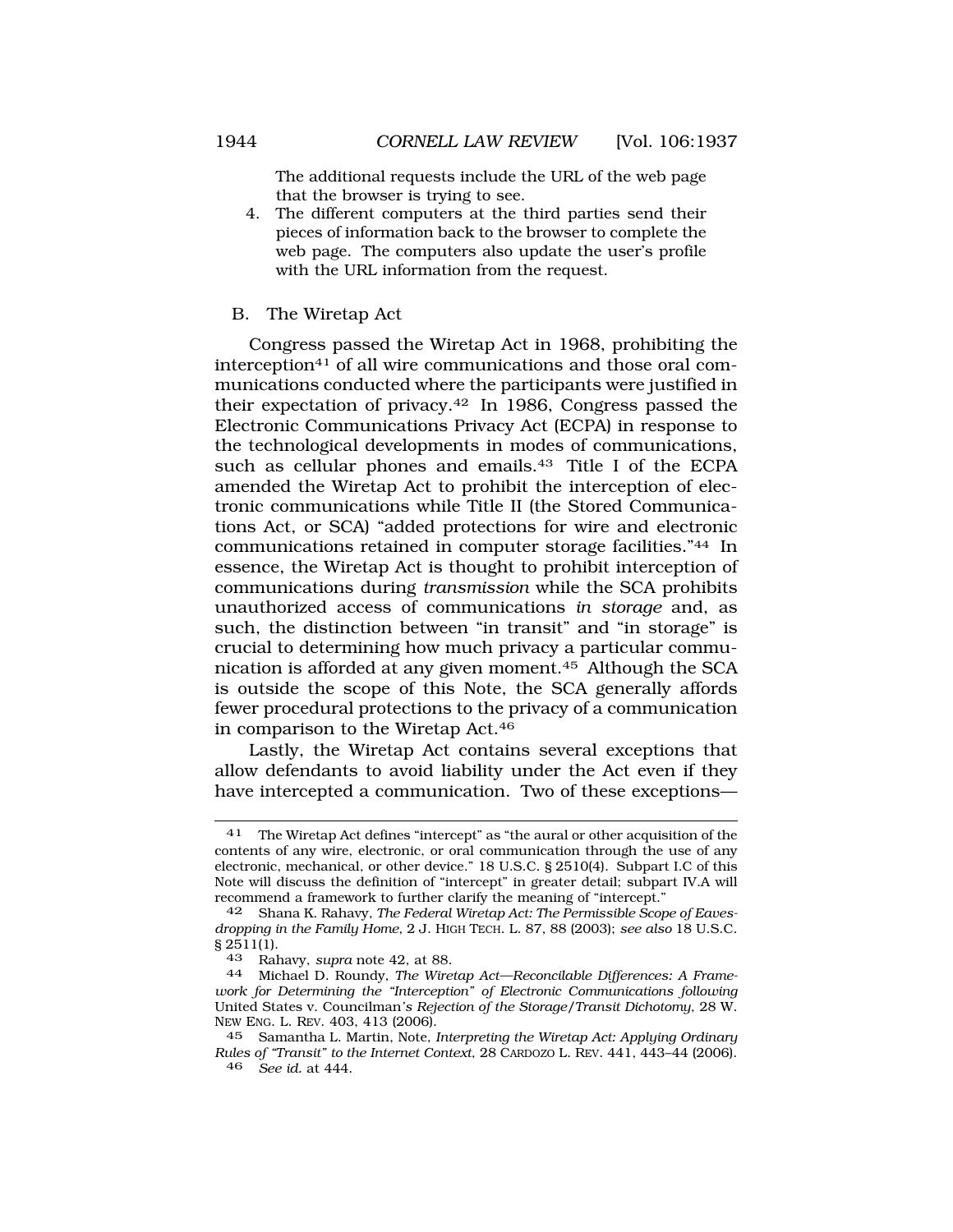<span id="page-8-0"></span>the consent exception and the party exception—will be discussed later in the Note.47

C. "Intercept" Under the Wiretap Act

The Wiretap Act defines "intercept" as "the aural or other acquisition of the contents of any wire, electronic, or oral communication through the use of any electronic, mechanical, or other device."48 Ever since the passage of the ECPA, the Wiretap Act has been marred with convoluted litigation involving its definition of "intercept" and its application to modern-day Internet [communications.49](https://communications.49) Putting cookies aside for the moment, the Wiretap Act appears to be ill-equipped to handle even emails—a mode of communication that Congress *intended* to address with the ECPA (as opposed to [cookies\).50](https://cookies).50)

# 1. *How Emails are Transmitted*

The Internet is "a network of interconnected computers that facilitates the transfer of information from one computer to another."51 Emails transmitted through the Internet are first broken down into smaller pieces of data—"packets"—and then sent along a series of intermediate routers until the packets reach their [destination.52](https://destination.52) During this process, the intermediate routers "store the packets in memory, retrieve the address of their destination, and determine where to send the packets next."53 These routers may sometimes reassemble the packets to copy the contents of the email in case they cannot immediately transfer the [packets.54](https://packets.54) Upon transfer, the routers delete the copies shortly [thereafter.55](https://thereafter.55) Once all of the packets

- 54 *See id.*
- 55 *See id.*

<sup>47</sup> *See infra* subpart II.A and Part III; *see also* 18 U.S.C. § 2511(2)(d) (outlining the Wiretap Act's consent and party exceptions).

<sup>48 18</sup> U.S.C. § 2510(4).

<sup>49</sup> The Fifth Circuit has characterized the Wiretap Act as "famous (if not infamous) for its lack of clarity." Steve Jackson Games, Inc. v. U.S. Secret Serv., 36 F.3d 457, 462 (5th Cir. 1994); *see also In re* Pharmatrak, Inc., 329 F.3d 9, 21 (1st Cir. 2003) ("We share the concern . . . about the judicial interpretation of a statute written prior to the widespread usage of the internet and the World Wide Web in a case involving purported interceptions of online communications."); United States v. Smith, 155 F.3d 1051, 1055 (9th Cir. 1998) ("When the Fifth Circuit observed that the Wiretap Act 'is famous (if not infamous) for its lack of clarity, it might have put the matter too mildly. Indeed, the intersection of the Wiretap Act and the [SCA] is a complex, often convoluted, area of the law.").

<sup>50</sup> Lupu, *supra* note 16, at 4.

<sup>51</sup> Martin, *supra* note 45, at 448.

<sup>52</sup> *See id.* at 448–49.

<sup>53</sup> *See id.* at 449.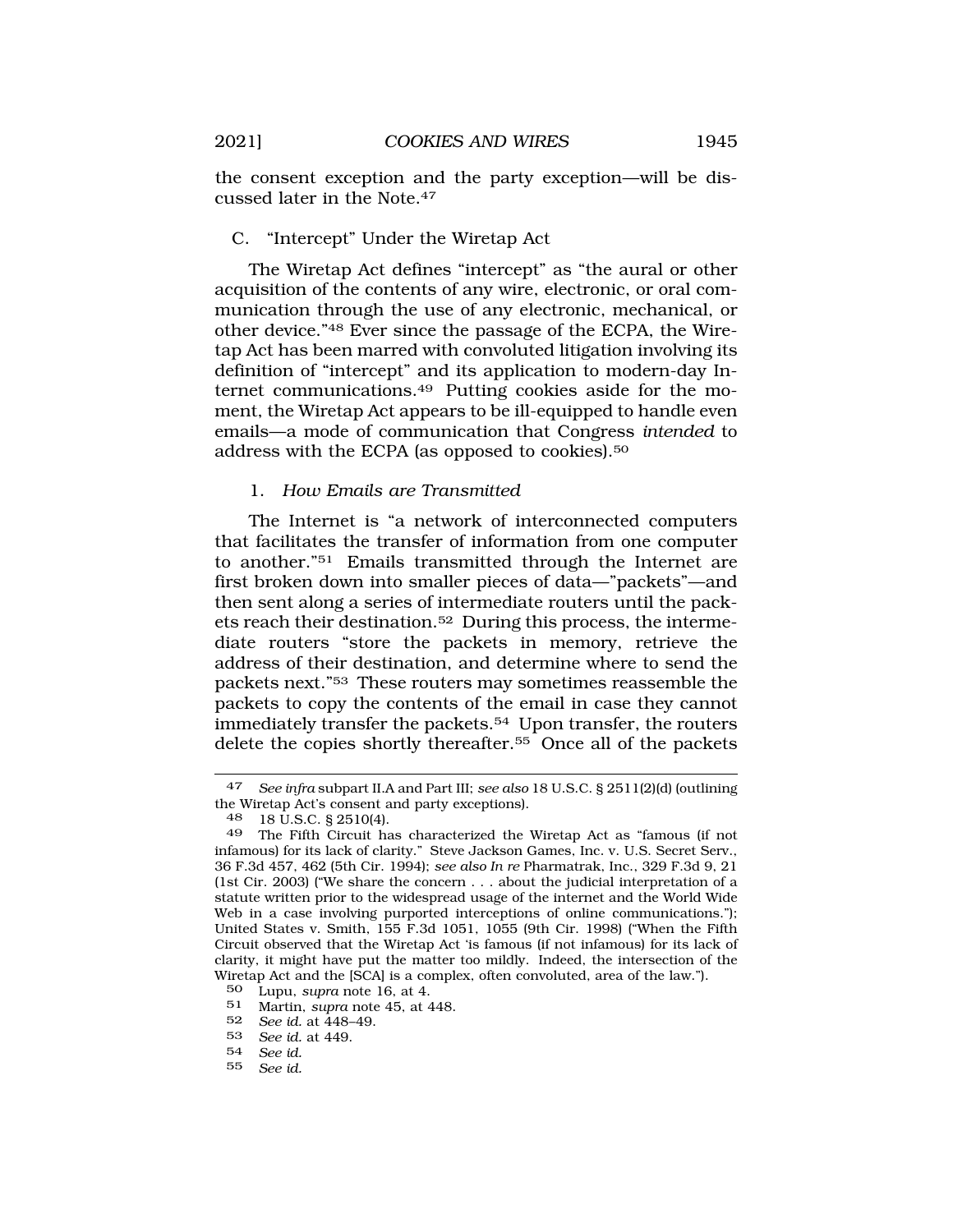arrive at their destination—the recipient's mail server—they are reassembled to form the original email [message.56](https://message.56) A "mail delivery agent" then delivers the email to the recipient user's inbox, where the user may access and read the [email.57](https://email.57) This whole process usually takes less than a few seconds.<sup>58</sup> Thus, in contrast to oral and wire communications, emails are constantly "in transit" and "in storage" simultaneously—a "linguistic but not a technological paradox."59

### 2. *The "Storage/Transit Dichotomy" and the "Contemporaneous" Requirement*

Courts have struggled to determine whether a third-party surveillant's acquisition of an email in transient storage incidental to its transmission is an interception in violation of the Wiretap Act or an unauthorized access to stored communications in violation of the SCA; their previous holdings have produced a relatively unclear [answer.60](https://answer.60) In *Steve Jackson Games, Inc. v. U.S. Secret Service*, the Fifth Circuit held that the government did not violate the Wiretap Act when it seized a computer and read private emails stored on the computer without a wiretap order. $61$  In issuing its holding, the Fifth Circuit relied on a canon of statutory construction62 known as the *Russello* presumption: "Congress's inclusion of particular language in one section of a statute and omission of similar language in a parallel section should be read as a deliberate inclusion and exclusion, respectively, of the matter contained in that language."63 In particular, the Fifth Circuit noted that the Wiretap Act's definition of "wire communication" included "any *electronic storage* of [wire] communication" and that the Act's definition of "electronic communication" did not contain similar language to include "any electronic storage" of electronic [communication.64](https://communication.64) 

<sup>56</sup> *See id.* at 449–50.

<sup>57</sup> *See id.* at 450.

<sup>58</sup> *See id.* 

<sup>59</sup> *See id.* at 443.

<sup>60</sup> *See* Martin, *supra* note 45, at 447 (noting that courts addressing this issue have made inconsistent holdings because the Wiretap Act's text, structure, and legislative history "do not shed sufficient light on the meaning of the statute").

<sup>61 36</sup> F.3d 457 (5th Cir. 1994).

<sup>62</sup> A canon is a judicial principle or method of reasoning that courts may use when construing a statute. *See* Anita S. Krishnakumar & Victoria F. Nourse, *The Canon Wars*, 97 TEX. L. REV. 163, 168 (2018).

<sup>63</sup> Roundy, *supra* note 44, at 422.

<sup>64</sup> *Steve Jackson Games*, *Inc.*, 36 F.3d at 461. The definition of "wire communications" was later amended in 2001 by the Patriot Act to remove the language concerning wire communications in electronic storage. *See* Martin, *supra* note 45, at 451–52.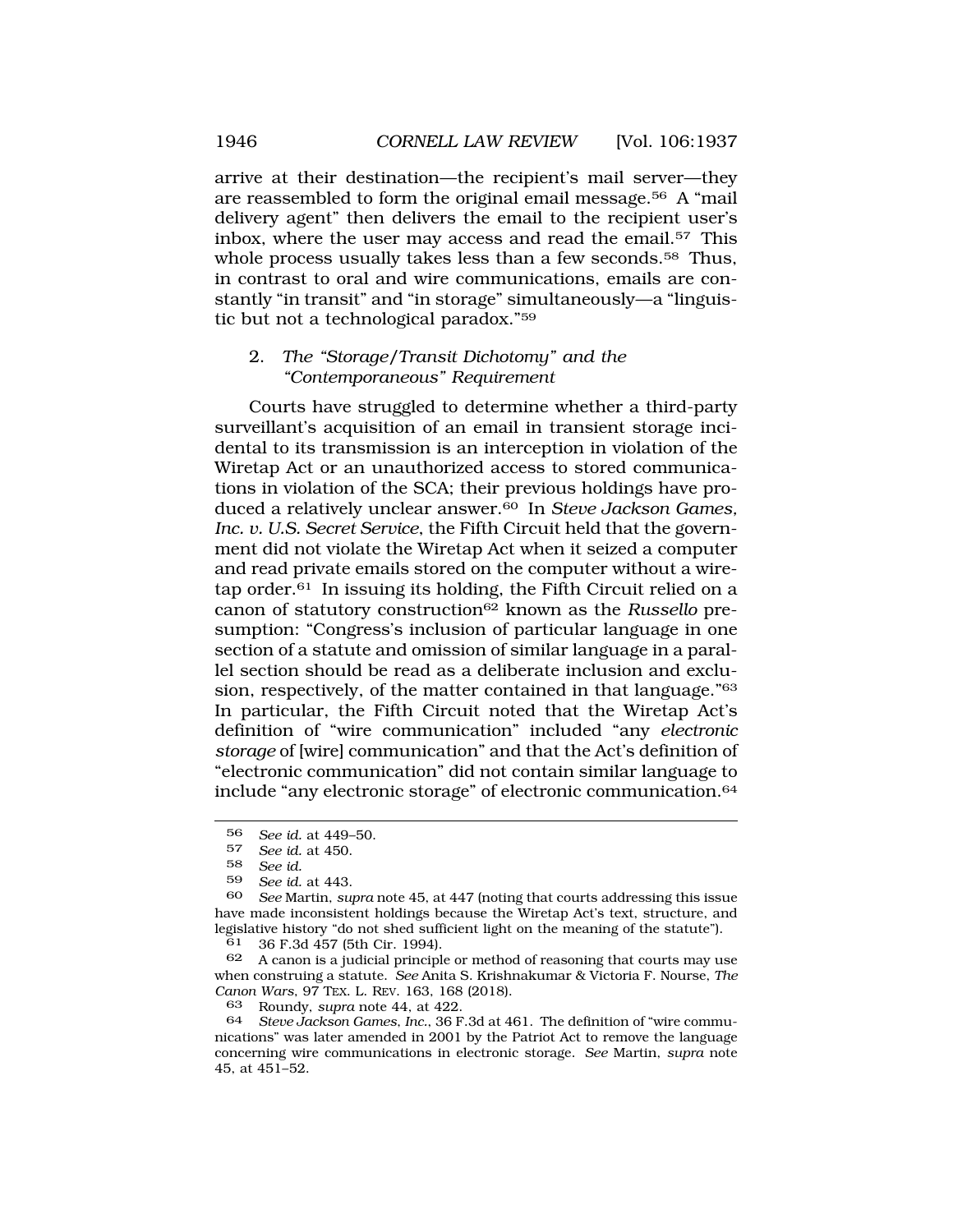Consequently, the Fifth Circuit determined that Congress did not intend for "intercept" to apply to electronic communications in electronic storage, including the emails in the instant case (which were held in electronic storage, i.e., the computer's hard drive).<sup>65</sup> The Fifth Circuit's interpretation of "intercept" under the Wiretap Act is known as the "storage/transit dichotomy."66

In *United States v. Councilman*, the First Circuit dealt with the same issue of applying the Wiretap Act to emails acquisitioned in transient electronic [storage.67](https://storage.67) In *Councilman*, the defendant duplicated the incoming emails of his clients and read the duplicates without authorization.<sup>68</sup> The duplication occurred while the emails were in temporary electronic storage (either in the computer's random access memory or hard [disks\).69](https://disks).69) The defendant argued that the emails were not electronic communications protected by the Wiretap Act because they were acquired while in transient storage, and, in doing so, relied on the same *Russello-*presumption reasoning adopted by the Fifth Circuit in the *Steve Jackson* [decision.70](https://decision.70) The First Circuit, however, rejected the defendant's argument.<sup>71</sup> The First Circuit first held that the *Russello* presumption is weakened if (1) the language of the two provisions at issue is not parallel72 and (2) the history of the two provisions is [complex.73](https://complex.73)  The First Circuit continued to note that the definitions for "wire communication" and "electronic communication" were not linguistically parallel, and that the latter definition was "drafted from scratch" under the ECPA.74 Next, the First Circuit recognized that another canon of construction conflicted with the *Russello* presumption—"[w]here Congress explicitly enumerates certain exceptions to a general prohibition, additional exceptions are not to be implied, in the absence of evidence of a contrary legislative intent."75 In particular, the First Circuit

<sup>65</sup> *Steve Jackson Games, Inc.*, 36 F.3d at 461–62.

<sup>66</sup> Roundy, *supra* note 44, at 418–19.

<sup>67 418</sup> F.3d 67 (1st Cir. 2005); Roundy, *supra* note 44, at 421–22.

<sup>68</sup> *Councilman*, 418 F.3d at 70–71.

<sup>69</sup> *See id.* at 71.

<sup>70</sup>*See id.* at 72–73. 71 *See id.* at 79.

<sup>72 &</sup>quot;[I]f the language of the two provisions at issue is not parallel, then Congress may not have envisioned that the two provisions would be closely compared in search of terms present in one and absent from the other." *Id.* at 74.

<sup>73</sup> *Id.* ("For example, if the first provision was already part of the law, whereas the second is entirely new, Congress may have paid less attention to subtle differences between the two.").

<sup>74</sup> *See id.* at 75.

<sup>75</sup> *See id.* at 75–76 (quoting TRW v. Andrews, 534 U.S. 19, 28 (2001)).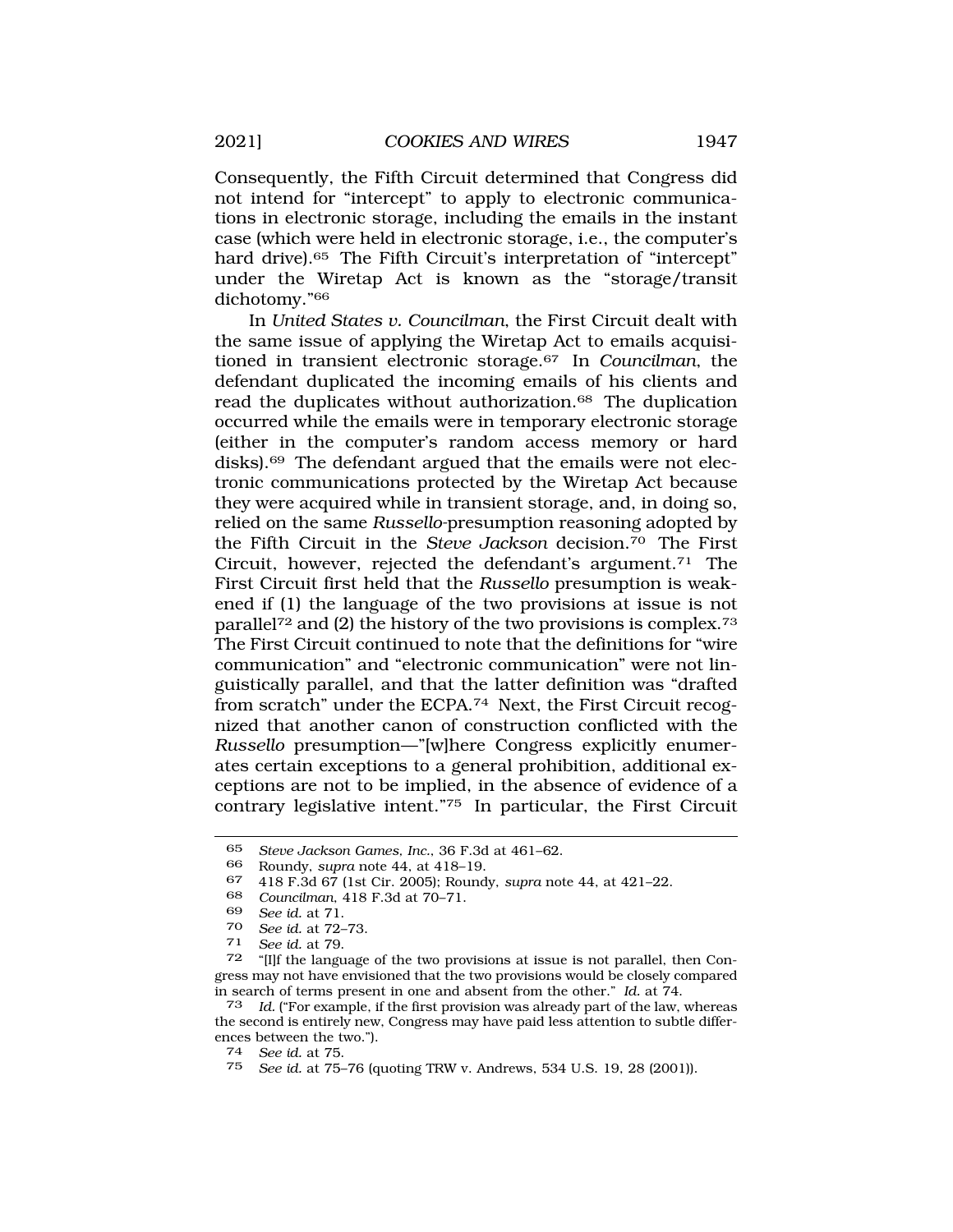noted that Congress had expressly stipulated several exceptions to the definition of "electronic communication," and these exceptions did not include electronic communications held in electronic [storage.76](https://storage.76) The First Circuit ultimately found that these factors sufficiently rebutted the defendant's application of the *Russello* [presumption.77](https://presumption.77) Turning to legislative intent, the First Circuit determined that Congress passed the ECPA with the intent to protect email communications from interception and that Congress did not intend to influence the definition of "electronic communication" by adding the language concerning "electronic storage" to the definition of "wire communication."78 Consequently, the First Circuit held that "electronic communication" under the Wiretap Act includes such communication held in "transient electronic storage . . . intrinsic to the communication process for such communications"79 and that the defendant intercepted the emails in violation of the Wiretap Act.80

The Seventh Circuit also adopted the First Circuit's approach when it addressed a similar case in *United States v. [Szymuszkiewicz](https://Szymuszkiewicz.81)*.81 In *Szymuszkiewicz*, the government charged the defendant for violating the Wiretap Act when he created a rule in his supervisor's inbox to forward incoming emails to the defendant's [inbox.82](https://inbox.82) The defendant argued that he should have been charged under the SCA rather than the Wiretap Act.83 The defendant asserted that the word "'interception' means catching a thing in flight" and that he did not intercept the emails because the emails had already reached their destination—the supervisor's inbox—before they were copied and forwarded to the [defendant.84](https://defendant.84) The Seventh Circuit, however, found that the emails were duplicated on the server side, and thus the emails were copied and forwarded to the

- 83 *See id.*
- 84 *See id.*

<sup>76</sup> *See id.* 

<sup>77</sup> *See id.* 

<sup>78</sup> *See id.* at 76, 78.

<sup>79</sup> *See id.* at 79.

<sup>80</sup> *See id.* at 85. Note, however, that the Ninth Circuit has held the opposite. *See* Konop v. Hawaiian Airlines, Inc., 302 F.3d 868, 878 n.6 (9th Cir. 2002) ("The dissent, amici, and several law review articles argue that the term 'intercept' must apply to electronic communications in storage because storage is a necessary incident to the transmission of electronic communications . . . . While this argument is not without appeal, the language and structure of the ECPA demonstrate that Congress considered and rejected this argument.").

<sup>81 622</sup> F.3d 701 (7th Cir. 2010).<br>82 See id at 703

<sup>82</sup> *See id.* at 703.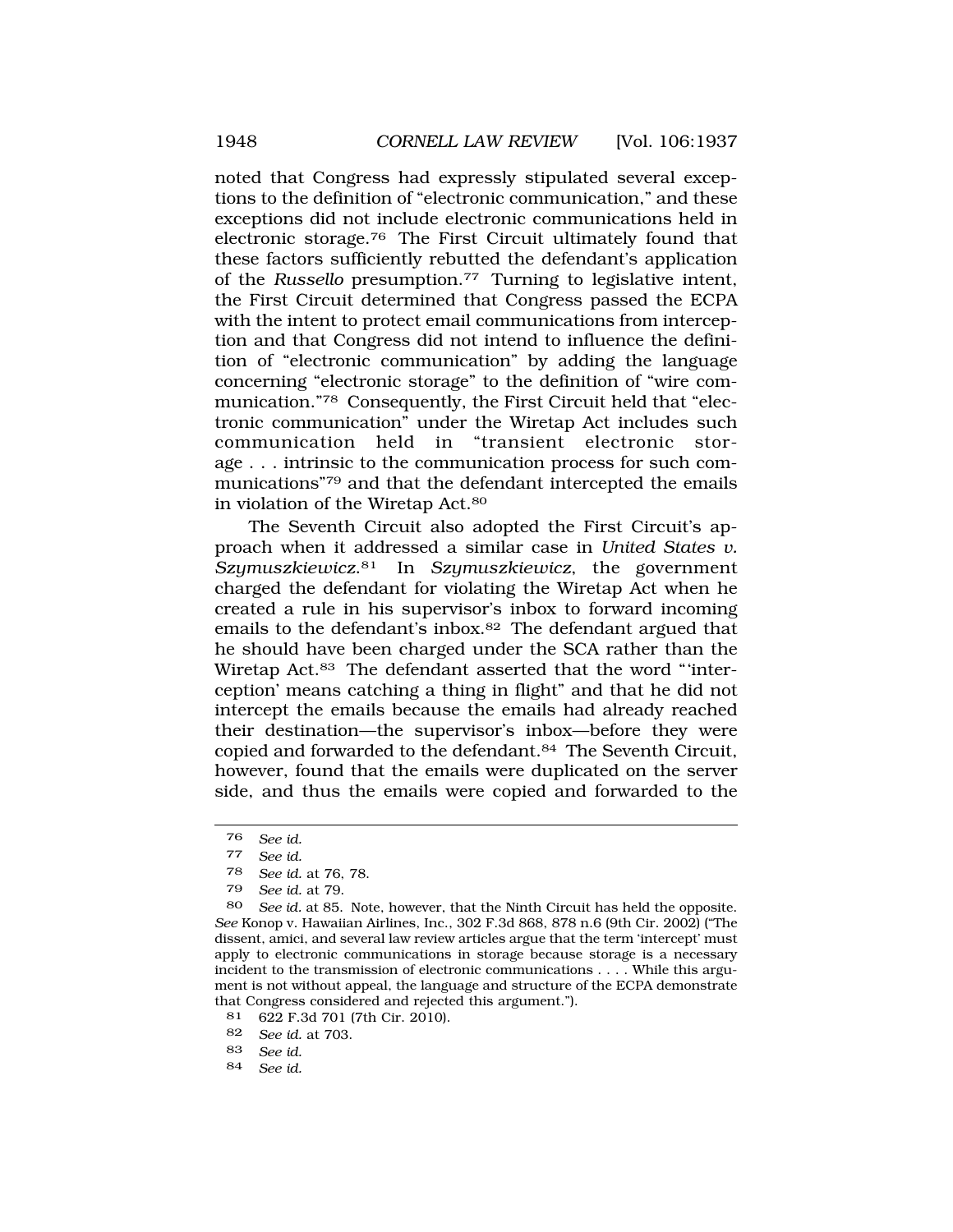defendant's inbox *before* they reached the supervisor's [inbox.85](https://inbox.85)  Citing *Councilman*, the Seventh Circuit held that the Wiretap Act applied to the emails even if they were duplicated while residing in the servers (transient electronic storage intrinsic to the emails' communication [process\).86](https://process).86) 

The Seventh Circuit also clarified a requirement for an interception under the Wiretap Act: the defendant's acquisition of the communication must be contemporaneous with the transmission of the [communication.87](https://communication.87) The "contemporaneous" requirement was primarily established by the Fifth Circuit in *United States v. Turk*.88 Although *Turk* was decided before Congress amended the Wiretap Act with the ECPA, many circuits have held that Congress intended to retain the "contemporaneous" requirement for interception under the Wiretap Act.89 In *Szymuszkiewicz*, the Seventh Circuit applied the "contemporaneous" requirement on a "human" timeframe—the court held that the defendant acquired the emails contemporaneously with their transmission because both the defendant

86 *Szymuszkiewicz*, 622 F.3d at 706.

See id. at 705–06. This requirement is henceforth referred to as the "contemporaneous" requirement.

<sup>85</sup> *See id.* at 703–04. The Seventh Circuit also surmised, in dicta, that the defendant would have violated the Wiretap Act even if the emails were copied and forwarded *after* arriving in the supervisor's inbox. Specifically, the court analogized the supervisor's computer to an intermediary router sending the emails' packets along to their destination (in this case, the defendant's inbox). Citing *Councilman*, the court concluded that the Wiretap Act would apply to the emails in transient electronic storage at the supervisor's computer during its transmission to the defendant's computer. *See id.* at 706. Note that not all courts take this position. *See* Bunnell v. Motion Picture Ass'n of Am., 567 F. Supp. 2d 1148, 1154 (C.D. Cal. 2007) (holding that the defendant did not intercept emails by configuring the plaintiff's email server software to copy and forward emails to defendant's inbox); Global Policy Partners, LLC v. Yessin, 686 F. Supp 2d 631, 638 (E.D. Va. 2009) ("[I]nterception [under the ECPA] includes accessing messages in transient storage on a server during the course of transmission, but does not include accessing the messages stored on a destination server."). *See also* Martin, *supra*  note 45, at 474 (arguing that emails that have reached their proper recipient but have remained unopened by the addressee should be considered "stored" for the convenience of the addressee, rather than as necessary to their transmission, and should thus be under the protection of the SCA rather than the Wiretap Act).<br>86 Szumuszkiewicz 622 F 3d at 706

<sup>88</sup> United States v. Turk, 526 F.2d 654 (5th Cir. 1976); Roundy, *supra* note 44, at 418.

<sup>89</sup> *Szymuszkiewicz*, 622 F.3d at 705–06; Konop v. Hawaiian Airlines, Inc., 302 F.3d 868, 876–77 (9th Cir. 2002); United States v. Steiger, 318 F.3d 1039, 1047 (11th Cir. 2003); Steve Jackson Games, Inc. v. U.S. Secret Serv., 36 F.3d 457, 461–62 (5th Cir. 1994); Fraser v. Nationwide Mut. Ins., 352 F.3d 107, 113–14 (3d Cir. 2003). Note that the First Circuit in *Councilman* chose not to reach this issue. *See* 418 F.3d 67, 79–80 (1st Cir. 2005) ("Because the facts of this case and the arguments before us do not invite consideration of either the existence or the applicability of a contemporaneity or real-time requirement, we need not and do not plunge into that morass.").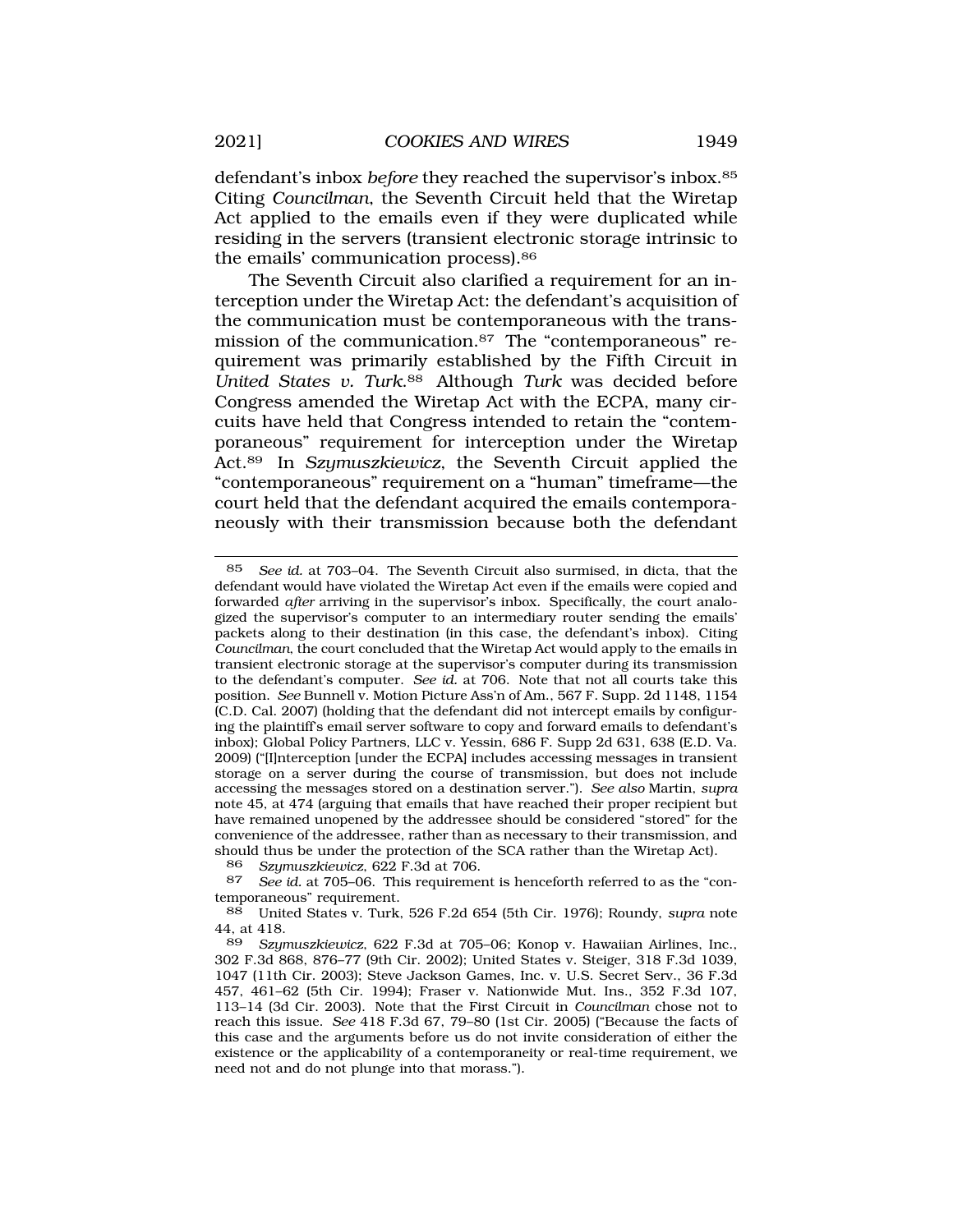and his supervisor "received each [email] with *no more than an eyeblink* in between."90 In issuing its holding, the Seventh Circuit reasoned that "the pace of transmission [of emails] would depend on the packets' travel, not just the order in which they were originally generated. If, for example, more packets were lost for one [email] than another, or if one [email]'s packets traveled through more-congested routers, the [emails] would arrive at different times. Transmission speed also depend[ed] on the email protocol selected. The time at which each recipient obtained each [email] also depended on whether the recipient's computer was connected to the Outlook server when the [email] reached the server."91 In other words, the Seventh Circuit argued that the "contemporaneous" requirement *must* be applied on a human timeframe because the technological process by which packets operate makes it "impossible to apply a timing requirement to information sent over [the Internet]."92 Other courts, however, have adopted a different approach by applying the "contemporaneous" requirement on a "machine" timeframe. In particular, the Ninth Circuit held in *Konop v. Hawaiian Airlines* that "intercept" means "to stop, seize, or interrupt in progress or course before arrival,"93 thus requiring that the acquisition of the communication occur *before* the communication mechanically reaches its intended [recipient.94](https://recipient.94)

93 *See Konop*, 302 F.3d at 879 (quoting WEBSTER'S NINTH NEW COLLEGIATE DICTIONARY 630 (1985)).

<sup>90</sup> *Szymuszkiewicz*, 622 F.3d at 706 (emphasis added).

<sup>91</sup> *Id.* at 705.

<sup>92</sup> Christian Levis, Note, *Smartphone, Dumb Regulations: Mixed Signals in Mobile Privacy*, 22 FORDHAM INTELL. PROP. MEDIA & ENT. L.J. 191, 214–215 (2011). This Note finds the Seventh Circuit's reasoning unconvincing. As other courts have held, "acquisition" under the Wiretap Act occurs "when the contents of a . . . communication are captured or redirected in any way." United States v. Rodriguez, 968 F.2d 130, 136 (2d Cir. 1992). Consequently, even if it is unclear *a priori* as to when a defendant receives a duplicated email relative to the arrival of the original email in the recipient's inbox, the defendant nonetheless "captures" the message *during* its transmission and *before* its arrival in the intended recipient's inbox—the duplication occurs at the email's server, before the server sends the original email to the intended recipients inbox. *Szymuszkiewicz*, 622 F.3d at 704. Courts interpreting the holding in *Szymuszkiewicz*, however, have rejected the application of *Rodriguez* in cases involving electronic communications. *See*  Shefts v. Petrakis, 2013 WL 489610 at \*1 n.2 (C.D. Ill. Feb. 8, 2013).

<sup>94</sup> *See* Ruby Knight Inc. v. Dark Stage Lighting Servs. Inc., 2018 WL 1382528 at \*4 n.3 (D. Ariz. Mar. 19, 2018) ("[T]he Seventh Circuit's assertion in *Szymuszkiewicz* that a 'computer ma[king] copies of [emails] . . . within a second of each message's arrival and assembly' is a *contemporaneous* interception is in conflict with the *Konop* Court's conclusion that 'interception' occurs 'before arrival.'" (emphasis added)). The Eleventh Circuit has adopted the Ninth Circuit's approach, holding that "a contemporaneous interception—*i.e.*, an acquisition during 'flight'—is required to implicate the Wiretap Act with respect to electronic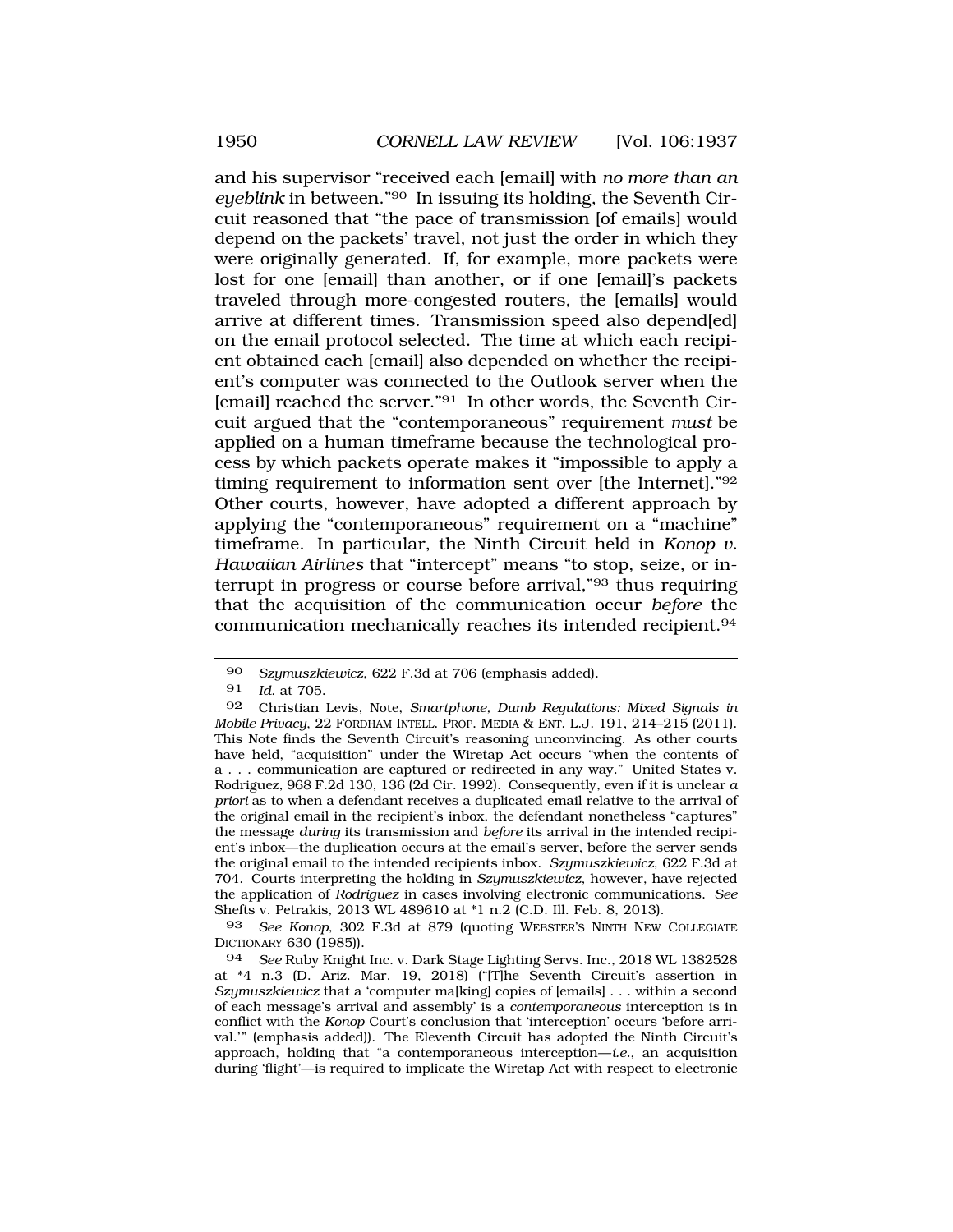The outcome of the above litigation has produced a relatively unclear answer to the meaning of "intercept" under the Wiretap Act in the context of electronic [communications.95](https://communications.95)  First, the Fifth Circuit's storage/transit dichotomy is intuitively appealing in consideration of the statutory text of the SCA. The SCA, which prohibits unauthorized access to "electronic communication while it is in electronic storage,"96 defines "electronic storage" extraordinarily broadly—"any temporary, intermediate storage of a wire or electronic communication incidental to the electronic transmission thereof"—suggesting that emails acquisitioned even while in transient electronic storage during transmission would fall under the SCA rather than the Wiretap Act.97 However, the First and Seventh Circuits' holdings are likely more in the correct direction—Congress passed the ECPA with the intent of protecting emails from interception, and thus it would seem inconsistent for courts to omit Wiretap protections for emails that are in transient electronic storage at various points along the transmission path as a result of the technological framework that makes email possible in the first [instance.98](https://instance.98) Accordingly, this Note adopts the First and Seventh Circuits' approach: a surveillant may intercept an electronic communication, even if they acquire the communication while it is in transient storage, if the storage is intrinsic to—and thus a part of—the transmission process for such communications. Second, with regards to the "contemporaneous" requirement, it is unclear whether courts should ap-

96 18 U.S.C. § 2701(a)(2).

98 Roundy, *supra* note 44, at 428, 428 n.182; *see also* Martin, *supra* note 45, at 466 ("Congress largely rejected the [Department of Justice]'s view that e-mail did not deserve all of the procedural protections provided by the Wiretap Act."). *But see id.* at 469-470 ("Although the First Circuit's final decision in *Councilman*  determined that electronic communications in temporary electronic storage en route to their destination are capable of being intercepted in violation of the Wiretap Act, other appellate courts have previously looked towards the . . . legislative history of the Wiretap Act in determining that those communications cannot be so intercepted.").

communications." United States v. Steiger, 318 F.3d 1039, 1048–49 (11th Cir. 2003).

<sup>95</sup> *See* Martin, *supra* note 45, at 472 n.215 ("Even after the First Circuit made their final decision in United States v. Councilman, 'the differences in court rulings indicate that the issue [regarding the meaning of 'intercept'] is still ambiguous.'" (quoting *Inslee Praises Court Decision on E-Mail Privacy*, Aug. 11, 2005, [http://www.house.gov/inslee/issues/privacy/tech\\_email\\_court.html](http://www.house.gov/inslee/issues/privacy/tech_email_court.html) (last visited Jan. 1, 2006))).

<sup>97 18</sup> U.S.C. § 2711(1) (incorporating the definition of "electronic storage" under 18 U.S.C. § 2510(17)(A)). *But see* Roundy, *supra* note 44, at 430 (arguing that the language in 18 U.S.C. § 2701(c) implies that it is possible to intercept an electronic communication while it is in electronic storage, although it is unclear whether interception of emails falls under this possibility).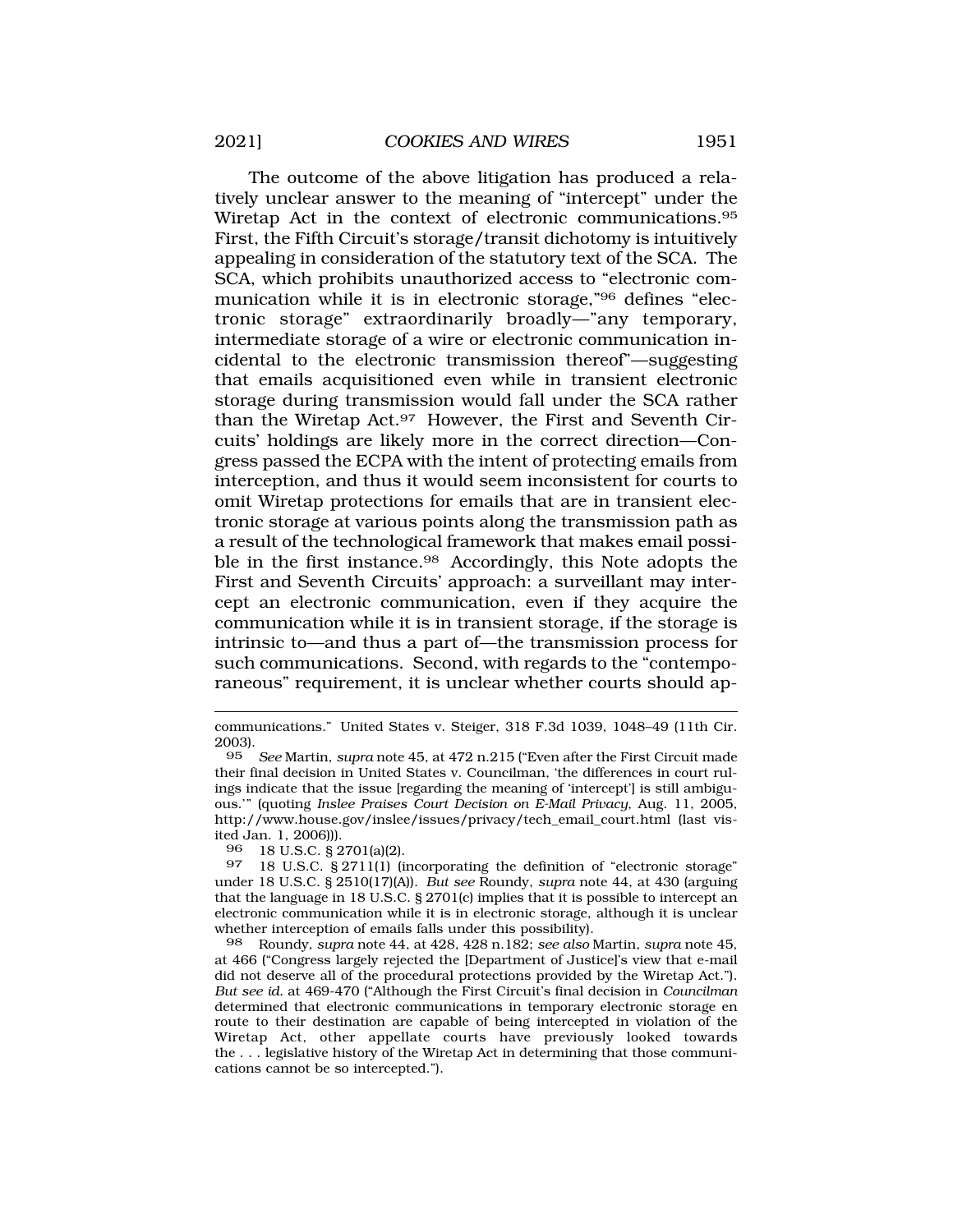<span id="page-15-0"></span>ply the Seventh Circuit's human timeframe approach or the Ninth Circuit's machine timeframe approach. Because the merits of either approach are outside the scope of this Note, this Note will consider both approaches in its analysis under section IV.B.1.99

II

#### COOKIES LITIGATION UNDER THE WIRETAP ACT

Application of the Wiretap Act to other forms of Internet communication—beyond email—is equally, if not more, troublesome. The Wiretap Act is largely inadequate to address cookies,100 and Congress could not have contemplated the invention of cookies when it passed the ECPA.101 Nonetheless, in the absence of a federal data privacy regime,  $102$  plaintiffs have historically invoked the Wiretap Act's broad language of "electronic communication" to seek relief from third-party companies' alleged misuse of cookies to inconspicuously collect user information.103

### A. The Wiretap Act's Consent Exception

The Wiretap Act includes several exceptions to the general prohibition of interception of electronic communications.104 One of the most important exceptions in the context of web monitoring is the consent exception,<sup>105</sup> which states that a defendant does not violate the Wiretap Act if one of the parties to the communication has given prior consent to the defendant's interception.106 The consent exception has allowed

<sup>99</sup> Note that GET requests are transmitted via the Internet in a similar process as emails. *See In re* DoubleClick Inc. Privacy Litig., 154 F. Supp. 2d 497, 501 (S.D.N.Y. 2001) (explaining how data is transmitted over the Internet).

<sup>100</sup> *See* Lupu, *supra* note 16, at 4 (claiming that the Wiretap Act "do[es] not adequately address the interception of online information by Web monitors").<br>101 See id. at 7 larguing that "Congress could not have contemplated the

See id. at 7 (arguing that "Congress could not have contemplated that companies would be formed with the purposes of designing monitoring technology, seizing information from other users, bundling that information into aggregate statistics, and selling these to their clients" when it drafted the ECPA).

<sup>102</sup> *See* Dobkin, *supra* note 10, at 8; Lupu *supra* note 16, at 5.

<sup>103</sup> Lupu, *supra* note 16, at 5, 7; *see also* Filip Babic, *Rethinking Online Privacy Litigation as Google Expands Use of Tracking: Giving Meaning to Our Online Browsing and the Federal Wiretap Act*, 36 HASTINGS COMMC'N & ENTM'T L.J. 471, 480 (2013) (noting that the Wiretap Act can be "read broadly"); Martin, *supra* note 45, at 466 ("Congress indicated that the term 'electronic communication' [under the Wiretap Act] should be defined broadly . . . .").

<sup>104 18</sup> U.S.C. § 2511(2).<br>105 - Lupu supra pote 16

Lupu, *supra* note 16, at 7.

<sup>106 18</sup> U.S.C.§ 2511(2)(d). However, defendants may not qualify under the consent exception if they intercepted a communication for the purpose of committing a criminal or tortious act. *See id.*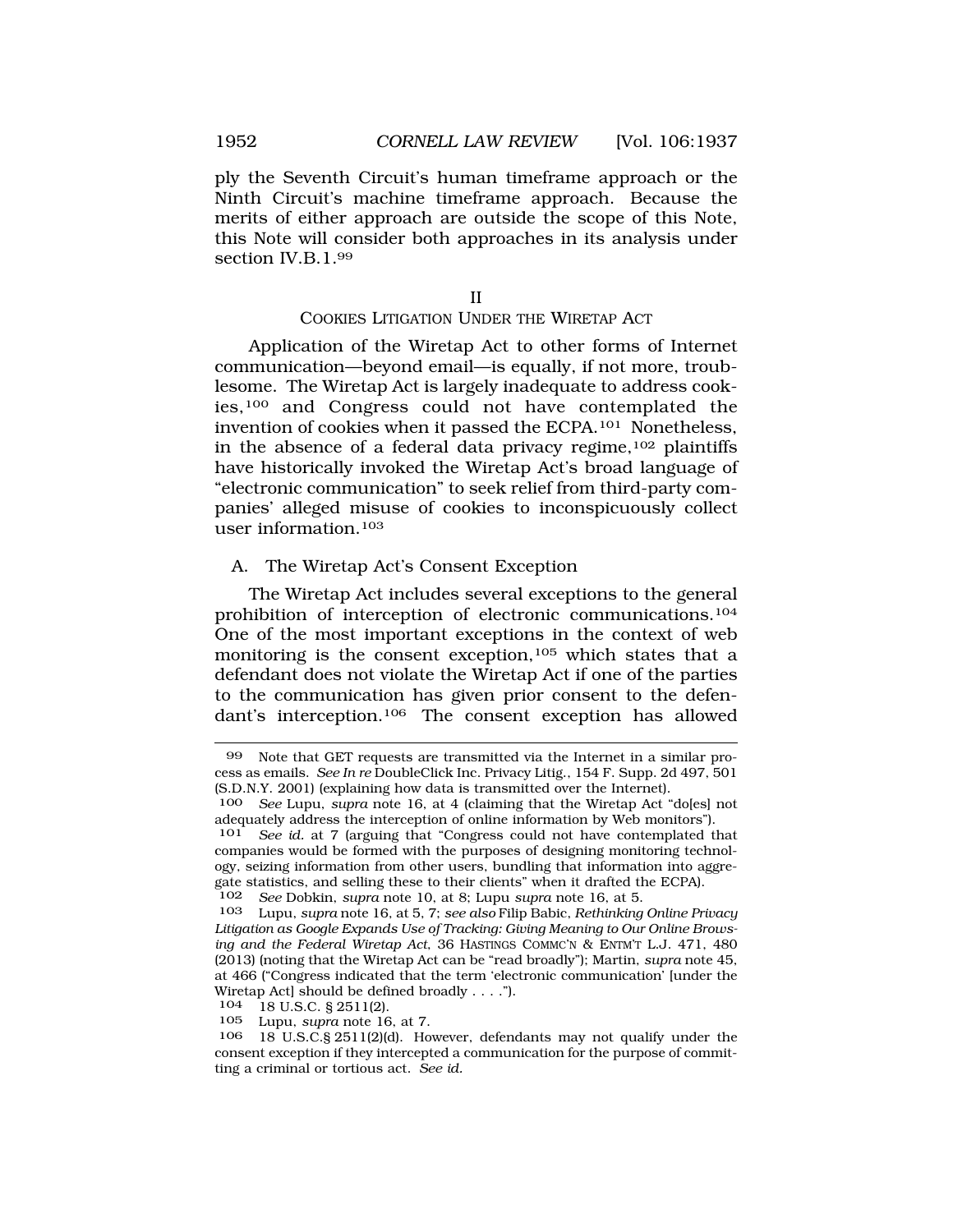third-party companies to largely escape liability under the Wiretap Act in cases involving cookies.107 For example, in *In re DoubleClick*, plaintiffs alleged that the online advertising company DoubleClick violated the Wiretap Act by using cookies to intercept electronic communications between Internet users and DoubleClick-affiliated websites.108 Specifically, users found that whenever they visited a DoubleClick-affiliated website, their computer simultaneously contacted DoubleClick's server to send personal information such as names, email addresses, home and business addresses, telephone numbers, searches performed on the Internet, and the websites they visited.109 DoubleClick conceded that it intercepted users' communications but argued that it qualified under the Wiretap Act's consent exception.110 The court sided with DoubleClick, holding that the affiliated websites were parties to the users' communications and that the websites consented to DoubleClick's interception by soliciting DoubleClick's advertising services.111 The court also noted that DoubleClick's activities were neither criminal nor tortious. Specifically, the court found that DoubleClick was not "primarily motivated" to commit a criminal or tortious act when it intercepted the communications, nor were such intentions a determinative factor behind DoubleClick's acts.112 Instead, the court believed that DoubleClick intercepted the communications as part of its "highly-publicized market-financed business model in pursuit of commercial gain"—a permissible goal under § 2511(2)(d).113

In another case dealing with similar facts—*In re Pharmatrak, Inc. Privacy Litigation*—plaintiffs alleged that the defendant Pharmatrak intercepted users' communications to Pharmatrak's client websites through the use of cookies.<sup>114</sup> Plaintiffs claimed that Pharmatrak used its cookies to collect information regarding users' "names, addresses, telephone

<sup>107</sup> Lupu, *supra* note 16, at 7–8.

<sup>108 154</sup> F. Supp. 2d 497, 499–501, 500 (S.D.N.Y. 2001).

<sup>109</sup> *See id.* at 503.

<sup>110</sup> *See id.* at 514.

<sup>111</sup> *See id.* 

<sup>112</sup> *See id.* at 518.

<sup>113</sup> *See id.* at 518–19. The court noted that DoubleClick's "technology and business strategy have been described, and indeed promoted, in the company's Security and Exchange Commission . . . filings and have been the focus of numerous articles in prominent periodicals and newspapers[,]" and concluded that "DoubleClick's purpose has plainly not been to perpetuate torts on millions of Internet users, but to make money by providing a valued service to commercial Web sites." *Id.* 

<sup>114 329</sup> F.3d 9, 12 (1st Cir. 2003).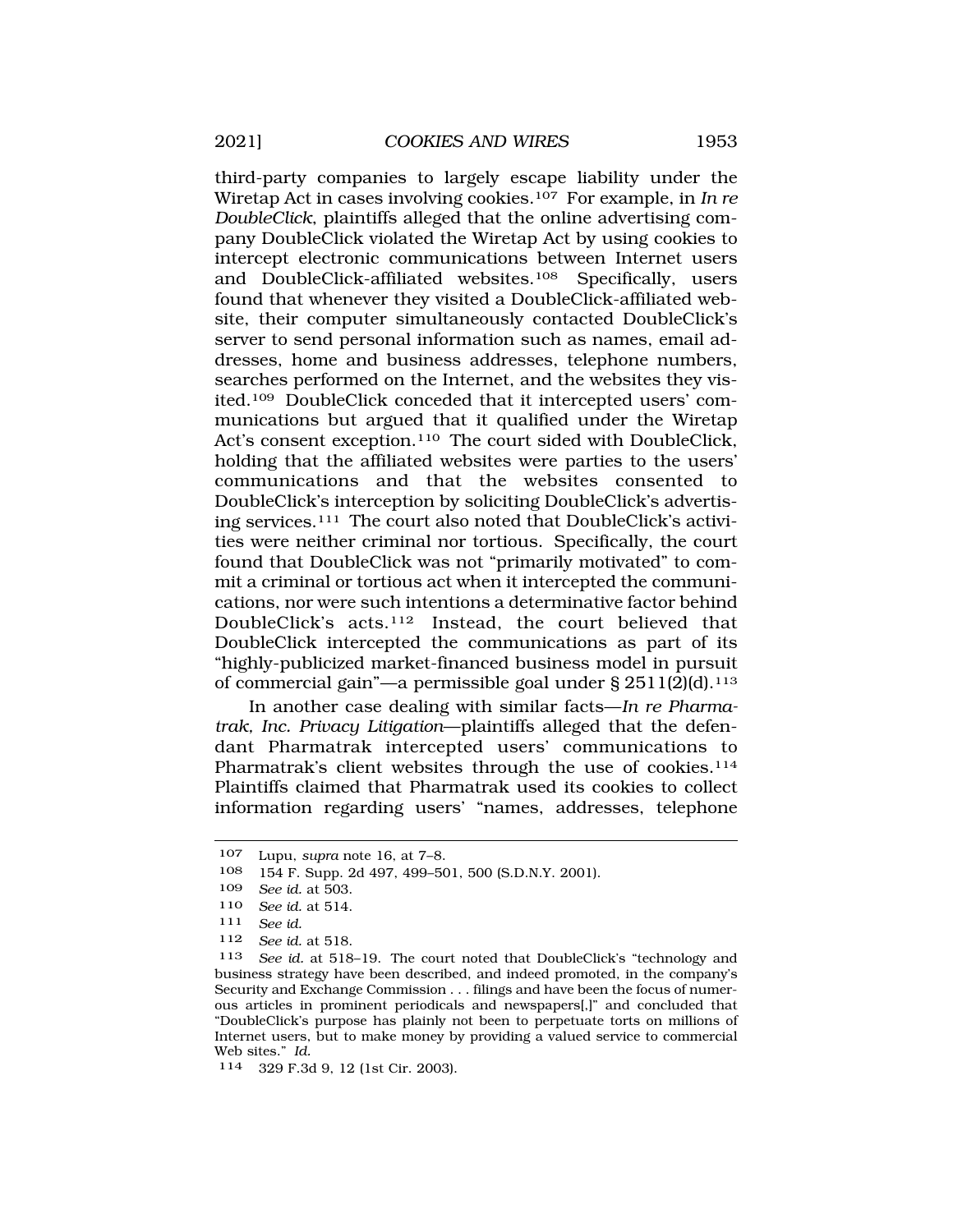numbers, email addresses, dates of birth, genders, insurance statuses, education levels, occupations, medical conditions, medications, and reasons for visiting the particular website."115 Pharmatrak argued that it qualified for the Wiretap Act's consent exception because its client websites agreed to host Pharmatrak's code.116 The district court agreed with Pharmatrak and, citing *DoubleClick*, held that the client websites consented to Pharmatrak's interception by contracting for Pharmatrak's services and hosting Pharmatrak's code on their websites.<sup>117</sup>

On appeal, however, the First Circuit found that the district court erroneously construed the client websites' consent.<sup>118</sup> The First Circuit held that a "reviewing court must inquire into the *dimensions of the consent* and then ascertain whether the interception exceeded those boundaries," and found that the district court failed to inquire as to the precise limits of the client websites' consent.119 In particular, the First Circuit argued that the district court misapplied the holding in *DoubleClick*.120 In that case, the court held that affiliate websites consented to DoubleClick's interception when they "purchased [DoubleClick's] services *for the precise purpose* of creating individual user profiles."121 The First Circuit argued that the instant case was a "mirror image" of *DoubleClick* because the client websites solicited Pharmatrak's services on the explicit condition that Pharmatrak *refrain* from collecting personal information.<sup>122</sup> Consequently, the First Circuit determined that neither the client websites nor its users consented to Pharmatrak's interception, and thus held that Pharmatrak violated the Wiretap Act.123

- 120 *In re Pharmatrak, Inc.*, 329 F.3d at 20.
- 121 *See id.* (emphasis added).
- 122 *See id.* at 20.

<sup>115</sup> *See id.* at 14–15.

<sup>116</sup> *In re* Pharmatrak, Inc. Privacy Litig., 220 F. Supp. 2d 4, 11 (D. Mass. 2002), *rev'd sub nom*., 329 F.3d 9 (1st Cir. 2003).

<sup>117</sup> *See id.* at 12. The district court continued to note that plaintiffs failed to demonstrate that Pharmatrak acted with a tortious purpose. *See id.* 

<sup>118</sup> *In re Pharmatrak, Inc.*, 329 F.3d at 13.

<sup>119</sup> *Id.* at 19–20 (quoting Gilday v. Dubois, 124 F.3d 277, 297 (1st Cir. 1997)); Lupu, *supra* note 16, at 13.

<sup>123</sup> *See id.* at 20–21. The First Circuit also rejected Pharmatrak's argument that there was no interception because "there were always two separate communications: one between the Web user and [Pharmatrak's] Client, and the other between the Web user and Pharmatrak." *See id.* at 22. In doing so, the First Circuit held that "the Wiretap Act merely require[s] that the acquisition occur at the same time as the transmission; [it] do[es] not require that the acquisition somehow constitute the *same* communication as the transmission." *Id.* (empha-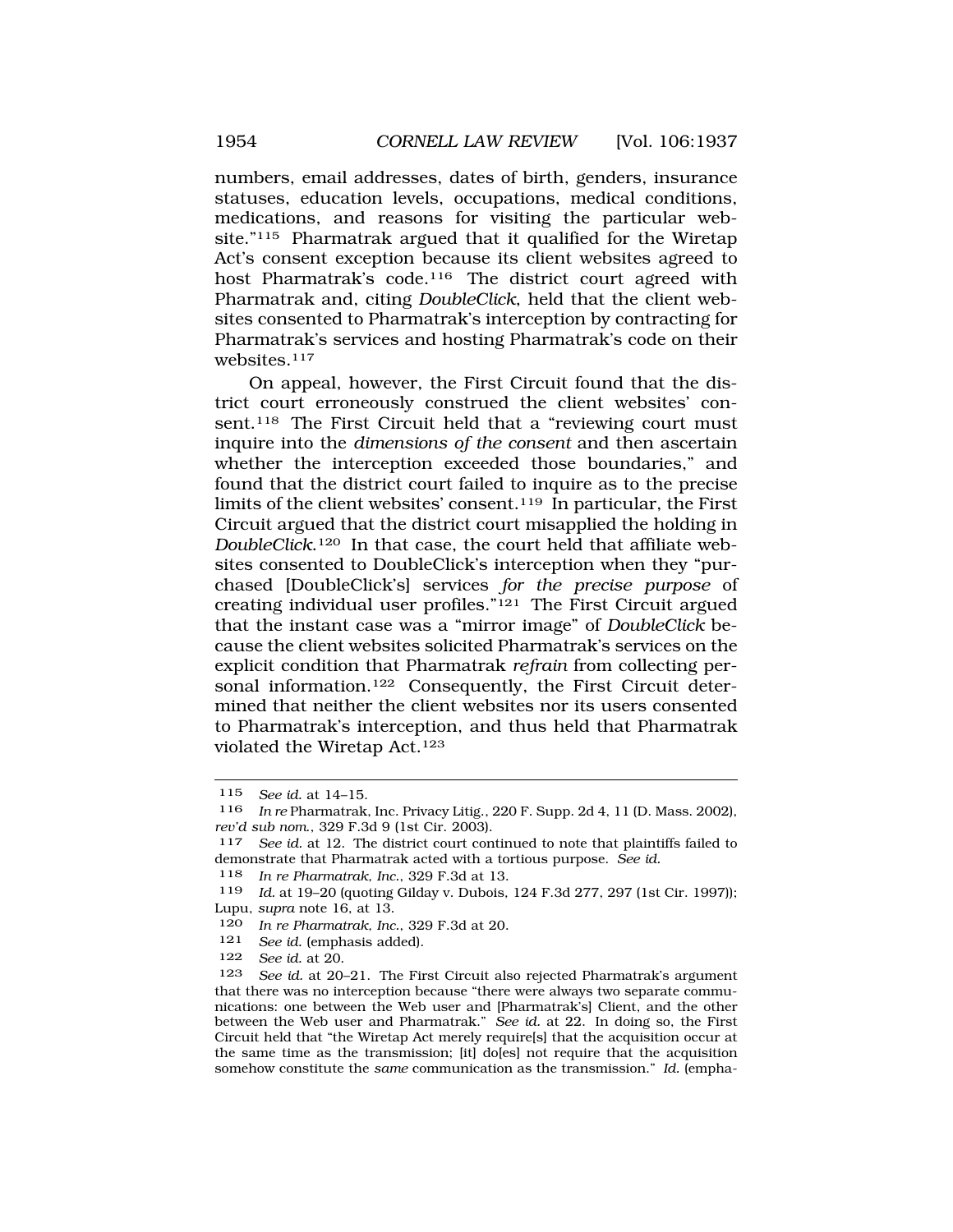#### <span id="page-18-0"></span>B. URLs as Content Under the Wiretap Act

The Wiretap Act defines "contents" as "any information concerning the substance, purport, or meaning of [a] communication."124 In *In re Google*, the Third Circuit dealt with the question of whether information collected by third-party websites—URLs—are content within the meaning of the Wiretap Act.125 The district court in the same case held that URLs were not content but rather extrinsic information used to route a communication.126 However, the Third Circuit rejected the district court's "categorical assessment that location identifiers *never* 'concern the substance' . . . of a communication," holding that routing information may be considered as content if it is "part of the substantive information conveyed to the recipient" rather than solely performing a routing function.<sup>127</sup> The Third Circuit further recognized that URLs may simultaneously perform a routing function while taking on a form as content.128 For example, the Third Circuit noted that URLs sometimes reproduce a phrase entered by a user into a search engine by appending the phrase to the end of the URL.129 Consequently, the search phrase not only performs a routing function (as part of the URL), but also "reveal[s the] contents, *i.e.*, the 'substance' and 'meaning' of the communication[,] that the user is conducting a search for information on a particular topic."130 Under this understanding, the Third Circuit held that Google's broad collection of URLs through the use of cookies likely involved the collection of some URLs that could be considered content under the Wiretap Act.131

18 U.S.C. § 2510(8).

128 *See In re Google Inc.*, 806 F.3d at 138.

131 *See id.* at 139.

sis added). The holdings previously discussed above in section I.C.2 also illustrate that one may intercept a communication merely by duplicating it.<br> $124 - 18$  II S C  $\ge 8$  2510(8)

<sup>125 806</sup> F.3d 125, 139 (3d Cir. 2015).

<sup>126</sup> *In re* Google Inc. Cookie Placement Consumer Privacy Litig., 988 F. Supp. 2d 434, 444 (D. Del. 2013), *aff'd in part*, *vacated in part*, *remanded*, 806 F.3d 125 (3d Cir. 2015) ("[A] URL is a location identifier and does not 'concern the substance, purport, or meaning' of an electronic communication." (quoting 18 U.S.C.  $\S 2510(8)$ ).<br>127 In re

In re Google Inc., 806 F.3d at 136. See also Kerr, *supra* note 40 (explaining how URLs can be considered both routing information and content).<br>128 See In re Google Inc. 806 F 3d at 138

<sup>129</sup> *See id.* 

<sup>130</sup> *See id.* at 137 (quoting 18 U.S.C. § 2510(8)).<br>131 *See id.* at 139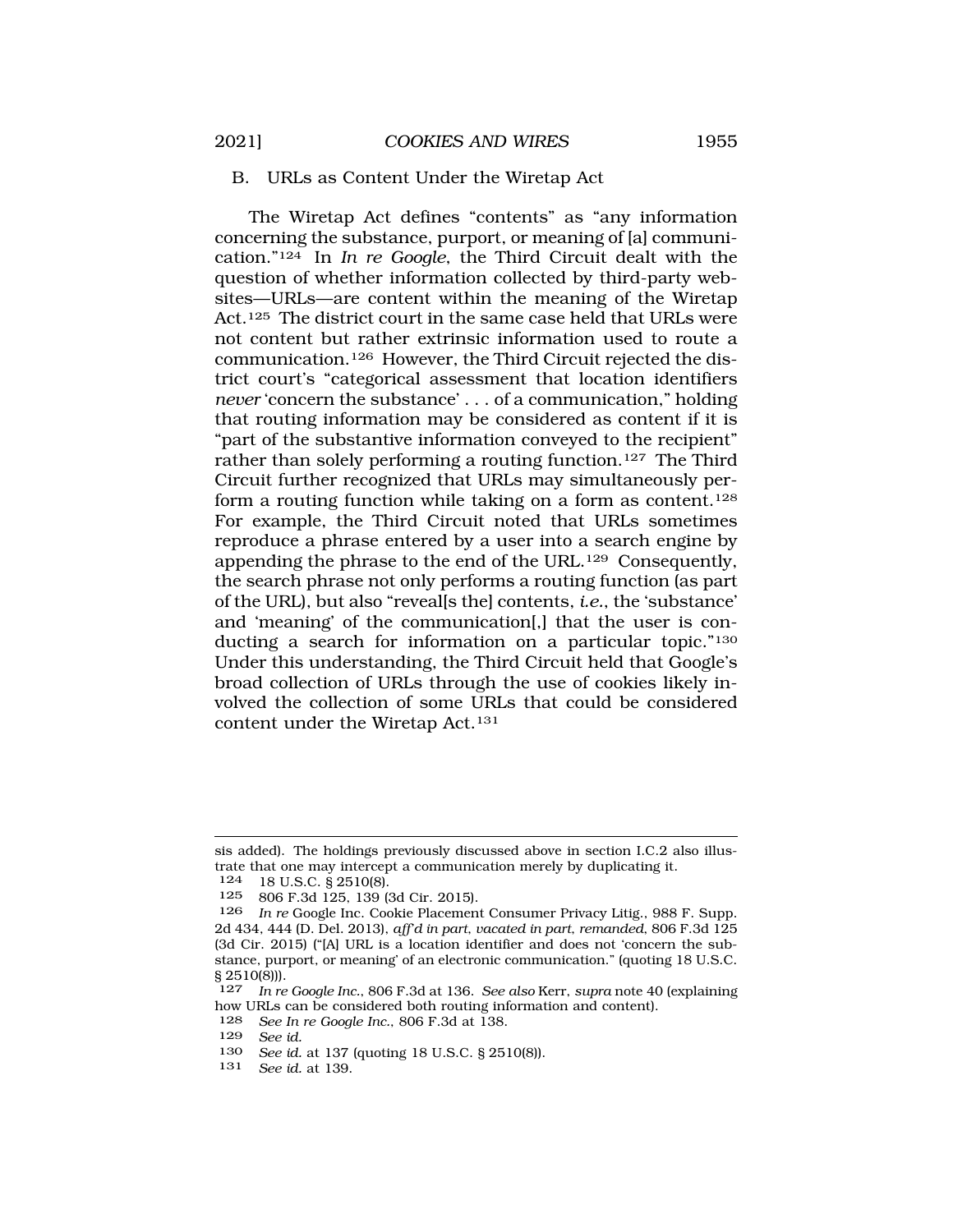#### III

# <span id="page-19-0"></span>THE CIRCUIT SPLIT REGARDING THE WIRETAP ACT'S PARTY EXCEPTION

In April 2020, the Ninth Circuit heard *In re Facebook*, a case involving Facebook's cookies practices and the Wiretap Act's party exception.132 The party exception states that a defendant does not violate the Wiretap Act if the defendant is a party to the intercepted communication.<sup>133</sup> The Ninth Circuit's holding in *In re Facebook* marks a split with the Third Circuit's holding in *In re Google*.134

# A. The Third Circuit's Holding in *In re Google*

In *In re Google*, partially discussed above, plaintiffs alleged that Google violated the Wiretap Act by intercepting electronic communications via cookies in contravention of users' cookie blockers.135 Although Google assured users that certain cookie blockers adequately blocked third-party cookies from collecting user information, Google (as well as other defendant advertising companies) nonetheless exploited loopholes in the cookie blockers to use its cookies to collect user information.136 In its brief, Google argued that it did not violate the Wiretap Act because it qualified under several of the Wiretap Act's exceptions.137 Specifically, Google argued that it qualified under the Wiretap Act's party exception because the users voluntarily sent the GET requests directly to Google's servers (making Google a party to the users' communications),<sup>138</sup> and that it qualified under the Wiretap Act's consent exception because affiliated websites hosted Google's code and thus consented to Google's interception.139 The Third Circuit ultimately ruled in Google's favor, adopting Google's argument that Google was a party to the communication—the users "sent [URL information]

<sup>132 956</sup> F.3d 589 (9th Cir. 2020).

<sup>133 18</sup> U.S.C. § 2511(2)(d).

<sup>134</sup> *See infra* subparts III.A, B.

<sup>135</sup> *In re Google Inc.*, 806 F.3d at 131–33.

<sup>136</sup> *See id.* 

<sup>137</sup> Defendant Google Inc.'s Opening Brief in Support of Its Motion to Dismiss the Consolidated Amended Complaint at 16–17, *In re* Google Inc. Cookie Placement Consumer Privacy Litig., 988 F. Supp. 2d 434 (D. Del. 2013) (No. 1:12-md-02358).

<sup>138</sup> *See supra* subpart I.A. (outlining the Cookies Process).

<sup>139</sup> Defendant Google Inc.'s Opening Brief in Support of Its Motion to Dismiss the Consolidated Amended Complaint, *supra* note 137, at 16–17.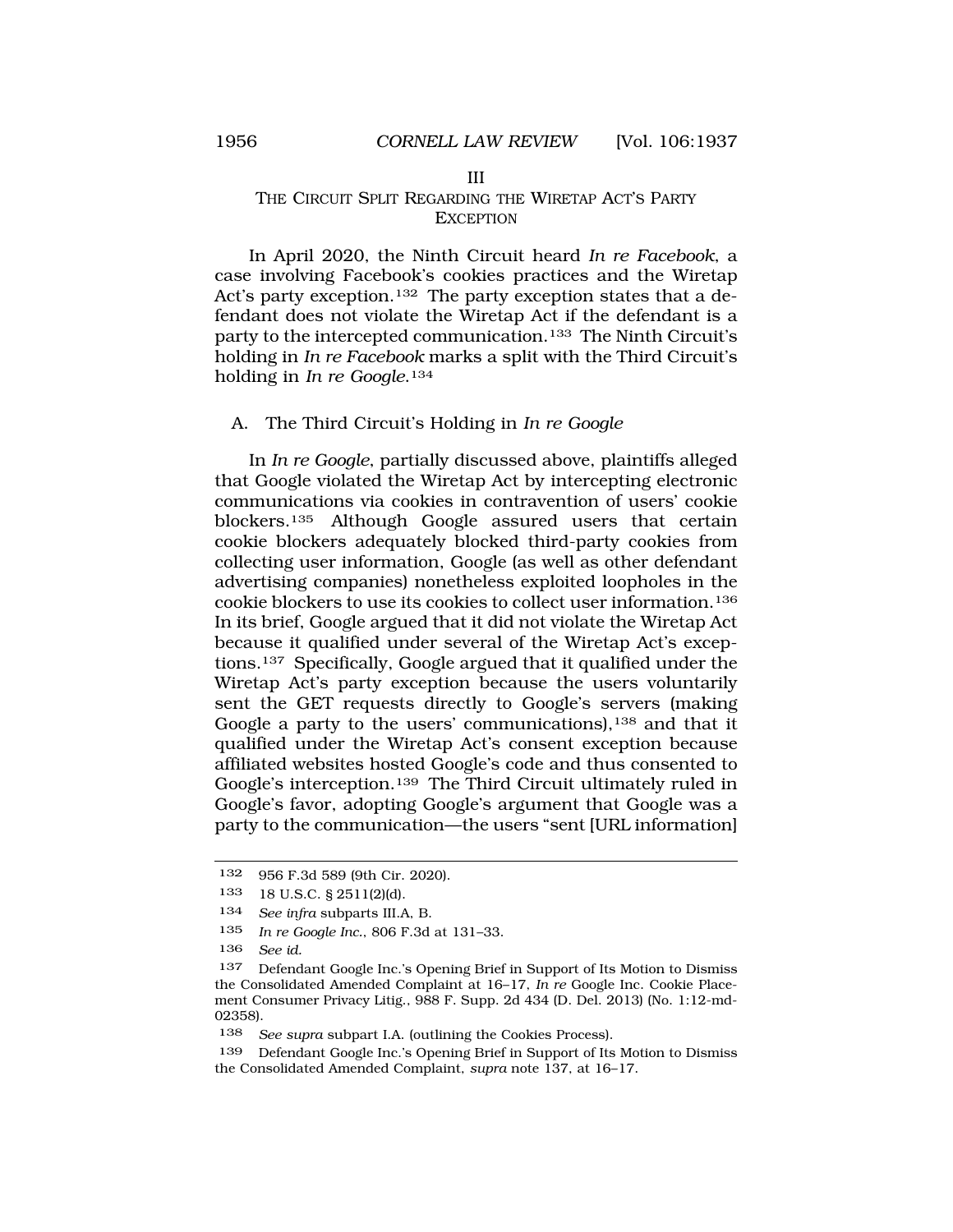directly to [Google]'s servers" and thus Google was "the intended recipient[ ] of the GET requests [it] acquired."140

The Third Circuit further rejected plaintiffs' argument that the party exception should not apply for equitable reasons.<sup>141</sup> Specifically, plaintiffs argued that Google was only able to collect users' information by surreptitiously circumventing their cookie blockers, and that while the users voluntarily sent the GET requests to Google, they were "induced to do so by deceit."142 The Third Circuit, however, noted that the statutory language of the party exception did not expressly exclude "intended recipients [of a communication] who procured their entrance to a conversation through a fraud in the inducement, such as, here, by deceiving the plaintiffs' browsers into thinking the cookie-setting entity was a first-party website."143 The Third Circuit also noted that Congress specifically referenced *United States v. Pasha* during its discussions concerning the party exception when it first drafted the Wiretap Act.144 In *Pasha*, police officers conducted a legal search of the defendants' premises and impersonated the defendants when answering the defendants' telephone.145 The Seventh Circuit held that the police officers did not intercept the communications despite the fact that some of the callers were misled into believing that they were speaking with the defendants.146 The Seventh Circuit held that interception requires a third party to overhear a conversation through "surreptitious means"—a tampering with the "established means of communication"—and concluded that "impersonation of the intended receiver is not an interception."147 As a result, the Third Circuit held that by referencing *Pasha*, Congress "strongly intimated that one who impersonates the intended receiver of a communication may still be a party to that communication for the purposes of the [Wiretap

141 *See In re Google Inc.*, 806 F.3d at 143.

145 *Pasha*, 332 F.2d at 198.

<sup>140</sup> *In re Google Inc.*, 806 F.3d at 142–43. Interestingly, neither the district court nor the Third Circuit appear to have addressed Google's argument concerning the Wiretap Act's consent exception. *See id.*; *In re* Google Inc. Cookie Placement Consumer Privacy Litig., 988 F. Supp. 2d 434, 443–44 (D. Del. 2013).

<sup>142</sup> *See id.* 

<sup>143</sup>*See id.* 144 *See id.* at 144; United States v. Pasha, 332 F.2d 193 (7th Cir. 1964) (citing Clemons v. Waller, 82 F. App'x 436, 442 (6th Cir. 2003)).

<sup>146</sup>*See id.* 147 *See id.* Note that *Pasha* dealt with the Federal Communications Act of 1934, a predecessor to the Wiretap Act. *See* Robert A. Pikowsky, *The Need for Revisions to the Law of Wiretapping and Interception of Email*, 10 MICH. TELECOMM. & TECH. L. REV. 1, 32 (2003) (noting that the statutory regulation of wiretaps shifted from the Federal Communications Act to the Wiretap Act).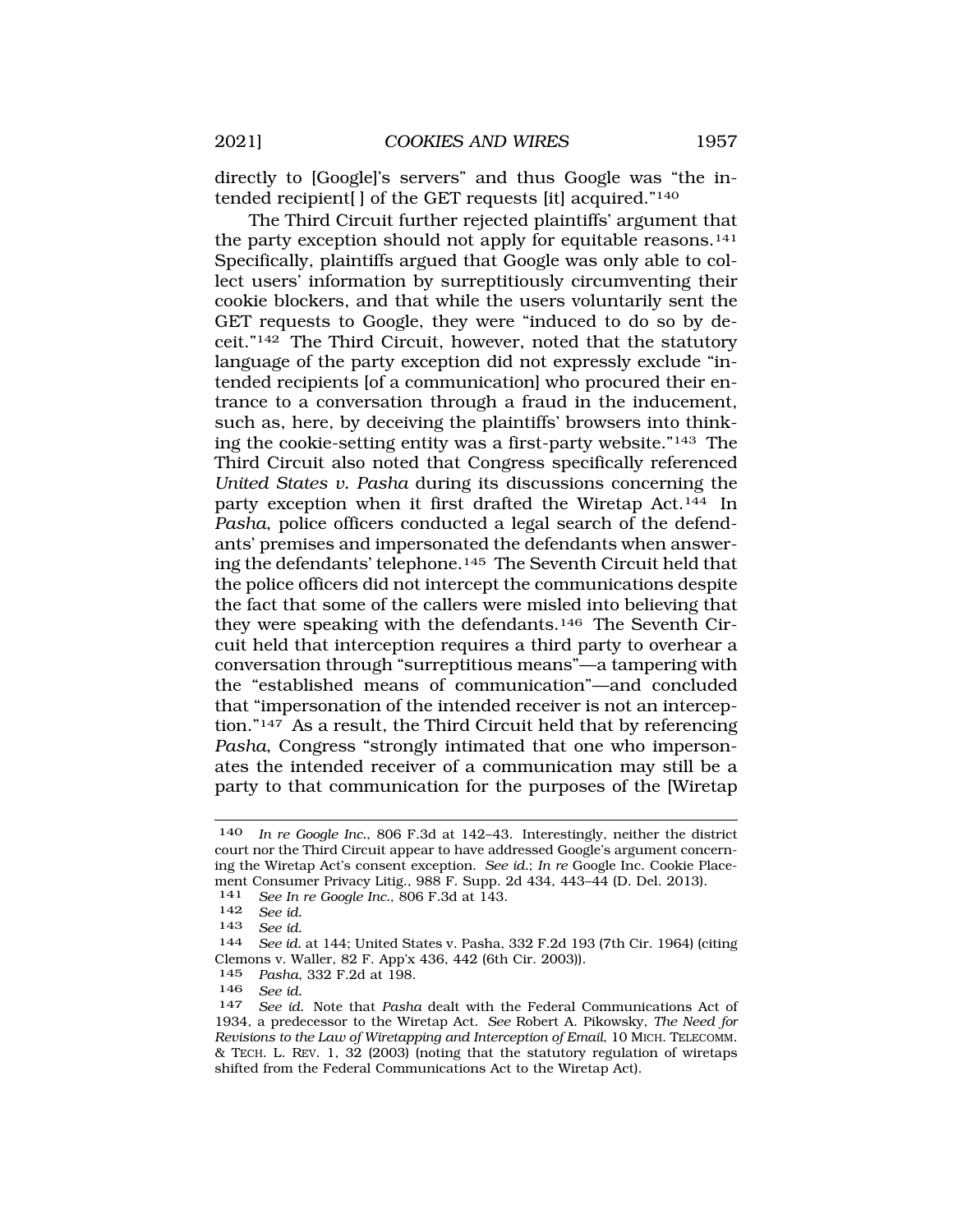<span id="page-21-0"></span>Act] and that such conduct is not proscribed by the statute," and thus held that Google's "impersonation" did not preclude it from qualifying under the party exception.<sup>148</sup>

# B. The Ninth Circuit's Holding in *In re Facebook*

In *In re Facebook*, plaintiffs alleged that Facebook violated the Wiretap Act when it collected users' information via cookies.149 In particular, Facebook indicated through its Data Use Policy and Help Center that "logged-out user data would not be collected, but then collected it anyway."150 In response, Facebook argued that it did not violate the Wiretap Act because it qualified under the Act's party exception—users sent their information directly to Facebook and Facebook was consequently a party to those communications.151 The Ninth Circuit, however, dismissed Facebook's argument.152 Although the Ninth Circuit acknowledged that *In re Google* was analogous to the instant case,153 and although Facebook essentially appealed to the same reasoning supporting the Third Circuit's holding, the Ninth Circuit declined to issue a similar ruling.<sup>154</sup> Instead, the Ninth Circuit noted that the First and Seventh Circuits had "implicitly assumed that entities that surreptitiously duplicate transmissions between two parties are not parties to communications" under the Wiretap Act.155 The Ninth Circuit further concluded that the Third Circuit's interpretation of the party exception contravenes the legislative intent behind the Wiretap Act: the Wiretap Act's purpose is to "prevent the acquisition of the contents of a message by an unauthorized third-party" and "permitting an entity [such as Facebook] to engage in the unauthorized duplication and forwarding of unknowing users' information would render permissible the most common methods of intrusion, allowing the exception to swallow the rule."156 As such, the Ninth Circuit

<sup>148</sup> *In re Google Inc.*, 806 F.3d at 144.

<sup>956</sup> F.3d 589, 596-97 (9th Cir. 2020).

<sup>150</sup> *See id.* at 602.

<sup>151</sup> Defendant Facebook, Inc.'s Reply in Support of Motion to Dismiss Plaintiffs' Second Amended Consolidated Class Action Complaint (Fed. R. Civ. P. 12(b)(1) & 12(b)(6)) at 8–9, *In re* Facebook Internet Tracking Litig., 290 F. Supp. 3d 916 (N.D. Cal. 2017) (No. 5:12-md-02314).

<sup>152</sup> *In re Facebook, Inc.*, 956 F.3d at 607.

<sup>153</sup> *See id.* at 608.

<sup>154</sup> *See id.* 

See id. at 607. The Ninth Circuit is referring to the First Circuit's holding in *In re Pharmatrak, Inc.* and the Seventh Circuit's holding in *United States v. Szymuszkiewicz*, discussed above in subpart II.A and section I.C.2, respectively. 156 *In re Facebook, Inc.*, 956 F.3d at 608.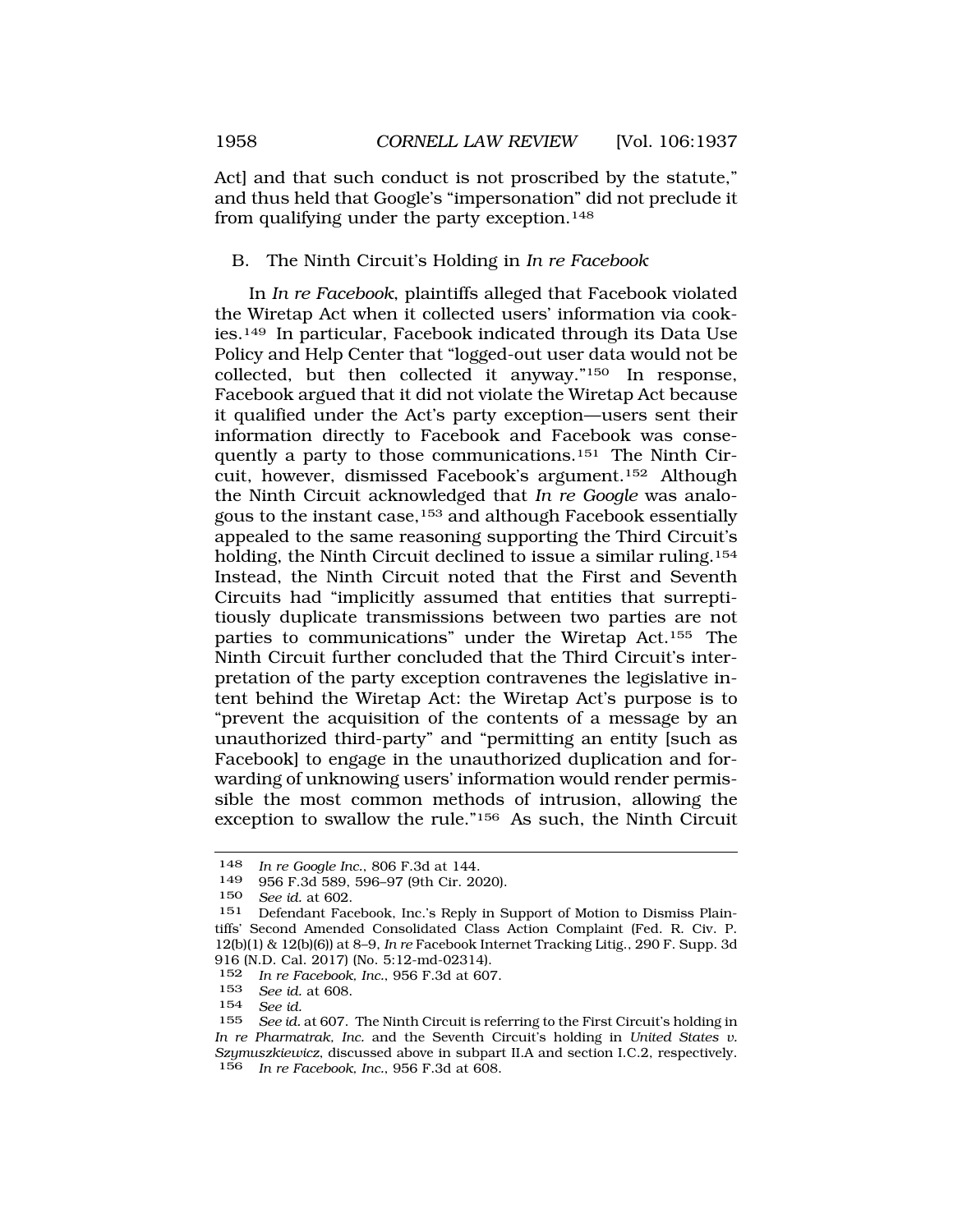<span id="page-22-0"></span>held that Facebook was not a party to the intercepted communications within the meaning of the Act.157

### IV

### ANALYSIS

### A. The "Surreptitious Tampering" Framework

In *In re Facebook*, the Ninth Circuit noted that both the First and Seventh Circuits have implicitly assumed that thirdparty cookies can be used to intercept communications.158 Neither of the Circuits, however, have explicitly elaborated *how*  cookies may be used to perform an interception.159 Instead, both the First and Seventh Circuits restricted their analyses to the *temporal aspect* of the third-parties' acquisition of users' communications.160 Consequently, their holdings do not establish a sufficient framework to determine whether Google and Facebook have intercepted users' communications in the instant cases. For example: if *A* sends a message to *B*, has *B*  intercepted *A*'s message? The First and Seventh Circuits' holdings illustrate that *B* met the "contemporaneous" requirement for interception under the Wiretap Act—*B*'s acquisition of *A*'s message occurred contemporaneously with the transmission of *A*'s message—but the question remains unanswered. In essence, the "contemporaneous" requirement alone is insufficient to establish interception—courts must also consider *how* one acquires a user's communication to warrant a finding of interception.

Granted, the Wiretap Act uses broad language to define "intercept," suggesting that *any* acquisition of the contents of a communication can be interpreted as an interception.161 Under this interpretation, *B* has indeed intercepted *A*'s message. While this conclusion is intuitively absurd (*A* voluntarily sent

<sup>157</sup> *See id.* 

See id. at 607 ("The First and Seventh Circuits have implicitly assumed that entities that surreptitiously duplicate transmissions between two parties are not parties to communications within the meaning of the Act.").

<sup>159</sup> *In re* Pharmatrak, Inc., 329 F.3d 9 (1st Cir. 2003); United States v. Szymuszkiewicz, 622 F.3d 701 (7th Cir. 2010).

<sup>160</sup> *In re Pharmatrak, Inc.*, 329 F.3d at 21–22; *Szymuszkiewicz*, 622 F.3d at  $705-06.$ <br>161 S

<sup>161</sup> *See* Konop v. Hawaiian Airlines, Inc., 302 F.3d 868, 876 (9th Cir. 2002) (noting that the Wiretap Act's definition of "intercept," standing alone, suggests that an individual "intercepts" an electronic communication merely by "acquiring" its contents, regardless of when or under what circumstances the acquisition occurs; however, "courts . . . have clarified that Congress intended a narrower definition of 'intercept' with regards to electronic communications"); 18 U.S.C. § 2510(4).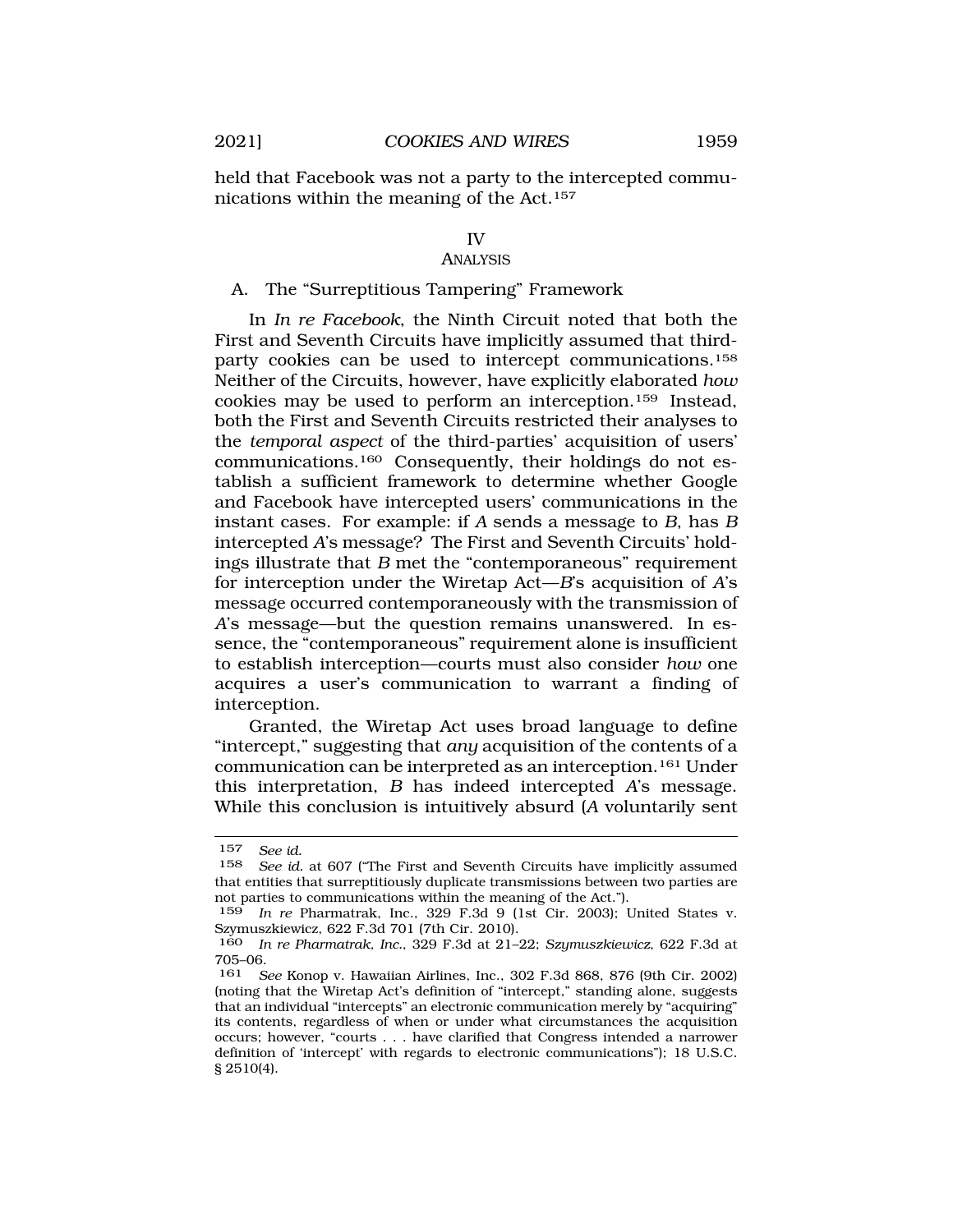the message to *B*!), the First Circuit in *Szymuszkiewicz* took it one step further when it surmised, in dicta, that a person may intercept the content of their own conversation.162 The First Circuit continued to note that the person would not violate the Wiretap Act because they were a party to their conversation.163 There are two issues with the First Circuit's interpretation. First, it is hard to imagine that Congress contemplated that one could intercept the contents of one's own communication when it drafted the Wiretap Act.164 Second, Congress likely intended the party exception to preclude third parties who intercepted a communication, but who also acquired the communication *legitimately* (e.g., by participating in the communication as a party), from violating the Wiretap Act—the party exception establishes a requirement of "but-for" causation between the defendant's interception of a communication and the defendant's acquisition of a communication for purposes of imposing liability under the Act.165 Indeed, the First Circuit's interpretation of the party exception appears artificially manufactured to address the absurd case of one "intercepting" oneself. Thus, just as courts have read the "contemporaneous" requirement into the meaning of "intercept" under the Wiretap Act to bring the language closer in line with legislative intent, so should courts adopt the following framework.

This Note proposes that courts adopt a "surreptitious tampering" framework. Such a framework imposes a requirement (in addition to the "contemporaneous" requirement) for a finding of interception under the Wiretap Act. This additional requirement will henceforth be referred to as the "surreptitious tampering" requirement and is illustrated as follows: assume that a user has a reasonable expectation of how a mode of communication will operate.166 A third party satisfies the "surreptitious tampering" requirement if they surreptitiously tamper with the mode of communication so that it no longer operates in the way the user expects. Such a requirement is

<sup>162</sup> *Szymuszkiewicz*, 622 F.3d at 707.

<sup>163</sup> *See id.* 

See In re Facebook, Inc. Internet Tracking Litig., 956 F.3d 589, 608 (9th Cir. 2020) ("[T]he Wiretap Act's legislative history evidences Congress's intent to prevent the acquisition of the contents of a message by an *unauthorized thirdparty* or '*an unseen auditor*.'" (emphasis added)).

<sup>165</sup> *See* Roundy, *supra* note 44, at 434 ("The essential kernel of interception . . . is that the surveillance activity—the acquisition—occurs at the time of the communication and *thereby causes* the communication's contents to become known to the unauthorized person conducting the surveillance." (emphasis added)).

<sup>166 &</sup>quot;User" is defined as either the sender or the receiver of a communication (or both).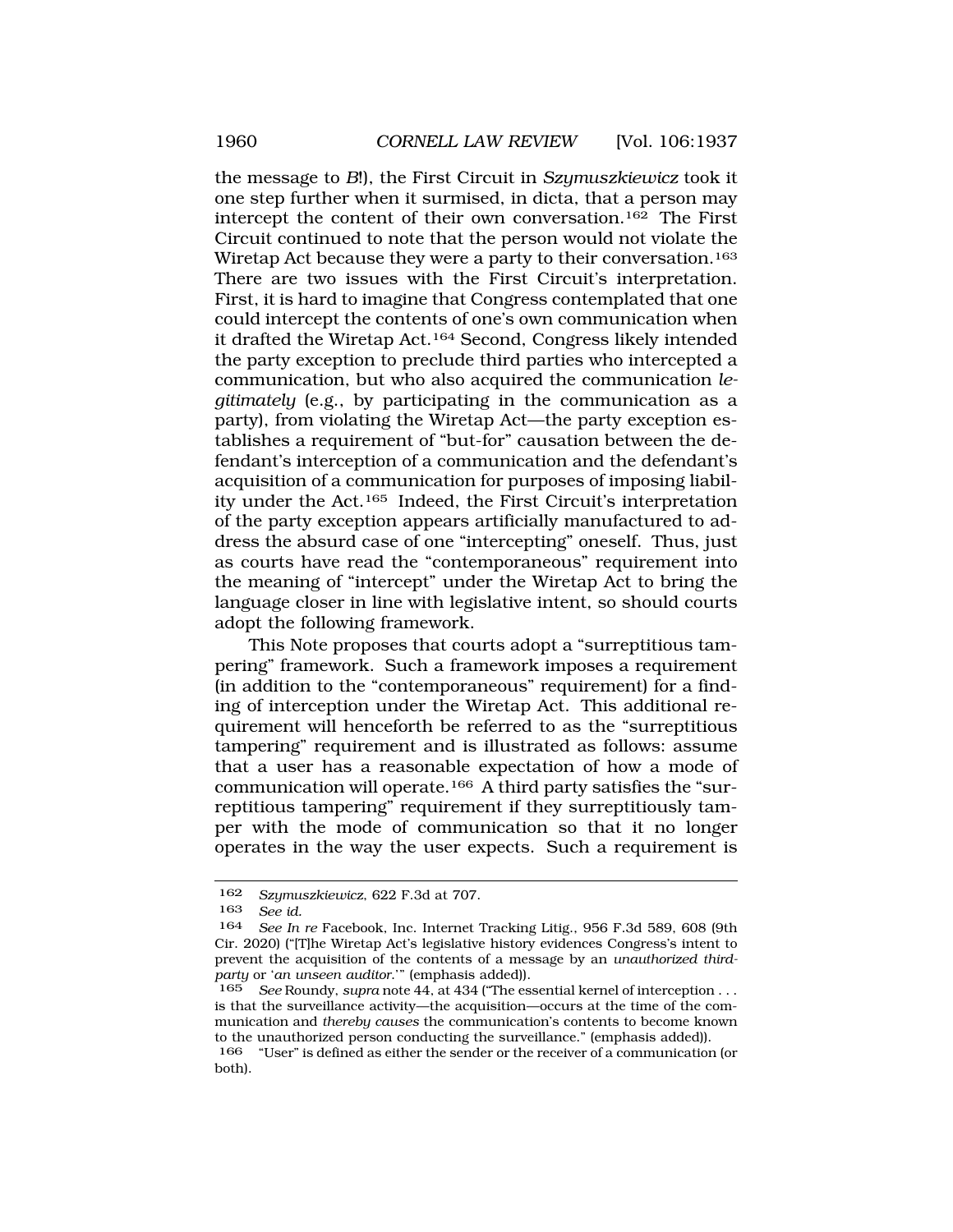based on the holding in *Pasha*, discussed above in subpart III.A, and is consistent with the existing case law concerning electronic communications.167 For example, in *Szymuszkiewicz*, discussed above in section I.C.2, the supervisor reasonably expected her inbox not to forward incoming emails to thirdparty inboxes.168 Consequently, the defendant surreptitiously tampered with his supervisor's mode of communication when he improperly accessed his supervisor's inbox to create a rule that caused the inbox to operate in a manner inconsistent with the supervisor's expectations.169 The defendant in this case satisfies the "surreptitious tampering" requirement for interception (thus illustrating the consistency between the framework and the holding).

The "surreptitious tampering" framework also brings the language of the Wiretap Act closer in line with legislative intent. Applying the framework to the above example concerning *A*  and *B*, *B* can no longer be found to have intercepted *A*'s message—*B* did not surreptitiously tamper with *A*'s mode of communication to cause the mode to operate in a manner inconsistent with *A*'s expectations. Furthermore, the framework precludes the First Circuit's understanding that one may "intercept" oneself—it is likely impossible for one to tamper with one's own mode of communication to cause it to no longer operate according to one's reasonable expectations.170

Lastly, it is important to consider the relationship between the "surreptitious tampering" framework and consent. As the First Circuit held in *In re Pharmatrak*, discussed above in subpart II.A, consent must be actual rather than constructive or "casually inferred."171 Such a construction of consent necessarily entails knowledge of the act that the user is consenting to. As a result, under the "surreptitious tampering" framework, a user's consent to an act may influence the user's "reasonable expectations" of how a mode of communication will operate.

<sup>167</sup> *See* United States v. Pasha, 332 F.2d 193, 198 (7th Cir. 1964) (holding that there was no interception because there was no "tampering with the established means of communication"); *see also* O'Brien v. O'Brien, 899 So. 2d 1133, 1137 (Fla. Dist. Ct. App. 2005) (holding that the wife intercepted her husband's electronic communications by surreptitiously installing a spyware program on her husband's computer).

<sup>168</sup> United States v. Szymuszkiewicz, No. 07–CR–171, 2009 WL 1873657, at \*2 (E.D. Wis. June 30, 2009), *aff'd*, 622 F.3d 701 (7th Cir. 2010).

<sup>169</sup> *See id.* 

<sup>170</sup> A person would have knowledge of their own tampering, which necessarily influences their expectations concerning how the mode of communication will operate.

<sup>171 329</sup> F.3d 9, 19–20 (1st Cir. 2003).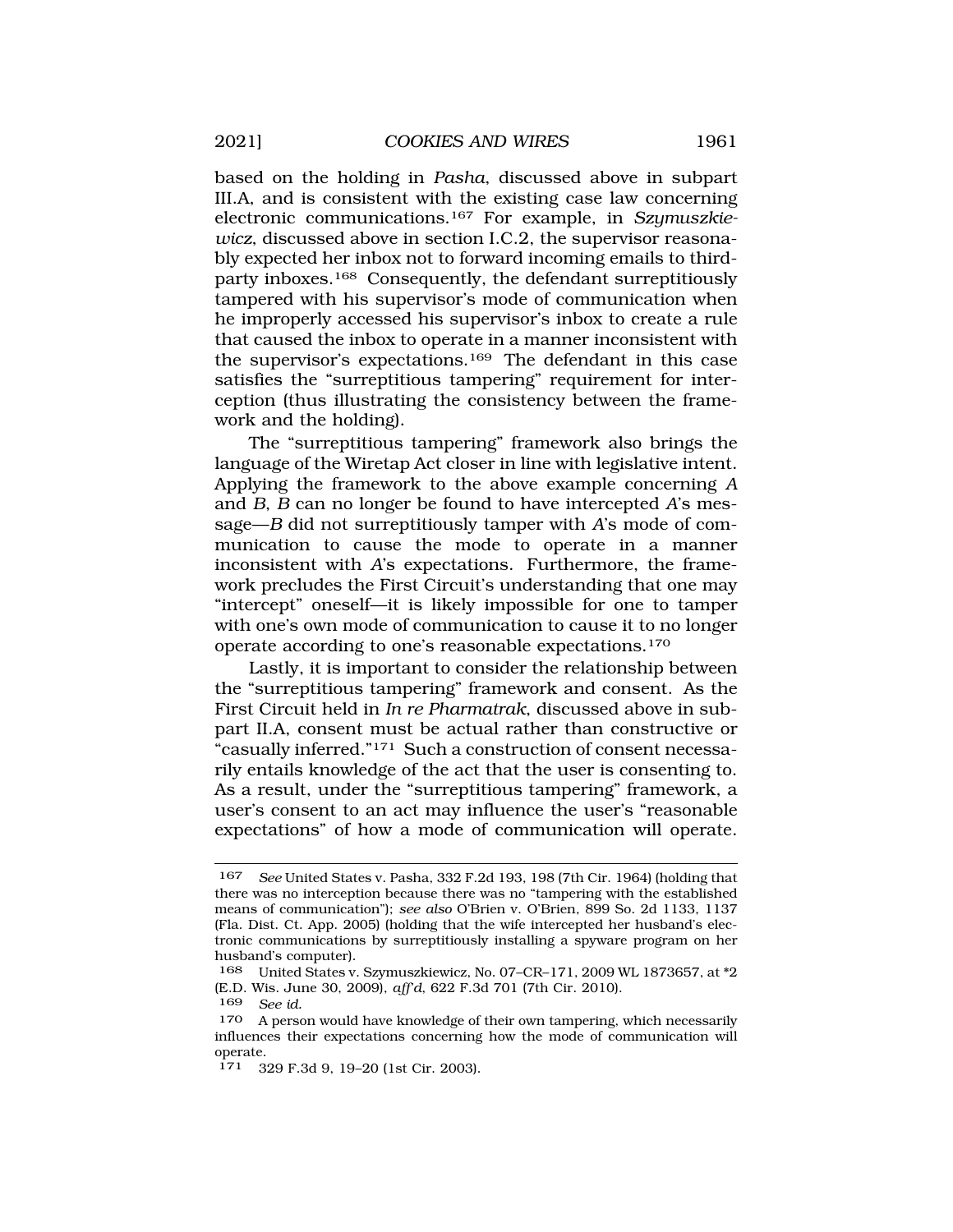For example, recall the scenario involving *A* and *B* but with a slight modification: *A* sends a message to *B* but has now consented to *C*'s interception of *A*'s message. Because *A* consented to *C*'s interception, *A* now reasonably expects the mode of communication to operate in a manner that accounts for *C*'s interception. Nonetheless, *C* has still performed an interception under the "surreptitious tampering" framework because *C* has surreptitiously tampered with the mode of communication to operate in a manner inconsistent with *B*'s reasonable expectations (*B* did not consent to, nor know of, *C*'s interception).172 According to the consent exception, *C* is not in violation of the Wiretap Act despite intercepting *A*'s message. Now consider the following scenario: both *A* and *B* have consented to *C*'s "interception" of *A*'s message to *B*. Under the "surreptitious tampering" framework, it is impossible for *C* to have intercepted *A*'s message—both *A* and *B* have knowledge of *C*'s act, and thus *C* cannot tamper with the mode of communication to cause it to operate in a manner inconsistent with either *A* or *B*'s reasonable expectations.173 Note that the "surreptitious tampering" framework remains consistent with the language of the Wiretap Act. In particular, the consent exception stipulates that it is not unlawful for a person to *intercept* a communication if "*one of the parties* to the communication" has given prior consent to their interception.174 Thus, as the consent exception recognizes, a third party still intercepts a communication even if one of the parties consents to their interception; moreover, the consent exception does not use the language "one *or all of the parties*," perhaps implicitly recognizing that a third party cannot perform an interception if *all* of the parties consent to the third party's tampering.175

<sup>172</sup> Recall that "user," as used in the "surreptitious tampering" framework, means either the sender or the receiver (or both). *See supra* note 166 and accompanying text.

<sup>173</sup> In other words, *C*'s tampering is no longer surreptitious.

<sup>174 18</sup> U.S.C. § 2511(2)(d) (emphasis added).

<sup>175</sup> Even if Congress did not intend to make such an implication, the "surreptitious tampering" framework remains consistent with the language of the consent exception. Note, however, that some state legislatures have passed telecommunications and wiretap statutes with all-party (or "two-party") consent exceptions. *See* Fla. Stat. Ann. § 934.03 (West) ("It is lawful . . . for a person to *intercept* a wire, oral, or electronic communication when *all of the parties* to the communication have given prior consent to such interception." (emphasis added)). While Congress's understanding of "intercept" vis-à-vis consent likely differs from that of the state legislatures in these cases, any future congressional amendment to include an all-party consent exception to the Wiretap Act could raise challenges to the "surreptitious tampering" framework.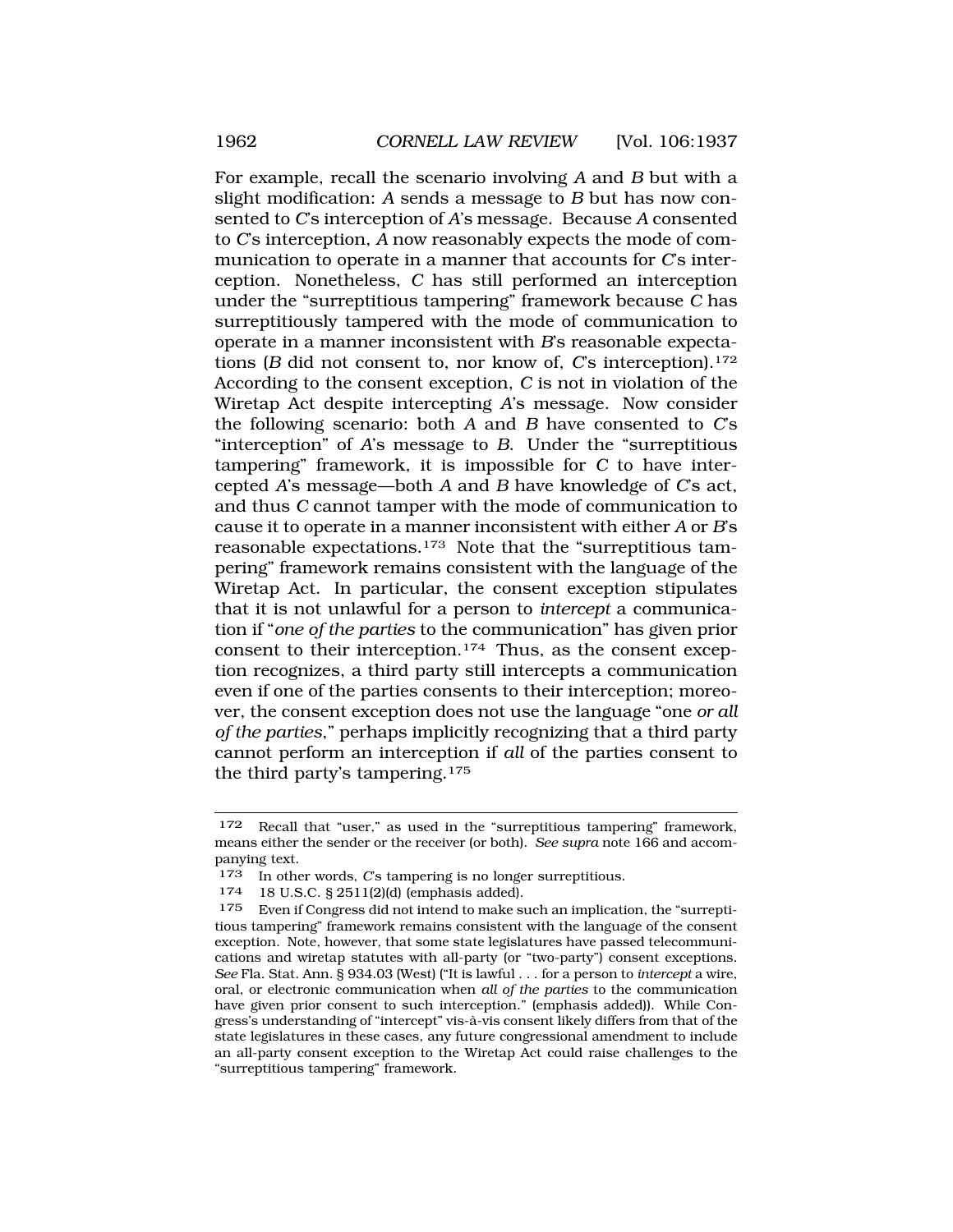<span id="page-26-0"></span>B. Did Google and Facebook Intercept Users' Communications?

An analysis as to whether Google and Facebook intercepted users' communications is warranted before a discussion concerning the Third and Ninth Circuits' split on the Wiretap Act's party exception.176 To warrant a finding that Google and Facebook intercepted users' communications, Google and Facebook must (1) acquire the contents of users' communications contemporaneously with the transmission of the communication and (2) surreptitiously tamper with the users' mode of communications. Ultimately, it is unclear whether Google and Facebook have actually intercepted users' communications.

1. *It is Unclear Whether Google and Facebook Satisfy the "Contemporaneous" Requirement* 

As discussed above in section I.C.2, courts have imposed a "contemporaneous" requirement for an interception under the Wiretap Act, with the Seventh Circuit adopting a human timeframe approach and the Ninth Circuit adopting a machine timeframe approach. Whether Google and Facebook acquire users' communications contemporaneously with the transmission of the communication depends on (1) how one interprets the Cookies Process and (2) which timeframe—human or machine—applies.177 The Cookies Process can be interpreted in two ways: either as a "single communication" that begins when the user requests to see a web page via a GET request and ends when the web page loads onto the user's screen, or as a "multipart exchange" in which each leg of the Cookies Process is treated as a distinct communication.

If the Cookies Process is interpreted as a single communication, then Google and Facebook satisfy the "contemporaneous" requirement on both a human and machine timeframe. As outlined in the Cookies Process, the user sends a GET request to the third-party website (such as Google or Facebook) in leg three, which necessarily occurs *after* the communication begins in leg one.178 Furthermore, the entirety of a web page's

<sup>&</sup>lt;sup>176</sup> If Google and Facebook did not perform an interception under the Wiretap Act, then they have no need to assert a defense under the Wiretap Act's party exception.<br>177 Rec

Recall the Cookies Process discussed above in section I.A. Because the Cookies Process is the communication at issue in *In re Google* and *In re Facebook*, and because it is fundamentally the same in both cases, this analysis of the Cookies Process will apply to both cases.

<sup>178</sup> If the user's browser does not send a GET request to the first-party website in leg one, it will not be instructed to send the second GET request to the third-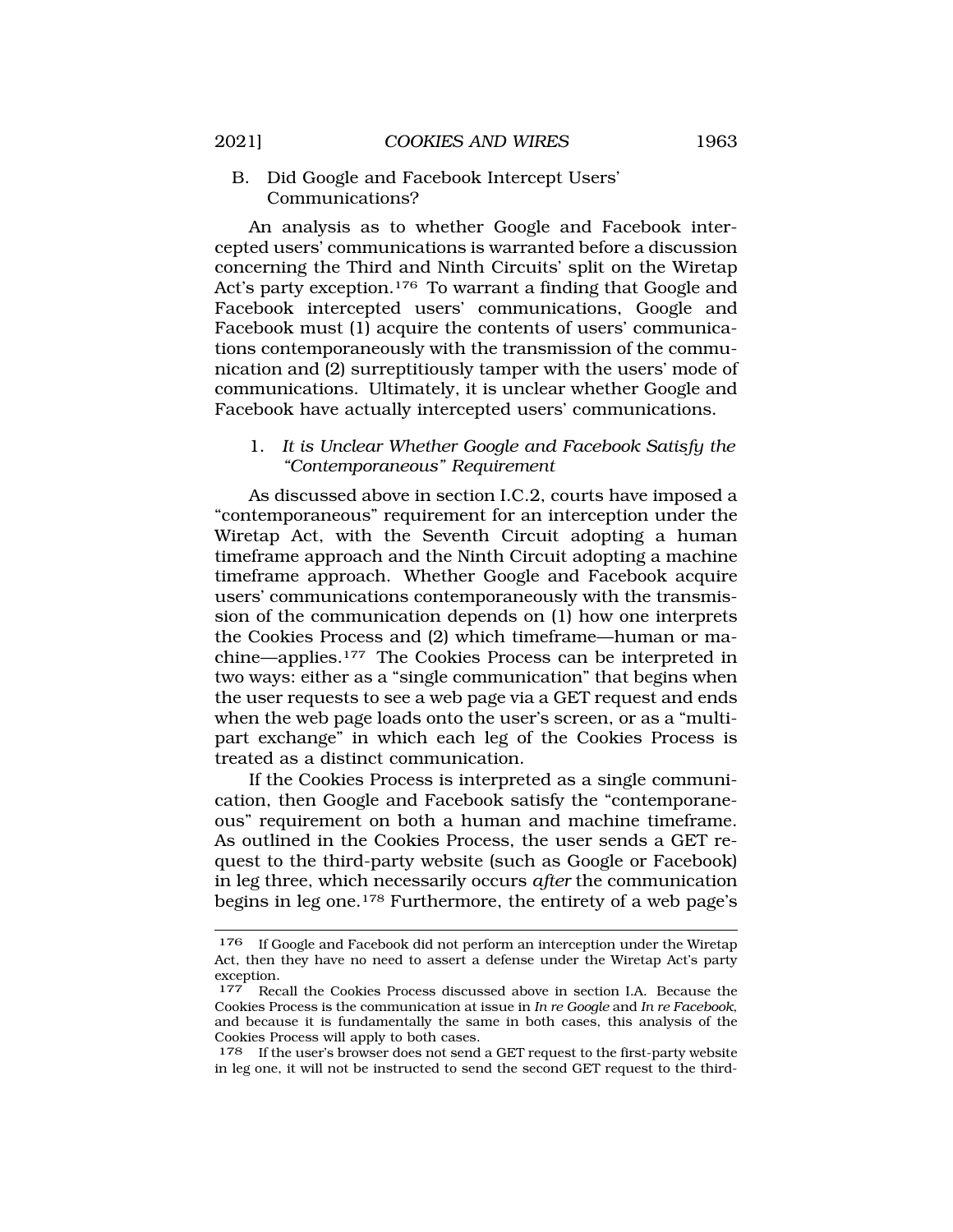contents will not load (and thus leg four will not complete) until after the user sends the GET request to the third-party website.179 Consequently, the user sends the GET request to the third-party website *before* the communication ends in leg four. As a result, the third-party website's acquisition of the user's GET request is contemporaneous with its transmission on a machine timeframe—the third-party website mechanically acquires the user's GET request after the communication begins but before the communication ends.180Furthermore, the thirdparty website's acquisitions is also contemporaneous on a human timeframe—it acquires a user's GET request "with no more than an eyeblink" after the first-party website receives the original GET request.181

On the other hand, if the Cookies Process is interpreted as a multi-part exchange, then Google and Facebook satisfy the "contemporaneous" requirement on a human, but not machine, timeframe. The "multi-part exchange" interpretation treats each of the four legs of the Cookies Process as a separate and distinct communication. As previously described, the user sends the GET request to the first-party website in leg one and the additional GET request to the third-party website in leg three. Because leg three necessarily begins after the *completion*  of leg one,182 the user's browser has already completed its transmission of the GET request to the first-party website before it sends the additional GET request to the third-party website. As a result, the third-party website's acquisition of the user's GET request is not contemporaneous with its transmission on a machine timeframe—there is no "stop, seiz[ure], or interrupt[ion] in [the] progress or course before [the] arrival [of

party website in leg three. *See Using HTTP Cookies*, MDN WEB DOCS: MOZ://A, <https://developer.mozilla.org/en-US/docs/Web/HTTP/Cookies>[https:// perma.cc/68KR-XKDL] ("*After* receiving an HTTP request, a server can send one or more Set-Cookie headers with the response.") (emphasis added) (last visited Nov. 8, 2021).

<sup>179</sup> The web page's contents include contents provided by the third-party website (e.g., advertisements) in response to the user's GET request in leg three.

<sup>180</sup> Indeed, the plaintiffs in In re Facebook implicitly rely on this characterization of the Cookies Process in their brief: "Facebook actually receives . . . information [from its cookies] before the content of the user's request shows up on the user's screen." Plaintiffs' Opposition to Defendant's Motion to Dismiss Plaintiffs' Corrected First Amended Consolidated Class Action Complaint at 14–15, *In re* Facebook Internet Tracking Litig., 290 F. Supp. 3d 916 (N.D. Cal. 2017) (No. 5:12-md-02314) (emphasis added).

<sup>181</sup> *Szymuszkiewicz*, 622 F.3d at 706.

<sup>182</sup> *See Using HTTP Cookies*, *supra* note 184.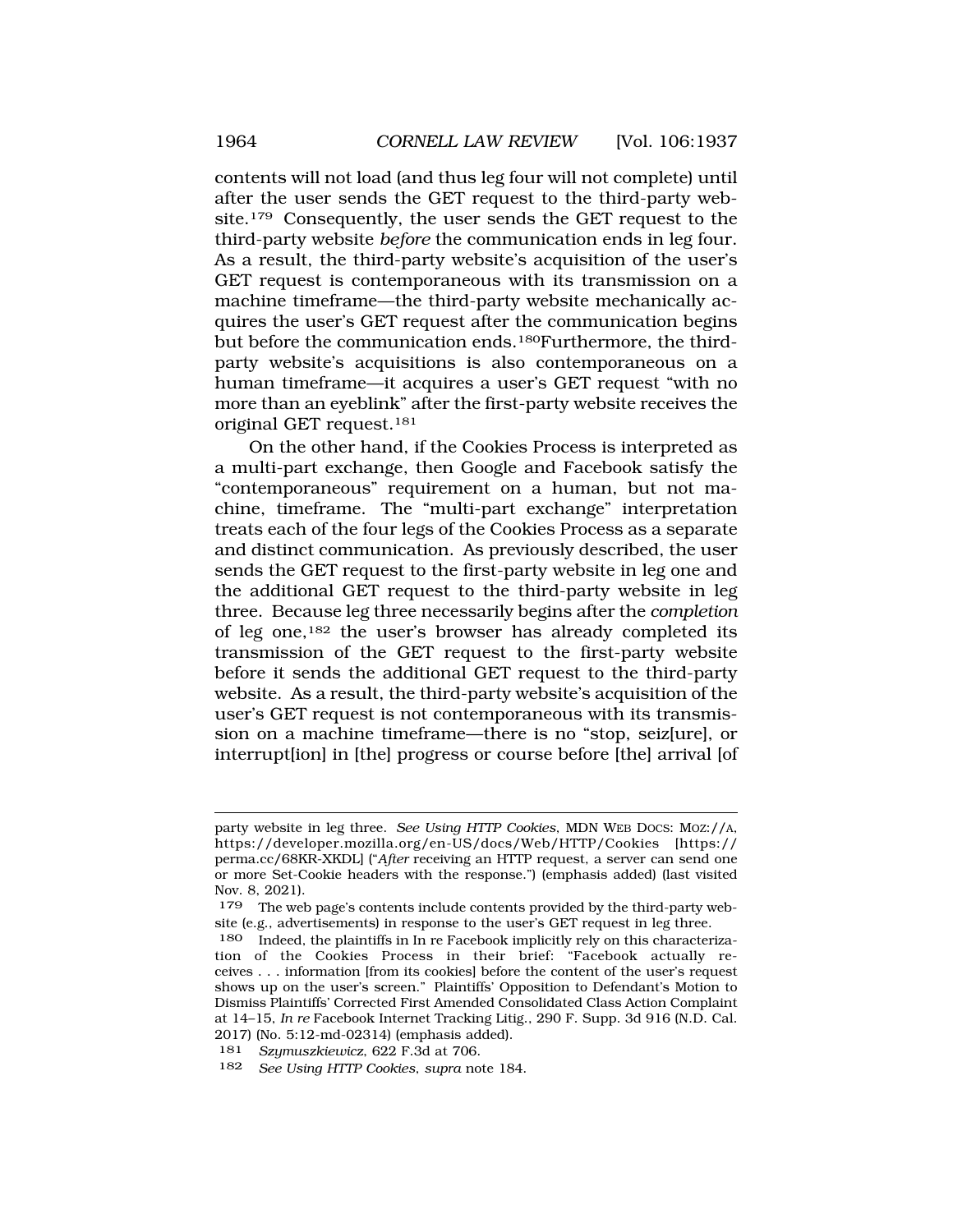the user's GET request to the first-party website]."183 However, because the third-party website acquires the contents of the user's GET request "with no more than an eyeblink" after the first-party website receives the original GET request, it again acquires the user's communication contemporaneously with its transmission on a human timeframe.184

The merits of either interpretation of the Cookies Process are outside of the scope of this Note and, as this Note will argue in Part V, should be considered and addressed by Congress. However, it may be worth noting that while no court has, at the time of this writing, appear to have addressed the interpretation of the Cookies Process as a single communication (i.e., a *conversation*),185 one can reasonably argue that the Cookies Process should be analogized as separate conversations under the current framework. For example, in *Caro v. Weintraub*, the Second Circuit dismissed the appellant's argument that the appellee was not a party to the conversation and that "there were actually multiple conversations that occurred in the kitchen."186 The court noted, among other things, that the appellee was physically present at the table during the conversation in the kitchen and "view[ed] the discussion in the kitchen as one conversation."187 One can analogize the Cookies Process to the instant case: *A*, *B*, and *C* are sitting at a table and are verbally conversing with one another. *B* finds some-

<sup>183</sup> Konop v. Hawaiian Airlines, Inc., 302 F.3d 868, 879 (9th Cir. 2002) (quoting WEBSTER'S NINTH NEW COLLEGIATE DICTIONARY 630 (1985)).

<sup>184</sup> United States v. Szymuszkiewicz, 622 F.3d 701, 706 (7th Cir. 2010). It is also worth noting that the instant cases involving cookies can be distinguished from *Szymuszkiewicz*. Unlike the transmission of emails, which the Seventh Circuit in *Szymuszkiewicz* believes is impossible to subject to a timing requirement, *see* s*upra* note 95 and accompanying text, cookies operate in a strict timesequence of events—it is *definitively* the case that the user's GET request is sent to, and received by, the first-party website *before* the user's browser sends an additional GET request to the third-party website. *See Using HTTP Cookies*, *supra*  note 184. Consequently, the Seventh Circuit's human timeframe approach may be inapposite for cases involving cookies based on the court's expressed reasoning.

<sup>185</sup> The Ninth Circuit in *In re Facebook* described the Cookies Process as creating, mechanically, a "*separate* but simultaneous, channel" between the user's browser and the third-party website, but the court did not rule on the issue of whether that channel should be considered as part of a greater conversation between the user and the first-party website (although it has implied that such a channel is indeed part of a greater conversation given its ruling in *Konop* regarding the "contemporaneous" requirement). *In re* Facebook, Inc. Internet Tracking Litig., 956 F.3d 589, 596 (9th Cir. 2020).

<sup>186</sup> Caro v. Weintraub, 618 F.3d 94, 97 (2d Cir. 2010).

<sup>187</sup> *Id.* at 97–98, 98 n.5. Note, however, that it is not entirely clear whether the court relied on the physical location of the parties to the conversation when concluding that only a single conversation took place.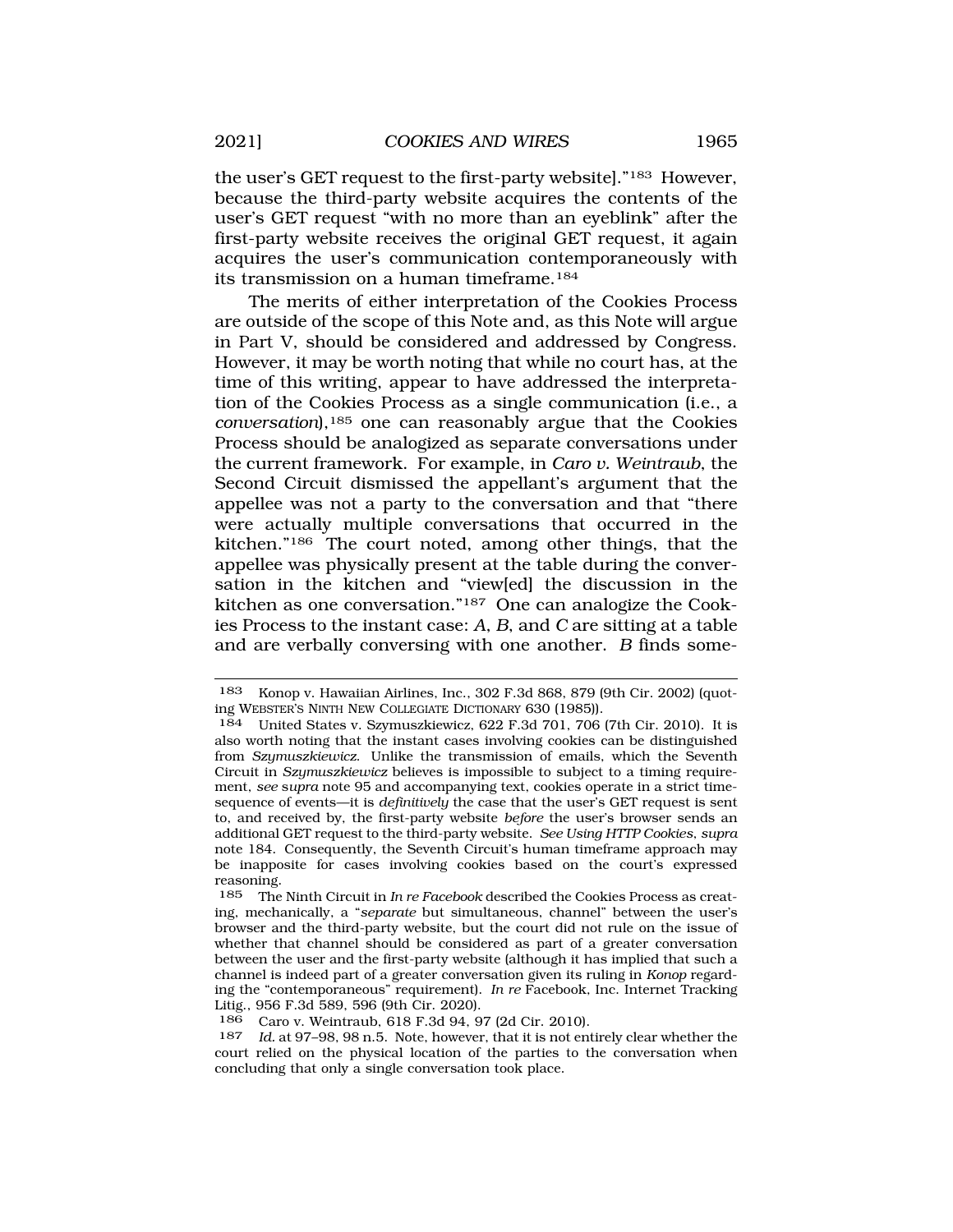thing that *A* said interesting and asks for more details (i.e., a user requests a first-party website to see a web page); *A* shares more details (the first-party website sends some of the web page contents back to the user) and suggests that *B* call their mutual friend, *D* (who is *not* physically present at the table), for more information (the first-party website instructs the user's browser to send an additional GET request to a third-party website). *B*, while remaining at the table, calls *D* on the phone and begins chatting with *D* (the user's browser sends the additional GET request to a third-party website);188 meanwhile, *A*  and *C* continue conversing (the first-party website is still sending web page content to the user's browser during this time).<sup>189</sup> One can reasonably argue that there are two, separate conversations occurring simultaneously: *A*'s conversation with *B* and *C* at the table, and *B*'s conversation with *D* over the phone.190

# 2. *Google and Facebook Satisfy the "Surreptitious Tampering" Requirement*

Both Google and Facebook satisfy the "surreptitious tampering" requirement. In *In re Google*, Google publicly reassured users that their cookie blockers would prevent third-party websites from collecting their information via cookies.191 Users who enabled a cookie blocker subsequently possessed a reasonable expectation that their communications with first-party websites were private from third-party websites. However, Google exploited a loophole in the cookie blockers so that it could continue to acquire the communications between users and first-party websites even when users employed a cookie blocker, and thus Google surreptitiously tampered with the mode of communication by causing it to operate in a manner inconsistent with users' reasonable expectations. Similarly, in *In re Facebook*, Facebook assured its users through its Data Use Policy and Help Center that it did not collect their information when they visited affiliated websites while they were logged

<sup>188</sup> For the sake of simplicity, *B* in this analogy knows that they are communicating with the third-party *D* (a potential point of difference between this analogy and the case of third-party cookies).

<sup>189</sup> Technically, a true analogy would require *A* to continue to verbally communicate to *B* while *B* is conversing with *D* on the phone. However, in this analogy, *A*  continues to converse with *B* and *C* to make the analogy more (humanly) intuitive; ultimately the main point is that the original conversation among *A*, *B*, and *C* is still continuing.

<sup>190</sup> The analogy is admittedly imperfect as online communications occur in cyberspace rather than in a physical setting.

<sup>191</sup> *In re Google* is discussed above in subpart III.A.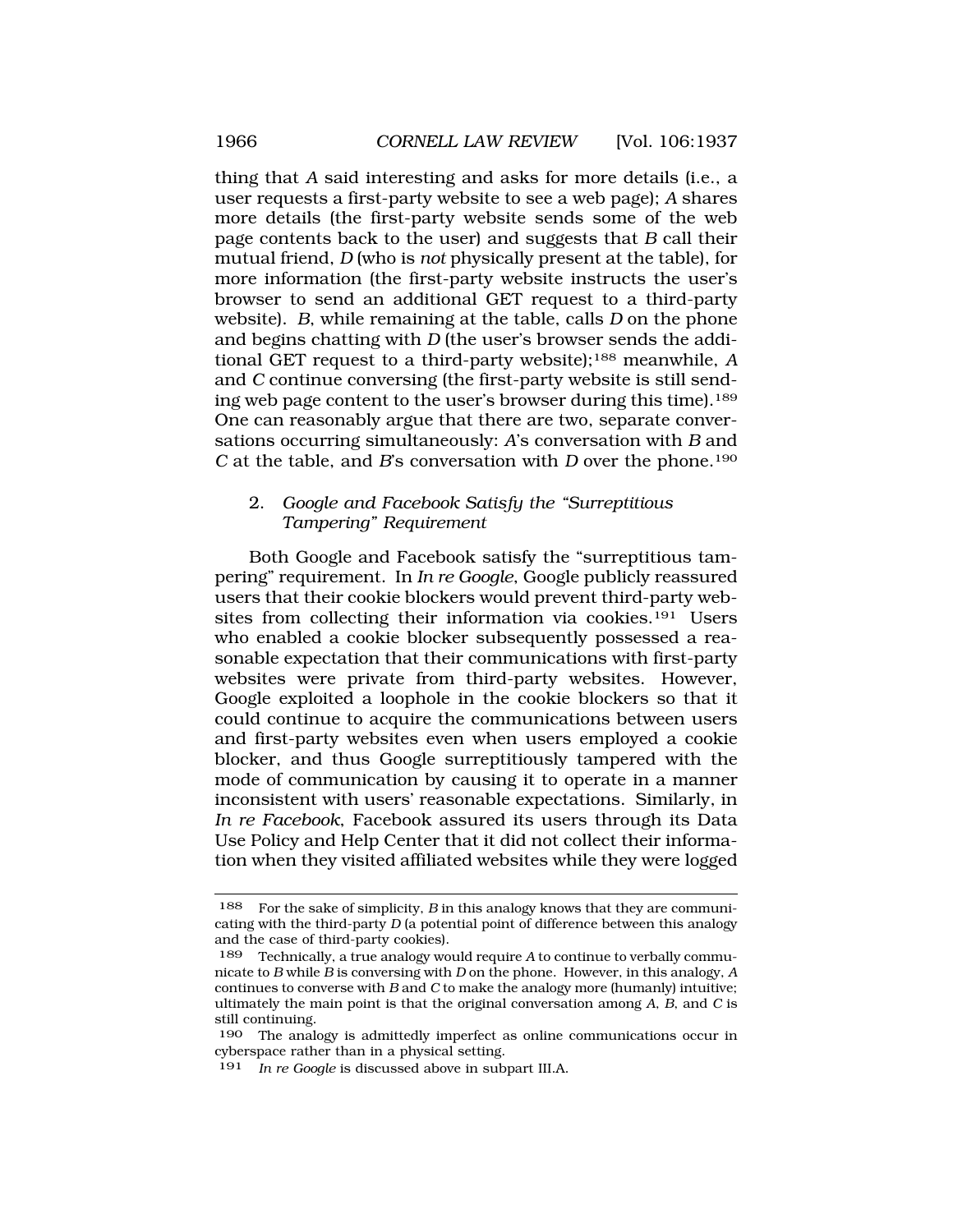out of Facebook.192 Users subsequently possessed a reasonable expectation that their communications with first-party websites would not be privy to Facebook when they were logged out of Facebook. Thus, Facebook surreptitiously tampered with the mode of communication by causing it to operate in a manner inconsistent with users' reasonable expectations when it used its cookies to collect data from users who were logged out of their Facebook accounts.193

C. Google and Facebook Should Not Be Exempt Under the Wiretap Act's Party Exception

As mentioned above, the Wiretap Act's party exception states that a defendant does not violate the Wiretap Act if the defendant is a party to the intercepted communication.194 In *In re Google*, the defendant online advertising companies argued that "[w]hen one person communicates something to another, the recipient is, in plain English, a party to that communication . . . regardless of what caused the communication or whether the sending party intended for the communication to happen."<sup>195</sup> Although the defendants' argument is linguistically correct, it nonetheless contravenes legislative intent. Google intercepts users' communications precisely because its code (hosted by first-party websites) instructs users to send a GET request to Google's servers. Allowing Google to then qualify under the party exception as a consequence of the technological underpinning of its interception allows Google to essentially "manufacture a statutory exception through its own accused conduct."196

<sup>192</sup> *In re Facebook* is discussed above in subpart III.B.

<sup>193</sup> Ironically, Facebook might not satisfy the "surreptitious tampering" requirement had it abstained from making any statement regarding its data collection practices. By explicitly and publicly informing users it would not collect their information when they were logged out of Facebook, Facebook established the "reasonable expectation" standard necessary to make the "surreptitious tampering" framework operate. As this Note will argue in Part V, it is unclear what users' "reasonable expectations" are when it comes to cookies practices without an accompanying user data policy by third-party websites.

<sup>194 18</sup> U.S.C.§ 2511(2)(d). For the purposes of this discussion concerning the Wiretap Act's party exception, assume that Google and Facebook have met both the "contemporaneous" and "surreptitious tampering" requirements and have thus intercepted users' communications.

<sup>195</sup> Brief of Defendants-Appellees Media Innovation Grp., LLC, WPP PLC, and Vibrant Media Inc. at 20, *In re* Google Inc. Cookie Placement Consumer Privacy Litig., 806 F.3d 125 (3d Cir. 2015) (No. 13-4300).

<sup>196</sup> *In re* iPhone Application Litig., 844 F. Supp. 2d 1040, 1062 (N.D. Cal. 2012).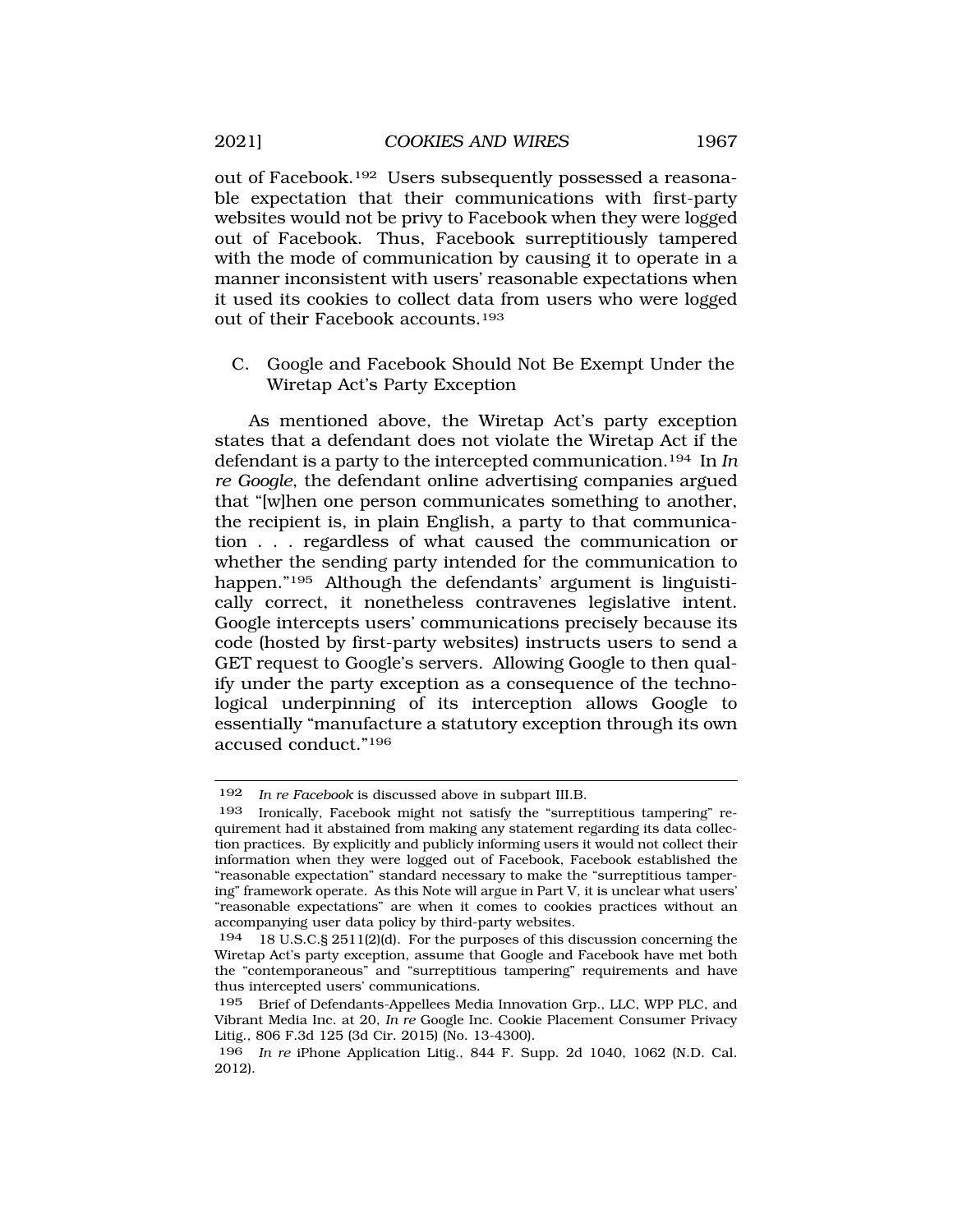The Third Circuit characterizes Google's behavior differently, arguing that Google had "procured their entrance to [the] conversation through . . . fraud."197 In particular, the Third Circuit analogized *In re Google* to *Pasha*, arguing that Google had impersonated the first-party websites.<sup>198</sup> However, the Third Circuit's analogy is erroneous—Google's misrepresentation relates to its cookies practices, not to its identity as a receiver of a communication. This distinction is fundamental. First, *Pasha*'s holding narrowly applies to misrepresentation in identity.199 Second, Google's misrepresentation of its cookies practices is *part and parcel* of its interception—Google's use of its cookies would not have been an interception (under the "surreptitious tampering" framework) were it not for Google's misrepresentation concerning how its cookies operated vis-àvis cookie blockers. In other words, Google's misrepresentation induced users to form reasonable expectations concerning its cookies, which Google then proceeded to violate, satisfying the "surreptitious tampering" requirement.

As the Ninth Circuit held in *In re Facebook*, permitting third parties such as Google and Facebook to qualify under the party exception in the instant cases would contravene legislative intent behind the Wiretap Act.200 The First Circuit made a similar remark in *In re Pharmatrak*—in responding to Pharmatrak's argument that users visiting client websites thereby consented to Pharmatrak's interception, the First Circuit described Pharmatrak's argument as "frivolous . . . [because] [o]n that theory, every online communication would provide consent to interception by a third party."201 While *In re Pharmatrak* involved the Wiretap Act's consent exception, the First Circuit's concern applies in this context as well: *every*  online communication between users and affiliated websites would provide a means for third-party websites to escape liability under a strict construction of the party exception. Therefore, the Ninth Circuit's holding in *In re Facebook* should apply to Facebook, Google, and other analogous cases involving the collection of user information via third-party cookies—"simultaneous, unknown duplication and communication of GET re-

<sup>197</sup> *In re* Google Inc. Cookie Placement Consumer Privacy Litig., 806 F.3d 125, 143 (3d Cir. 2015).

<sup>198</sup> *See id.* at 143–44.

<sup>199</sup> United States v. Pasha, 332 F.2d 193, 198 (7th Cir. 1964).

<sup>200 956</sup> F.3d 589, 608 (9th Cir. 2020).

<sup>201 329</sup> F.3d 9, 21 (1st Cir. 2003).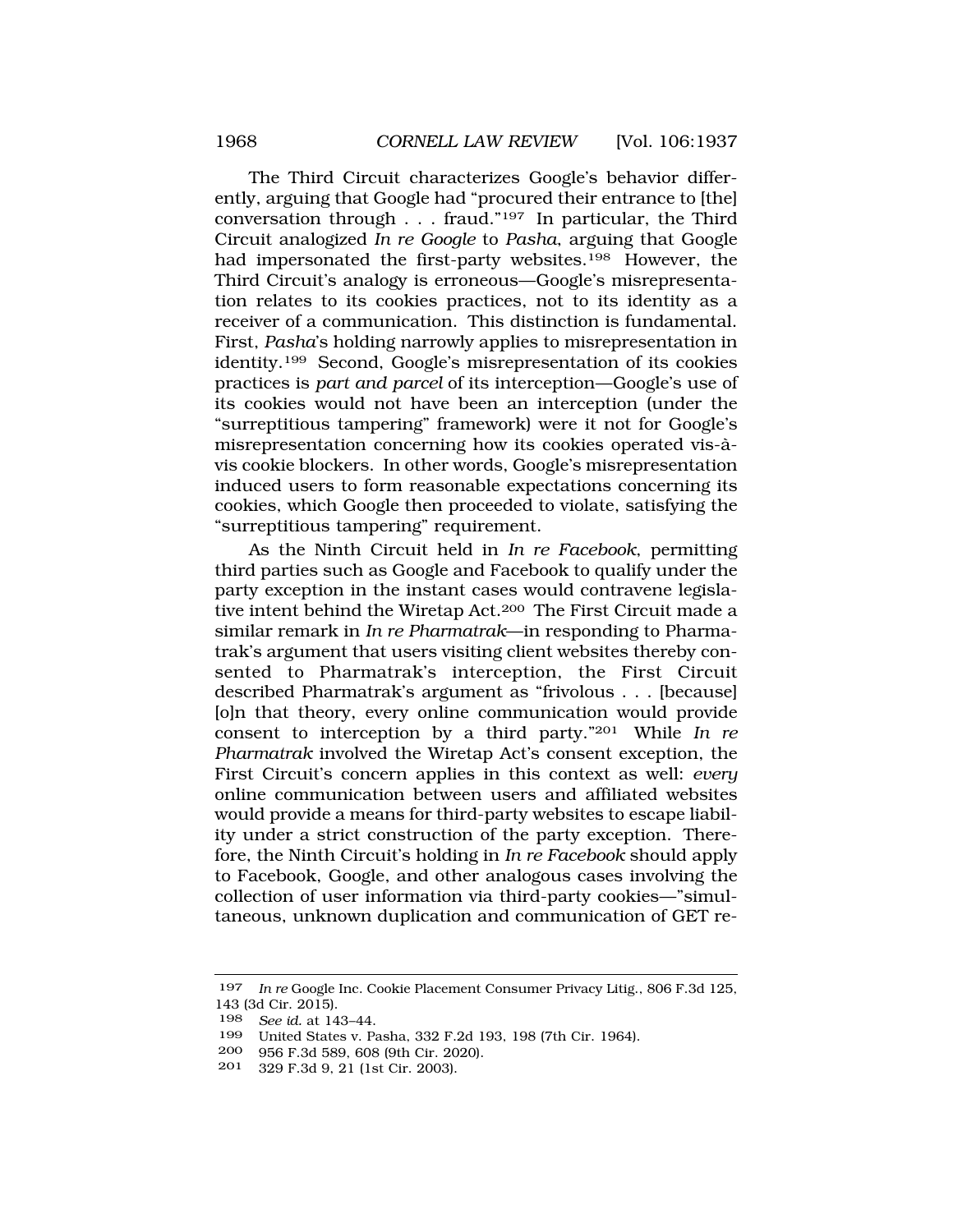quests do not exempt a defendant from liability under the party exception."202

Furthermore, the "surreptitious tampering" framework also provides a basis for excluding third-party websites from qualifying under the party exception. Specifically, a third party may qualify under the Wiretap Act's party exception if, and only if, the third party intercepts a communication under the "surreptitious tampering" framework but also acquires the communication through a means that would not be considered an interception under the framework.203 Consider the following case examples:

- 1. Unbeknownst to *A*, *B* created a rule to forward *A*'s incoming emails to *B*. *A* sends *B* an email. *B* has violated the "surreptitious tampering" framework, but has also acquired *A*'s email through a means that would not be considered an interception under the framework. *B* qualifies under the party exception.
- *2. A* places its third-party cookies on *B*'s website and publishes a data policy stipulating that *A* will not collect information from users who visit *B*'s website with a cookie blocker enabled. *C* visits *B*'s website with a cookie blocker enabled, *B*'s website instructs *C*'s browser to communicate with *A*, and *A*'s cookies collect *C*'s information. *A* violated the "surreptitious tampering" framework and has not acquired *C*'s communication through any other means that would not be considered an interception under the framework. Although *A* is linguistically a "party" to *C*'s communication, *A* will not qualify under the party exception.
- *3. A* is conversing with *B* and accidentally and unknowingly "pocket dials" *C*. *C*, by answering *A*'s phone, intends to acquire *A*'s communications. *C* does not know *A*'s phone call was by accident and hears *A* communicate with *B*. There is no interception because *A*'s phone behaved as one would reasonably expect.204

<sup>202</sup> *In re Facebook, Inc.*, 956 F.3d at 608."

This argument is based on the "but-for" causation element regarding the Wiretap Act's party exception. *See supra* note 165 and accompanying text.

<sup>204</sup> A recently published Note provides an alternative approach to interpreting the Wiretap Act's party exception. David Koenig, Note, *Cacophony or Concerto?: Analyzing the Applicability of the Wiretap Act's Party Exception for Duplicate GET Requests*, 90 FORDHAM L. REV. 951 (2021). In the Note, the author argues that third-party websites should not be considered parties to users' communications because they are neither "intended recipients" nor "intended destinations" of the communications in question. *Id.* at 988-89. While generally compelling, the author's framework faces two potential issues. First, it is a matter of interpretation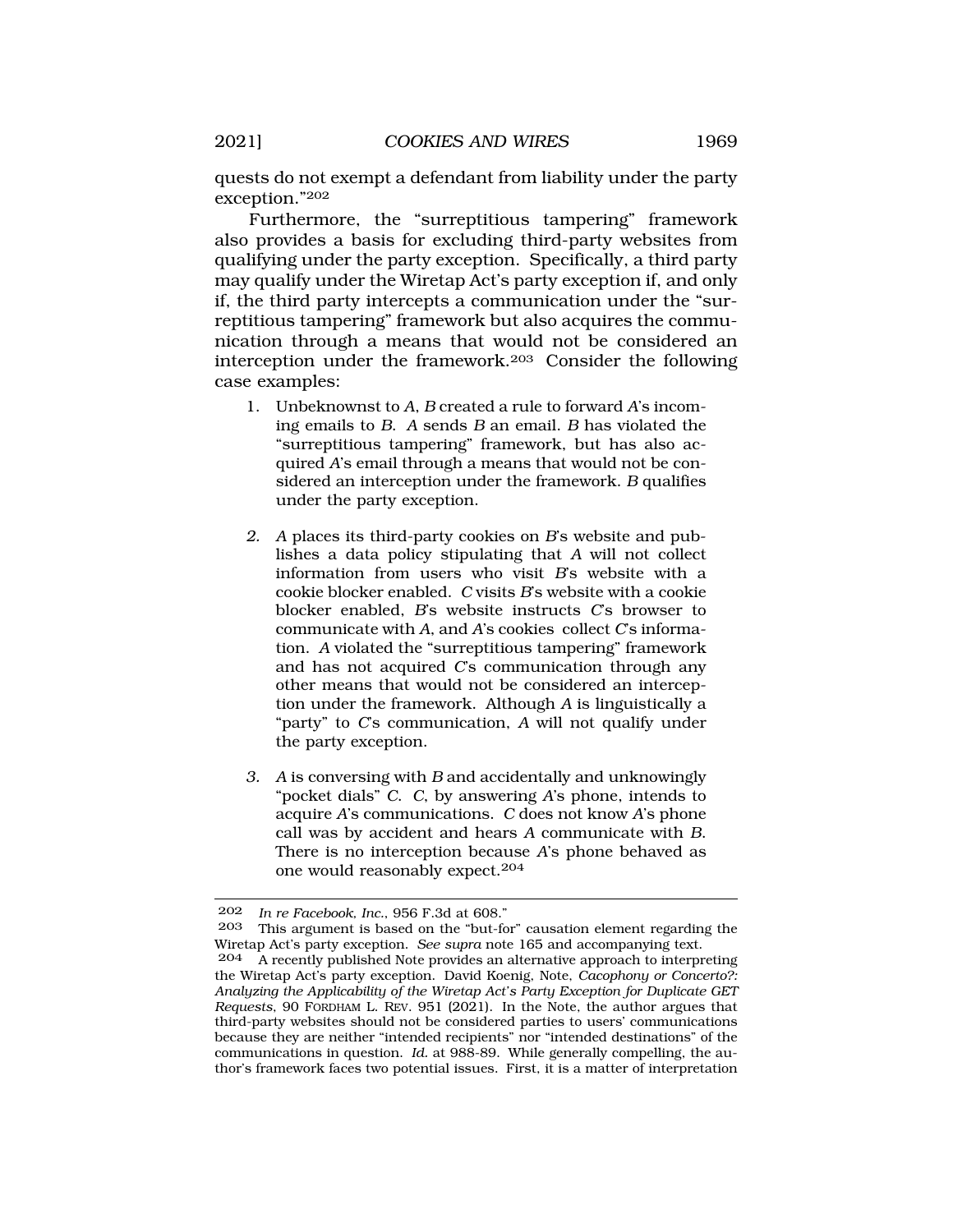The second case example illustrates that the "surreptitious tampering" framework provides a basis for precluding thirdparty websites, such as Google and Facebook, from qualifying under the Wiretap Act's party exception.205

 $\overline{V}$ 

# LIMITATIONS OF THE "SURREPTITIOUS TAMPERING" FRAMEWORK AND THE NEED FOR CONGRESSIONAL LEGISLATION

Although the "surreptitious tampering" framework brings the statutory language under the Wiretap Act closer in line with legislative intent, it also faces limitations. In particular, it requires a determination of a user's "reasonable expectation" of how a mode of communication operates. This requirement is problematic in cases of third-party cookies where third-party websites have not publicly informed users how their cookies will operate.<sup>206</sup> In these cases, it is not clear what a user's "reasonable expectation" is with regard to a particular website's cookies practices. One might argue that because cookies are

as to whether the third-party websites are "unintended destinations." After all, the users' browsers (acting on behalf of users) intend to send the subsequent GET requests to the particular third-party website addresses. Second, the author's framework bars the (arguably desirable) application of the party exception to third case example. Under the author's framework (which maintains the current statutory framework of the meaning of "intercept"), *C* intercepted *A*'s communications with *B*. Furthermore, under the author's framework, *C* can no longer appeal to the party exception to avoid liability under the Wiretap Act because *C* is neither an intended recipient nor an intended destination to *A*'s communication. Such an outcome is problematic, especially given that *C* does not know that *A*'s call was unintentional until after *C* has already intercepted *A*'s communications.<br>205 While this Note focuses on the circuit split concerning the applicity

While this Note focuses on the circuit split concerning the application of the Wiretap Act's party exception, it is worth mentioning that Google and Facebook are unlikely able to appeal to the Act's consent exception in the instant cases. Because both Google and Facebook made representations as to how their cookies operated, it is arguable that affiliated websites agreed to host their code to the extent the websites believed the code would behave in accordance to their representations. *In re Pharmatrak*, 329 F.3d at 19–20 (holding that consent must be actual rather than constructive or "casually inferred").

<sup>206</sup> A 2012 survey of the most-visited websites in the United States found that 31.14% of the websites failed to disclose whether third-party cookies were allowed. Note, however, that this survey was conducted prior to the implementation of the European Union's General Data Protection Regulation in 2018. *See* Dennys Marcelo Antonialli, Note, *Watch Your Virtual Steps: An Empirical Study of the Use of Online Tracking Technologies in Different Regulatory Regimes*, 8 STAN. J. C.R. & C.L. 323, 343 (2012). *See also* David A. Zetoony, *What Percentage of Websites Have a Cookie Banner?*, GREENBERGTRAURIG (Nov. 30, 2020), <https://www.gtlaw>[dataprivacydish.com/2020/11/what-percentage-of-websites-have-a-cookie-ban](https://dataprivacydish.com/2020/11/what-percentage-of-websites-have-a-cookie-ban)ner/ [<https://perma.cc/J9KS-PTRU>] ("Based upon a review of the websites of the companies listed in the Fortune 500, approximately [only] 35% of websites utilize some form of a cookie banner.").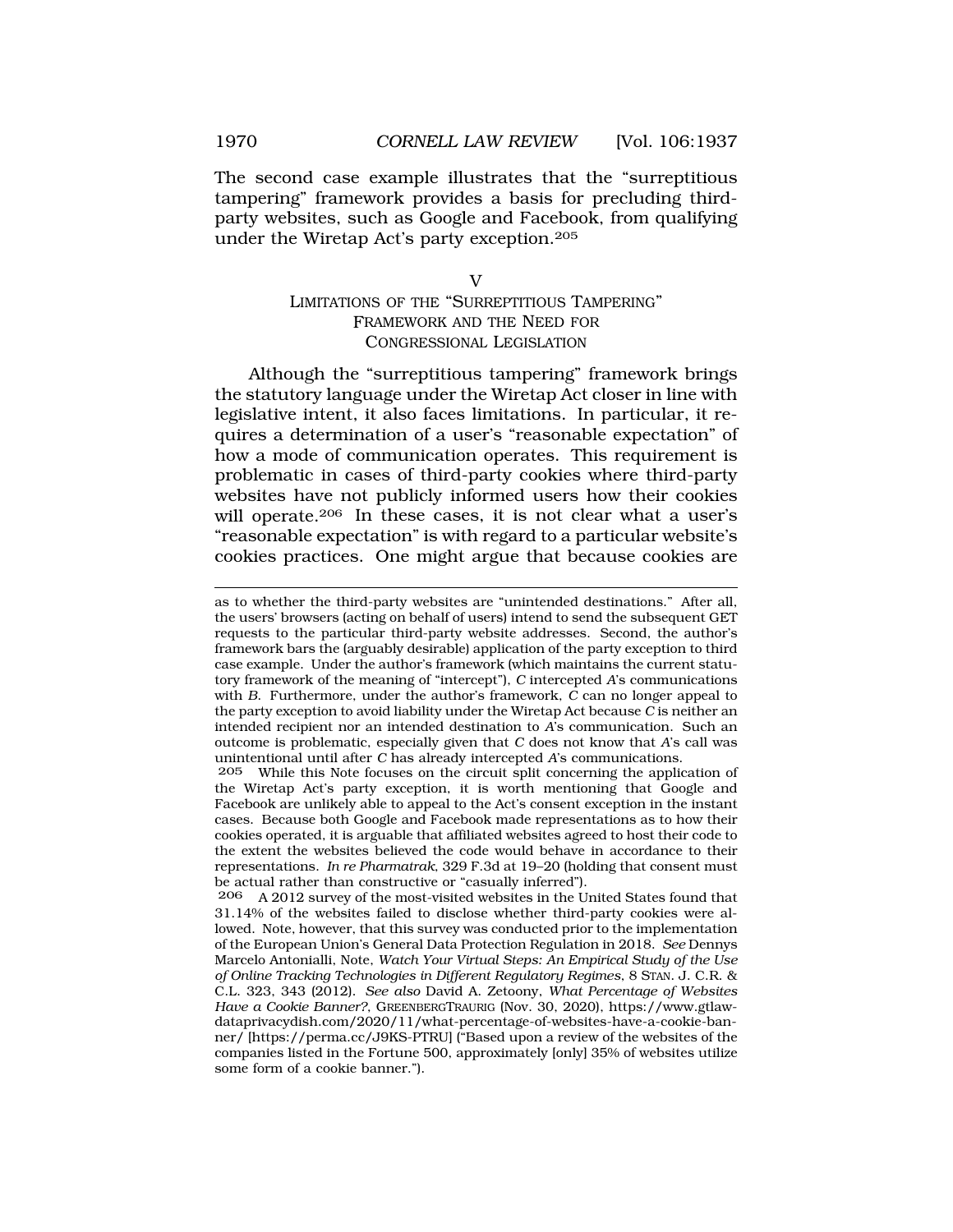almost ubiquitous in our lives, <sup>207</sup> one should (by default) reasonably expect websites to operate with third-party cookies.208 However, this expectation develops from a user's subjective experience and their repeated interactions with the Internet rather than an objective source, such as a statute or a website's user data policy. An objective source is preferable given that there might be users who sparsely interact with the Internet and are thus insufficiently exposed to the ubiquity of third-party cookies to reasonably expect, by default, that every website they visit might host such cookies.

Congressional legislation is needed to spur the development of default rules—either by directly establishing the default rules or by requiring websites to publish user data policies—so that both courts and users have a reference with regard to how one should "reasonably expect" Internet communications, such as cookies, will operate.209 For example, Con-

<sup>207</sup> Fowler, *supra* note 9 (finding that out of the 80,000 most-popular domains on the Web, "[o]nly 13 percent of sites didn't load any ad trackers or third-party cookies").

<sup>208</sup> James Grimmelmann, *Spyware vs. Spyware: Software Conflicts and User Autonomy*, 16 OHIO ST. TECH. L. J. 25, 60 (2020).

It may be preferable for Congress to establish and apply a standardized rule to all third-party cookie policies as it would eliminate the need for users to familiarize themselves with each individual website's cookie policy. *See* Bianca Ferrari, *'It's Bad Design On Purpose'* – *Why Website Cookie Banners Look Like That*, VICE (Aug. 4, 2021, 4:15 AM), [https://www.vice.com/en/article/m7epda/](https://www.vice.com/en/article/m7epda) its-bad-design-on-purpose-why-website-cookie-banners-look-like-that [https:// perma.cc/9J2R-8LCJ] (noting that some cookie consent banners took the author more than five minutes to read; and that research indicates that "people spend on average less than a minute on a website" and "might find the prospect of just a couple of seconds of clicking and reading through a pop-up enough of a burden to just select the 'accept all' option and get it over with"). A standardized approach may be feasible given that all third-party cookies largely operate the same way. Matt Burgess, *We Need to Fix GDPR's Biggest Failure: Broken Cookie Notices*, WIRED (May 28, 2020, 6:00 AM),<https://www.wired.co.uk/article/gdpr-cookie>consent-eprivacy [<https://perma.cc/X94H-46AZ>] ("Cookie notices come in all shapes and sizes – however, *they largely work in the same way*." (emphasis added)). While websites will have to tailor their cookie policies to describe the particular information they are collecting from users, a standardized rule may simplify the process in which users digest each policy (e.g., by requiring standard disclosures and clear and concise formatting). For example, Facebook released a notification feature that clearly and concisely alerts users which third-party apps are collecting what information. Puxuan Qi, *New Facebook Login Feature With Added Controls*, FACEBOOK FOR DEVELOPERS (Jan. 14, 2020), <https://develop>[ers.facebook.com/blog/post/2020/01/14/new-facebook-login-feature-with-ad](https://ers.facebook.com/blog/post/2020/01/14/new-facebook-login-feature-with-ad)ded-controls/ [\[https://perma.cc/9THS-KU8N\]](https://perma.cc/9THS-KU8N) (providing a sample alert that clearly displays the third-party app name, date and time accessed, and user information (such as profile photo, email address, birthday, Friends list, and Page likes) collected). *See also* Dobkin, *supra* note 10, at 47 n.168 (arguing that Congress should establish a federal regime concerning data privacy because (1) many service providers serve consumers in all fifty states and (2) a federal regime would be more predictable than state-equivalents for users and service providers alike).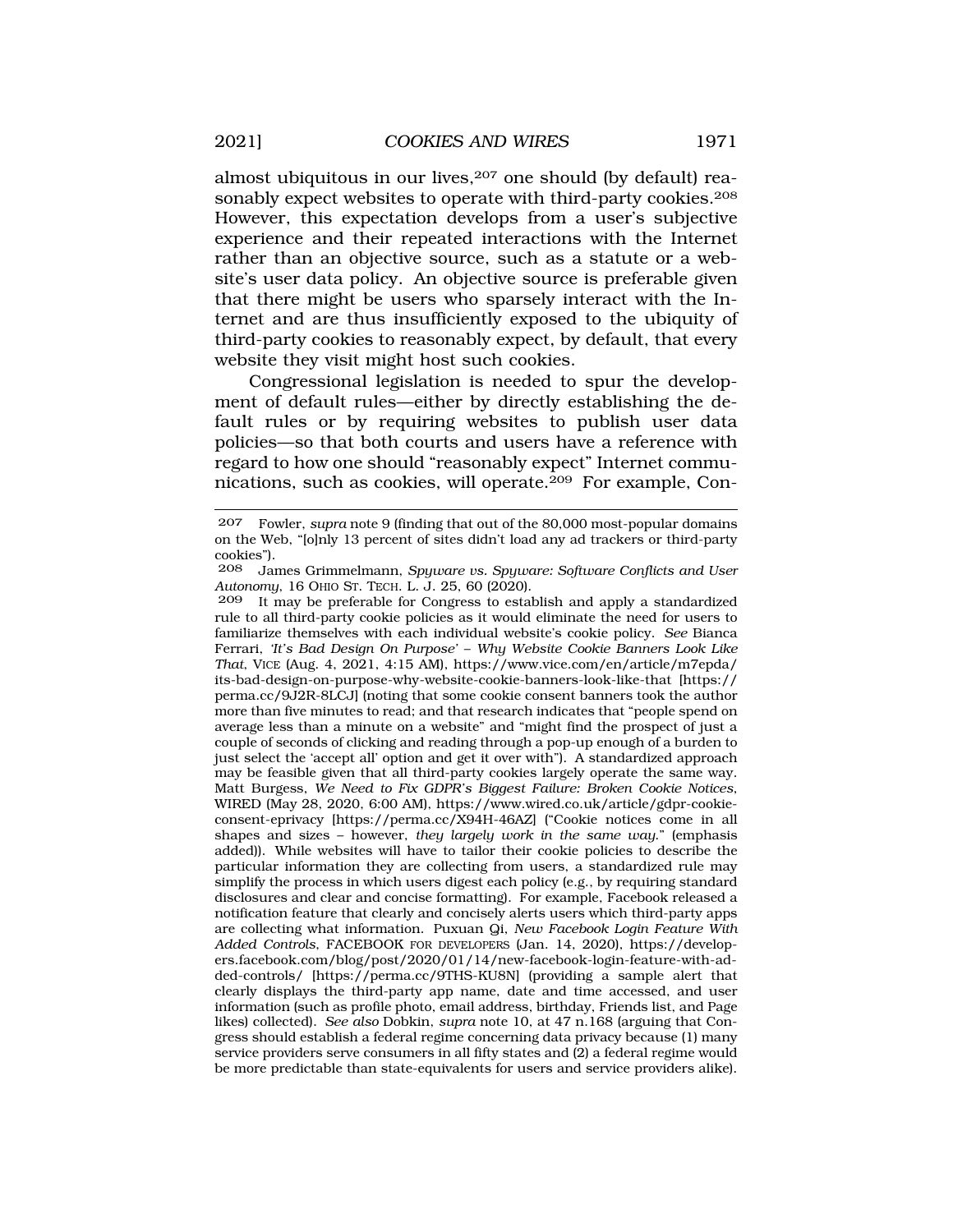gress can choose to directly create default rules by passing legislation resembling the European Union's General Data Protection Regulation (GDPR),<sup>210</sup> which includes a "cookie directive" that requires websites to show a pop-up asking users for consent to use cookies.211 Such legislation might also mimic the recently adopted California Consumer Privacy Act (CCPA), which requires businesses to provide notice to users as to the kinds of information that they collect.<sup>212</sup> Or Congress can simply create a default rule under which users should reasonably expect the websites they visit to use third-party cookies to collect certain information from them (such as the web pages they visit) *until* the users learn otherwise (e.g., by reading the website's user data policy) *or unless* they have enabled a cookie blocker. Alternatively, Congress can indirectly create default rules by requiring websites themselves to establish the particular privacy policies (although Congress might perhaps choose

Note Congress has created "default rules" for other, more traditional methods of communications, such as telecommunications. *See Customer Privacy*, FED. COMM. COMMISSION, <https://www.fcc.gov/general/customer-privacy> [https:// perma.cc/Y2FJ-DZLQ] (last visited Jan. 6, 2021) (stating that the Federal Communications Act "require[s] telecommunications carriers . . . to protect 'customer proprietary network information,' or CPNI. CPNI includes some of the most sensitive personal information that carriers and providers have about their customers as a result of their business relationship (*e.g.*, phone numbers called; the frequency, duration, and timing of such calls; and any services purchased by the consumer, such as call waiting). To protect consumer privacy, the Commission's rules require carriers/providers to file reports, annually, to certify their compliance with the CPNI rules.").

<sup>210</sup> The GDPR requires websites to give "clear, concise, and non-disruptive notice and to receive affirmative and unambiguous consent from an internet user before collecting 'personal data' about the internet user." De Zayas, *supra* note 35, at 2218 n.46. Under the GDPR, "personal data" includes "any information about an identifiable natural person who may be directly or indirectly identified by an identification number or online identifier," such as cookie identifiers. *Id.* The GDPR has been followed by "significant reductions in the volume of third-party cookies set without consent on many European news sites." TIMOTHY LIBERT, LUCAS GRAVES, & RASMUS KLEIS NIELSEN, CHANGES IN THIRD-PARTY CONTENT ON EURO-PEAN NEWS WEBSITES AFTER GDPR, (2018), <https://reutersinstitute.politics.ox>. ac.uk/sites/default/files/2018-08/Changes%20in%20Third-Party%20Content %20on%20European%20News%20Websites%20after%20GDPR\_0\_0.pdf [https:/ /perma.cc/RFK2-SQX2].<br>211 Grimmelmann su

<sup>211</sup> Grimmelmann, *supra* note 208, at 60 (2020).

<sup>212</sup> *See* Cal. Civ. Code § 1798.100(b) (2021). Both the GDPR and the CCPA also require businesses to delete users' personal information upon request. *See Art. 17 GDPR: Right to Erasure ('Right to be Forgotten')*, GDPR.EU, https:// gdpr.eu/article-17-right-to-be-forgotten/ [<https://perma.cc/6L9H-RV9L>] (last visited Nov. 8, 2021); Cal. Civ. Code § 1798.105(a)*.* Users outside the jurisdiction of the GDPR and CCPA normally cannot request businesses to delete their personal information collected via cookies. *See* VOX, *How Ads Follow You Around the Internet*, YOUTUBE (Feb. 3, 2020), <https://youtu.be/HFyaW50GFOs?t=264> [<https://perma.cc/9MQK-9BD5>] (noting that once a third-party website uses cookies to collect personal information, "there's no getting it back").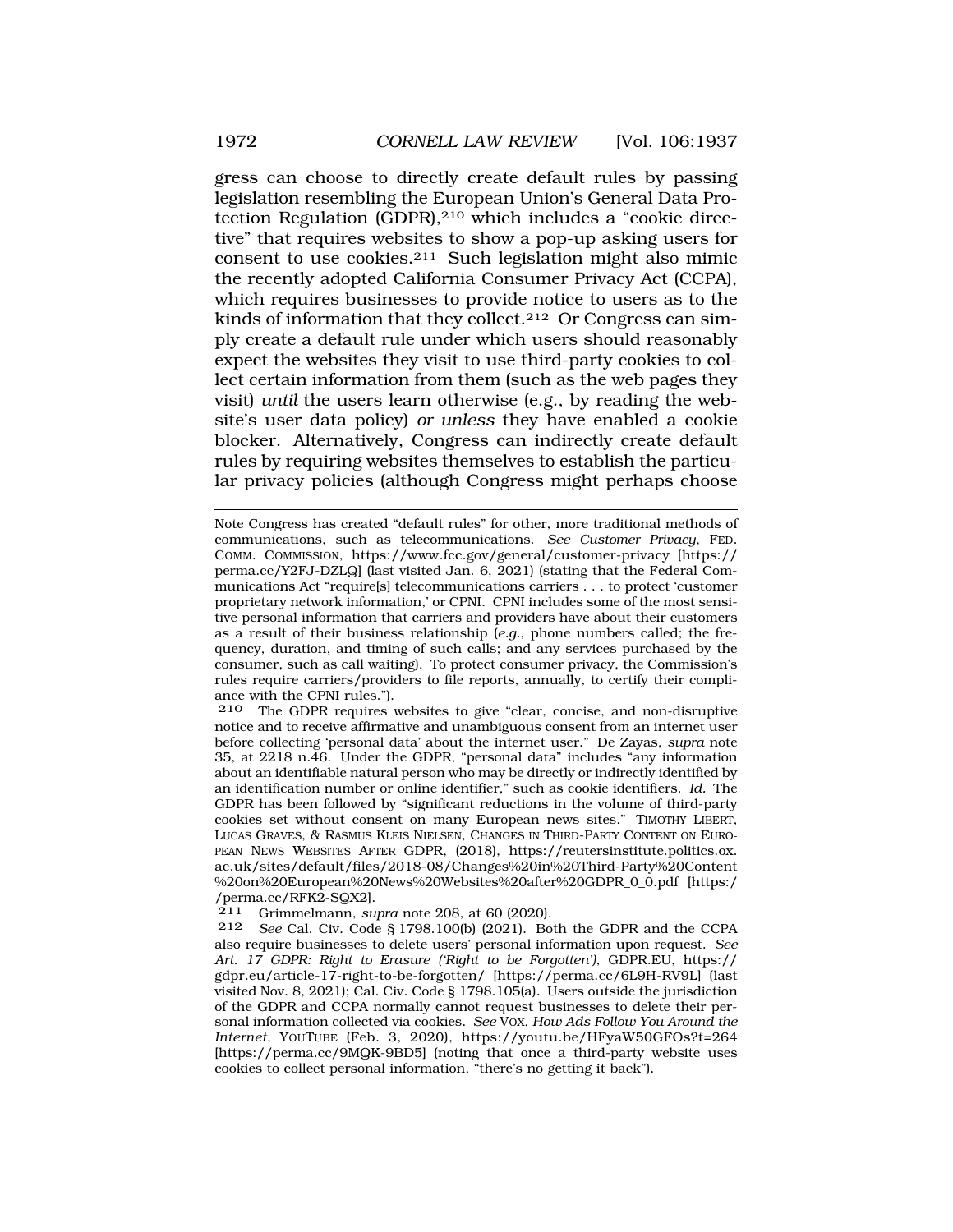to establish baseline privacy protections to prevent third-party websites from self-imposing excessively lenient default rules).213 Ultimately, it is less important which approach Congress takes as long as Congress establishes an objective reference regarding a user's "reasonable expectation."214

Furthermore, the "surreptitious tampering" framework is also limited in that it does not provide a resolution to the debate concerning whether courts should interpret the Cookies Process as a single communication or as a multi-part exchange. As explained above, third-party websites escape liability under the Wiretap Act if courts (1) apply the "contemporaneous" requirement on a machine, rather than human, timeframe and (2) interpret the Cookies Process as a multi-part exchange rather than a single communication. The merits of either interpretation of the Cookies Process are outside the scope of this Note; this Note merely argues that Congress must weigh in on the debate by establishing clear

<sup>213</sup> Although some websites have established privacy policies, they are currently not legally required to do so. *See* Dobkin, *supra* note 10, at 9 ("At present, the only protection users have is the privacy policies that service providers design and implement themselves, and there is no baseline protection to fall back on if they withdraw or weaken these policies."). If Congress chooses to require websites to publish user data policies, websites must explicitly notify users how it will acquire and use their data. *See In re* Google Inc., 13-MD-02430-LHK, 2013 WL 5423918, at \*13 (N.D. Cal. Sept. 26, 2013) (holding that users did not consent to Google's interceptions when they agreed to Google's Terms of Service and Privacy Policies because "th[e] policies did not *explicitly* notify [users] that Google would intercept users' emails for the purposes of creating user profiles or providing targeted advertising" (emphasis added)). Congress should also prohibit websites from using cookies *until* users are able to view the relevant user data policy and affirmatively demonstrate consent. *See* Antonialli, *supra* note 206, at 349–50 (raising the concern that some websites have attributed user consent to the visitation of the website and thus "by entering a website to read its privacy policy, before even reading it, you are already being tracked and considered to have given 'consent'"). Furthermore, any self-imposed regulation must ensure that users are provided with a reasonable and non-burdensome means of demonstrating consent. *See supra* note 207; *but see* Jacob Leon Kröger, Otto Hans-Martin Lutz & Stefan Ullrich, The Myth of Individual Control: Mapping the Limitations of Privacy Self-management (July 15, 2021) (unpublished manuscript), <https://pa>pers.ssrn.com/sol3/papers.cfm?abstract\_id=3881776 [<https://perma.cc>/ 8WCB-3Q62] (arguing that the concept of privacy self-management is fundamentally flawed and cannot be fixed by "making it more user-friendly or efficient" because "people's privacy choices are typically irrational, involuntary and/or circumventable due to human limitations, corporate tricks, legal loopholes and the complexities of modern data processing").

<sup>214</sup> Note that the default rules provide an objective reference as to a user's "reasonable expectations," even if the user is not subjectively aware of such rules. The existence of default rules has provided an opportunity for users to reasonably learn how their modes of communication will operate, and thus the burden is now on users to learn more about the technology they are using.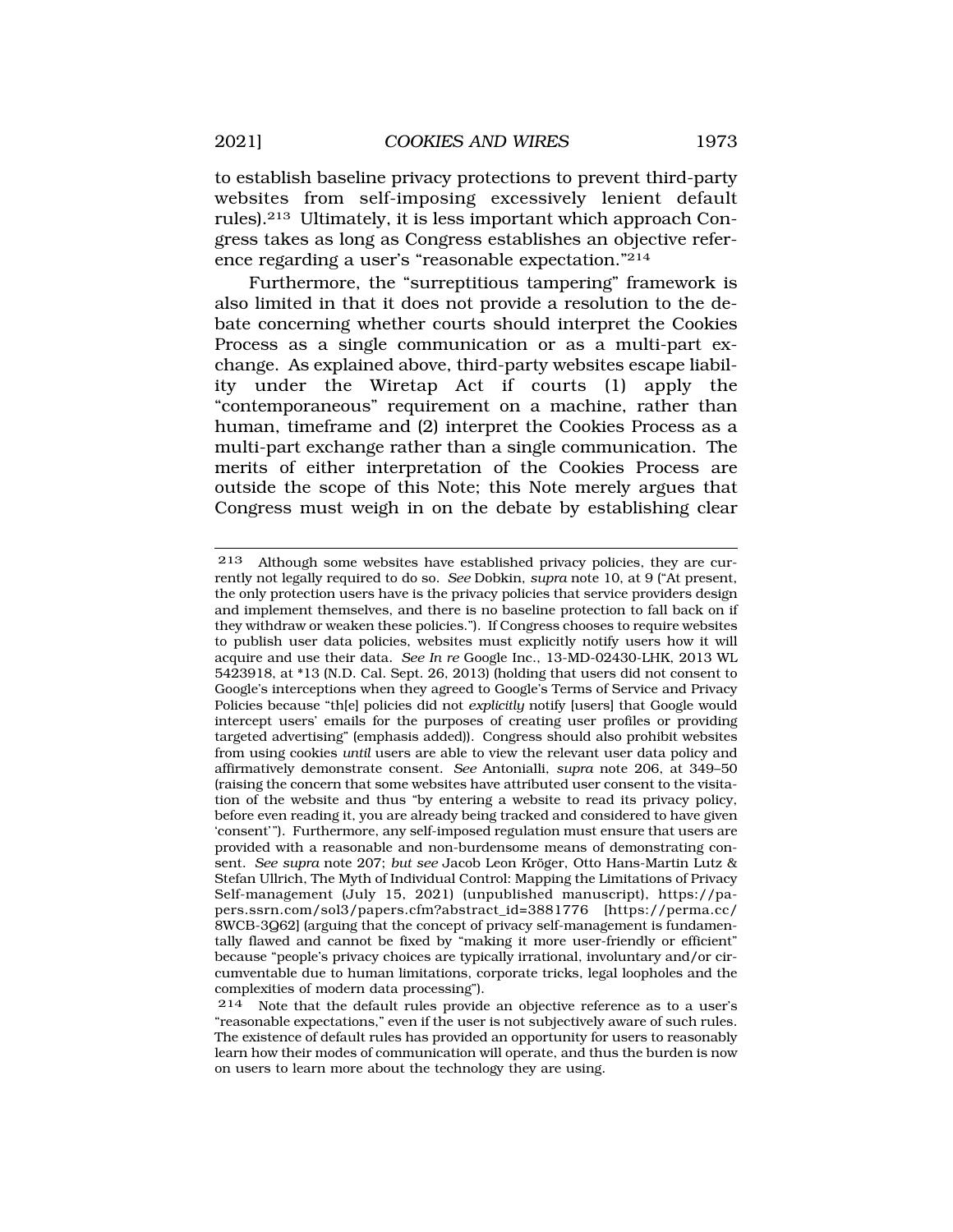legislative guidelines as to how courts are to evaluate the Cookies Process under the Wiretap Act.

# **CONCLUSION**

The Wiretap Act is currently inadequate to address contemporary Internet communications including the Cookies Process. While this Note suggests that courts adopt an additional "surreptitious tampering" framework to clarify Congress's intent behind the meaning of "intercept" under the Wiretap Act, the framework is insufficient to determine whether third-party websites, such as Google and Facebook, are able to use cookies as a method of interception. Congressional legislation is needed to resolve competing interpretations of the Cookies Process in order to determine whether such websites have actually intercepted users' communications.215 With regard to the circuit split between the Third and Ninth Circuits' holdings in *In re Google* and *In re Facebook*, respectively, courts should recognize the Ninth Circuit's holding as authoritative: First, adopting a strict construction of the Wiretap Act's party exception to permit third-party websites to qualify under the exception would allow them to "manufacture a statutory exception

<sup>215</sup> It is worth noting that Google intends to phase out cookies from its Chrome browser in 2023. Vinay Goel, *An Updated Timeline for Privacy Sandbox Milestones*, GOOGLE: THE KEYWORD (June 24, 2021), [https://blog.google/products/](https://blog.google/products) chrome/updated-timeline-privacy-sandbox-milestones/ [\[https://perma.cc/](https://perma.cc) 5JA6-Y2CJ]. Because Google Chrome controls two-thirds of the global browser market, and because other browsers such as Safari and Firefox already block third-party cookies by default, some have theorized that Google's plan to phase out third-party cookies will render the practice of third-party cookie tracking "effectively extinct." Nicolás Rivero, *The Digital Ad Industry Is Rewriting the Bargain at the Center of the Internet*, QUARTZ (Apr. 25, 2021), [https://qz.com/](https://qz.com) 2000490/the-death-of-third-party-cookies-will-reshape-digital-advertising/ [[https://perma.cc/KH5T-PQFZ\]](https://perma.cc/KH5T-PQFZ)*.* Nonetheless, Internet tracking is here to stay. *See id.* ("There are three major proposals for how the industry can continue to show consumers relevant ads and measure the effectiveness of marketing campaigns without relying on third-party cookies. Google is championing a browserbased tracking model; publishers and brands are developing ad models that rely on their own first-party data; and some parts of the adtech industry are pushing for a new form of identity-based tracking that would bear some similarities to the cookies of yore."). *See also* Sara Morrison, *Google Is Done With Cookies, but That Doesn't Mean It's Done Tracking You*, VOX (Mar. 3, 2021, 5:50 PM), https:// <www.vox.com/recode/2021/3/3/22311460/google-cookie-ban-search-ads>tracking [\[https://perma.cc/HM6U-CZ8N](https://perma.cc/HM6U-CZ8N)] ("Google announced . . . that thirdparty cookies are over — at least, as far as its ad networks and Chrome browser are concerned . . . [but] [i]t doesn't mean that Google will stop collecting your data, and it doesn't mean the company will stop using your data to target ads."). Consequently, this Note hopes to continue to provide clarity on the application of the Wiretap Act in the context of online communications as third-party websites develop new methods of Internet-based tracking.